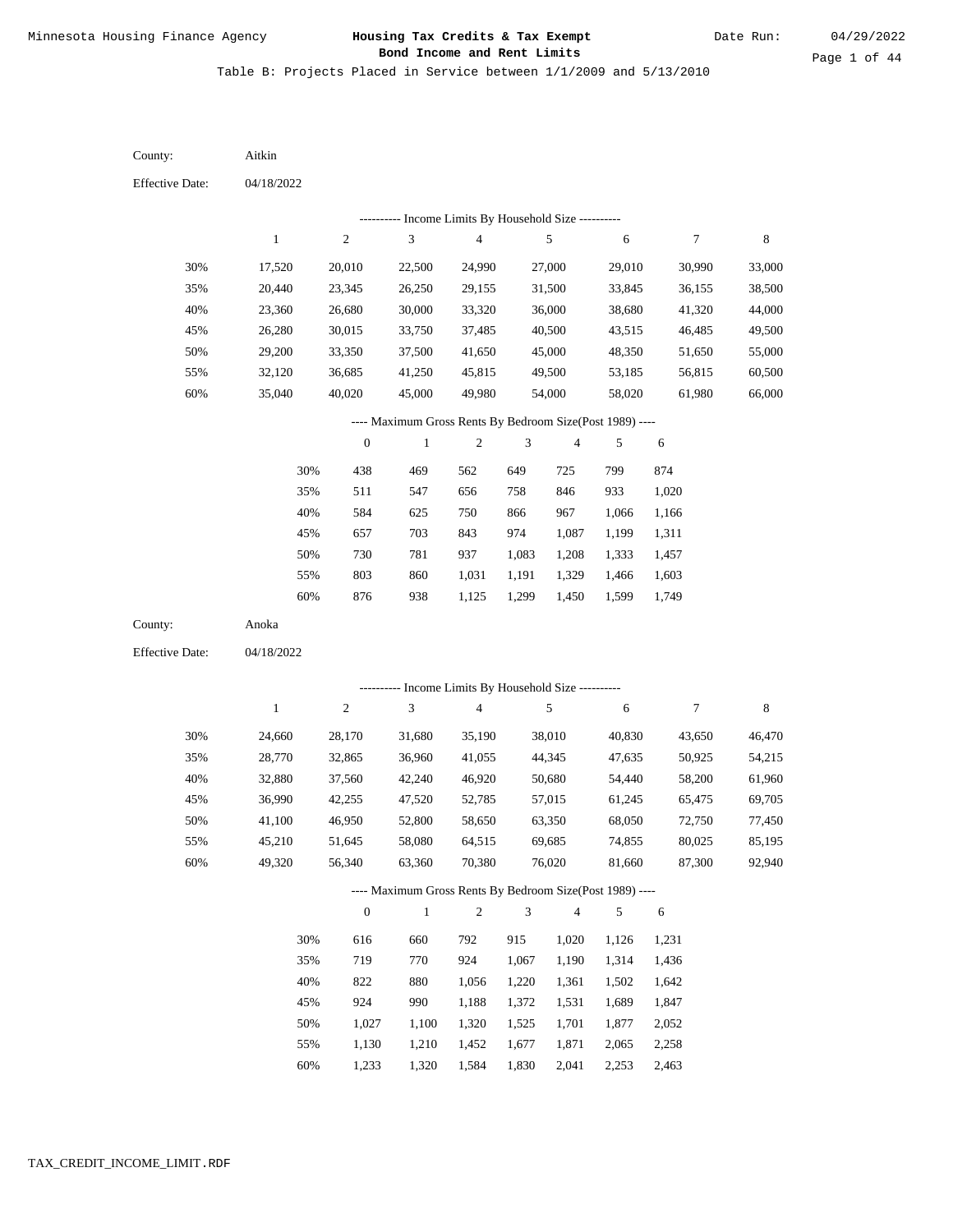Table B: Projects Placed in Service between 1/1/2009 and 5/13/2010

04/18/2022 04/18/2022 Becker Beltrami 30% 35% 40% 45% 50% 55% 60% 30% 35% 40% 45% 50% 55% 60% 17,520 20,440 23,360 26,280 29,200 32,120 35,040 17,520 20,440 23,360 26,280 29,200 32,120 35,040 20,010 23,345 26,680 30,015 33,350 36,685 40,020 20,010 23,345 26,680 30,015 33,350 36,685 40,020 22,500 26,250 30,000 33,750 37,500 41,250 45,000 22,500 26,250 30,000 33,750 37,500 41,250 45,000 24,990 29,155 33,320 37,485 41,650 45,815 49,980 24,990 29,155 33,320 37,485 41,650 45,815 49,980 27,000 31,500 36,000 40,500 45,000 49,500 54,000 27,000 31,500 36,000 40,500 45,000 49,500 54,000 29,010 33,845 38,680 43,515 48,350 53,185 58,020 29,010 33,845 38,680 43,515 48,350 53,185 58,020 30,990 36,155 41,320 46,485 51,650 56,815 61,980 30,990 36,155 41,320 46,485 51,650 56,815 61,980 33,000 38,500 44,000 49,500 55,000 60,500 66,000 33,000 38,500 44,000 49,500 55,000 60,500 66,000 438 511 584 657 730 803 876 438 511 584 657 730 803 876 469 547 625 703 781 860 938 469 547 625 703 781 860 938 562 656 750 843 937 1,031 1,125 562 656 750 843 937 1,031 1,125 649 758 866 974 1,083 1,191 1,299 649 758 866 974 1,083 1,191 1,299 725 846 967 1,087 1,208 1,329 1,450 725 846 967 1,087 1,208 1,329 1,450 799 933 1,066 1,199 1,333 1,466 1,599 799 933 1,066 1,199 1,333 1,466 1,599 874 1,020 1,166 1,311 1,457 1,603 1,749 874 1,020 1,166 1,311 1,457 1,603 1,749 County: County: Effective Date: Effective Date: 1 1 2 2 3 3 4 4 5 5 6 6 7 7 8 8 0 0 1 1 2 2 3 3 4 4 5 5 6 6 ---------- Income Limits By Household Size ---------- ---------- Income Limits By Household Size ---------- ---- Maximum Gross Rents By Bedroom Size(Post 1989) ---- ---- Maximum Gross Rents By Bedroom Size(Post 1989) ---- 30% 35% 40% 45% 50% 55% 60% 30% 35% 40% 45% 50% 55% 60%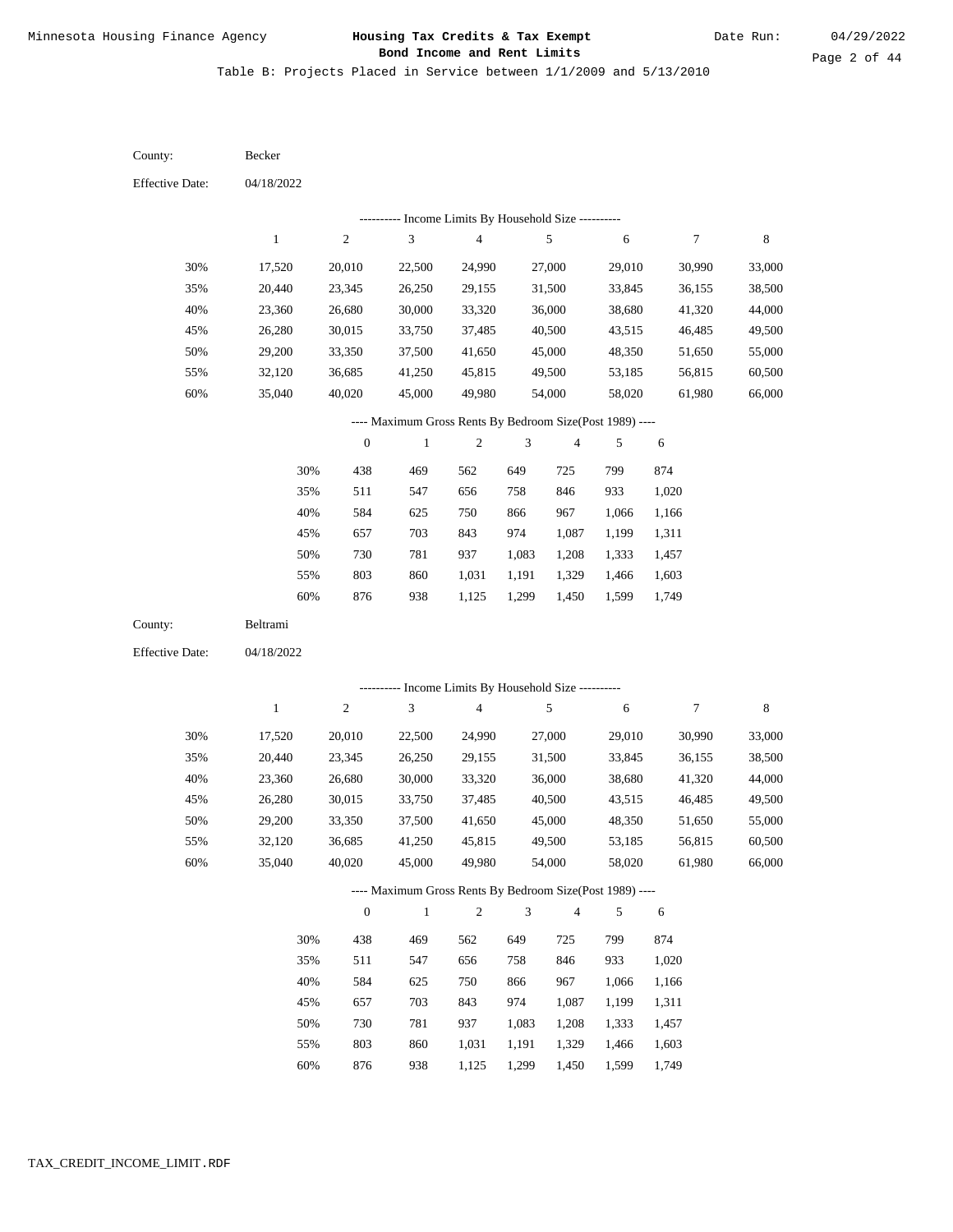Table B: Projects Placed in Service between 1/1/2009 and 5/13/2010

04/18/2022 04/18/2022 Benton Big Stone 30% 35% 40% 45% 50% 55% 60% 30% 35% 40% 45% 50% 55% 60% 18,570 21,665 24,760 27,855 30,950 34,045 37,140 17,520 20,440 23,360 26,280 29,200 32,120 35,040 21,210 24,745 28,280 31,815 35,350 38,885 42,420 20,010 23,345 26,680 30,015 33,350 36,685 40,020 23,850 27,825 31,800 35,775 39,750 43,725 47,700 22,500 26,250 30,000 33,750 37,500 41,250 45,000 26,490 30,905 35,320 39,735 44,150 48,565 52,980 24,990 29,155 33,320 37,485 41,650 45,815 49,980 28,620 33,390 38,160 42,930 47,700 52,470 57,240 27,000 31,500 36,000 40,500 45,000 49,500 54,000 30,750 35,875 41,000 46,125 51,250 56,375 61,500 29,010 33,845 38,680 43,515 48,350 53,185 58,020 32,850 38,325 43,800 49,275 54,750 60,225 65,700 30,990 36,155 41,320 46,485 51,650 56,815 61,980 34,980 40,810 46,640 52,470 58,300 64,130 69,960 33,000 38,500 44,000 49,500 55,000 60,500 66,000 464 541 619 696 773 851 928 438 511 584 657 730 803 876 497 580 663 745 828 911 994 469 547 625 703 781 860 938 596 695 795 894 993 1,093 1,192 562 656 750 843 937 1,031 1,125 688 803 918 1,033 1,148 1,262 1,377 649 758 866 974 1,083 1,191 1,299 768 896 1,025 1,153 1,281 1,409 1,537 725 846 967 1,087 1,208 1,329 1,450 847 989 1,130 1,271 1,413 1,554 1,695 799 933 1,066 1,199 1,333 1,466 1,599 927 1,081 1,236 1,390 1,545 1,699 1,854 874 1,020 1,166 1,311 1,457 1,603 1,749 County: County: Effective Date: Effective Date: 1 1 2 2 3 3 4 4 5 5 6 6 7 7 8 8 0 0 1 1 2 2 3 3 4 4 5 5 6 6 ---------- Income Limits By Household Size ---------- ---------- Income Limits By Household Size ---------- ---- Maximum Gross Rents By Bedroom Size(Post 1989) ---- ---- Maximum Gross Rents By Bedroom Size(Post 1989) ---- 30% 35% 40% 45% 50% 55% 60% 30% 35% 40% 45% 50% 55% 60%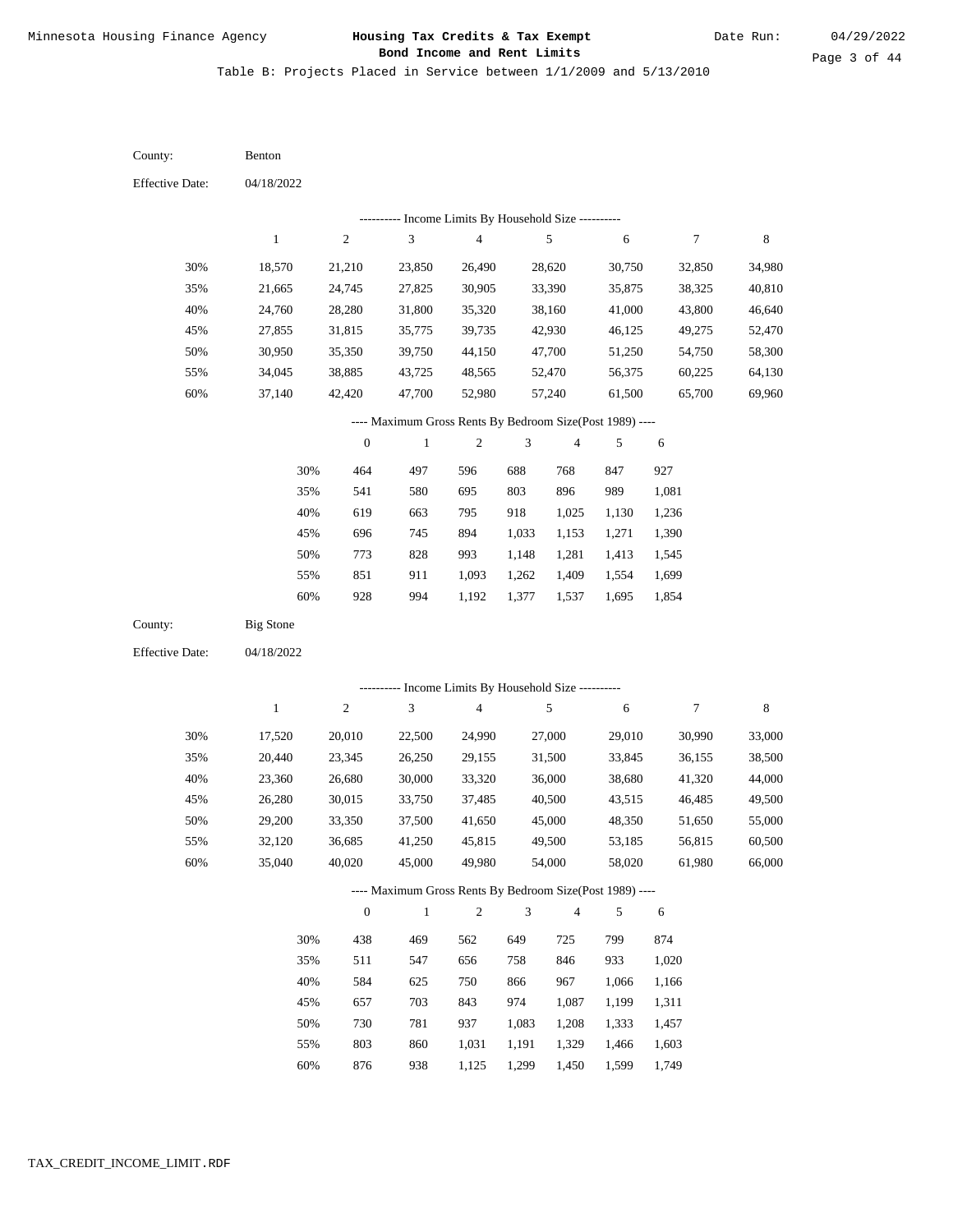Table B: Projects Placed in Service between 1/1/2009 and 5/13/2010

04/18/2022 04/18/2022 Blue Earth Brown 30% 35% 40% 45% 50% 55% 60% 30% 35% 40% 45% 50% 55% 60% 18,900 22,050 25,200 28,350 31,500 34,650 37,800 18,360 21,420 24,480 27,540 30,600 33,660 36,720 21,600 25,200 28,800 32,400 36,000 39,600 43,200 20,970 24,465 27,960 31,455 34,950 38,445 41,940 24,300 28,350 32,400 36,450 40,500 44,550 48,600 23,580 27,510 31,440 35,370 39,300 43,230 47,160 27,000 31,500 36,000 40,500 45,000 49,500 54,000 26,190 30,555 34,920 39,285 43,650 48,015 52,380 29,160 34,020 38,880 43,740 48,600 53,460 58,320 28,290 33,005 37,720 42,435 47,150 51,865 56,580 31,320 36,540 41,760 46,980 52,200 57,420 62,640 30,390 35,455 40,520 45,585 50,650 55,715 60,780 33,480 39,060 44,640 50,220 55,800 61,380 66,960 32,490 37,905 43,320 48,735 54,150 59,565 64,980 35,640 41,580 47,520 53,460 59,400 65,340 71,280 34,590 40,355 46,120 51,885 57,650 63,415 69,180 472 551 630 708 787 866 945 459 535 612 688 765 841 918 506 590 675 759 843 928 1,012 491 573 655 737 819 901 983 607 708 810 911 1,012 1,113 1,215 589 687 786 884 982 1,080 1,179 702 819 936 1,053 1,170 1,287 1,404 681 794 908 1,021 1,135 1,248 1,362 783 913 1,044 1,174 1,305 1,435 1,566 759 886 1,013 1,139 1,266 1,392 1,519 864 1,008 1,152 1,296 1,440 1,584 1,728 838 978 1,118 1,257 1,397 1,537 1,677 945 1,102 1,260 1,417 1,575 1,732 1,890 916 1,069 1,222 1,374 1,527 1,680 1,833 County: County: Effective Date: Effective Date: 1 1 2 2 3 3 4 4 5 5 6 6 7 7 8 8 0 0 1 1 2 2 3 3 4 4 5 5 6 6 ---------- Income Limits By Household Size ---------- ---------- Income Limits By Household Size ---------- ---- Maximum Gross Rents By Bedroom Size(Post 1989) ---- ---- Maximum Gross Rents By Bedroom Size(Post 1989) ---- 30% 35% 40% 45% 50% 55% 60% 30% 35% 40% 45% 50% 55% 60%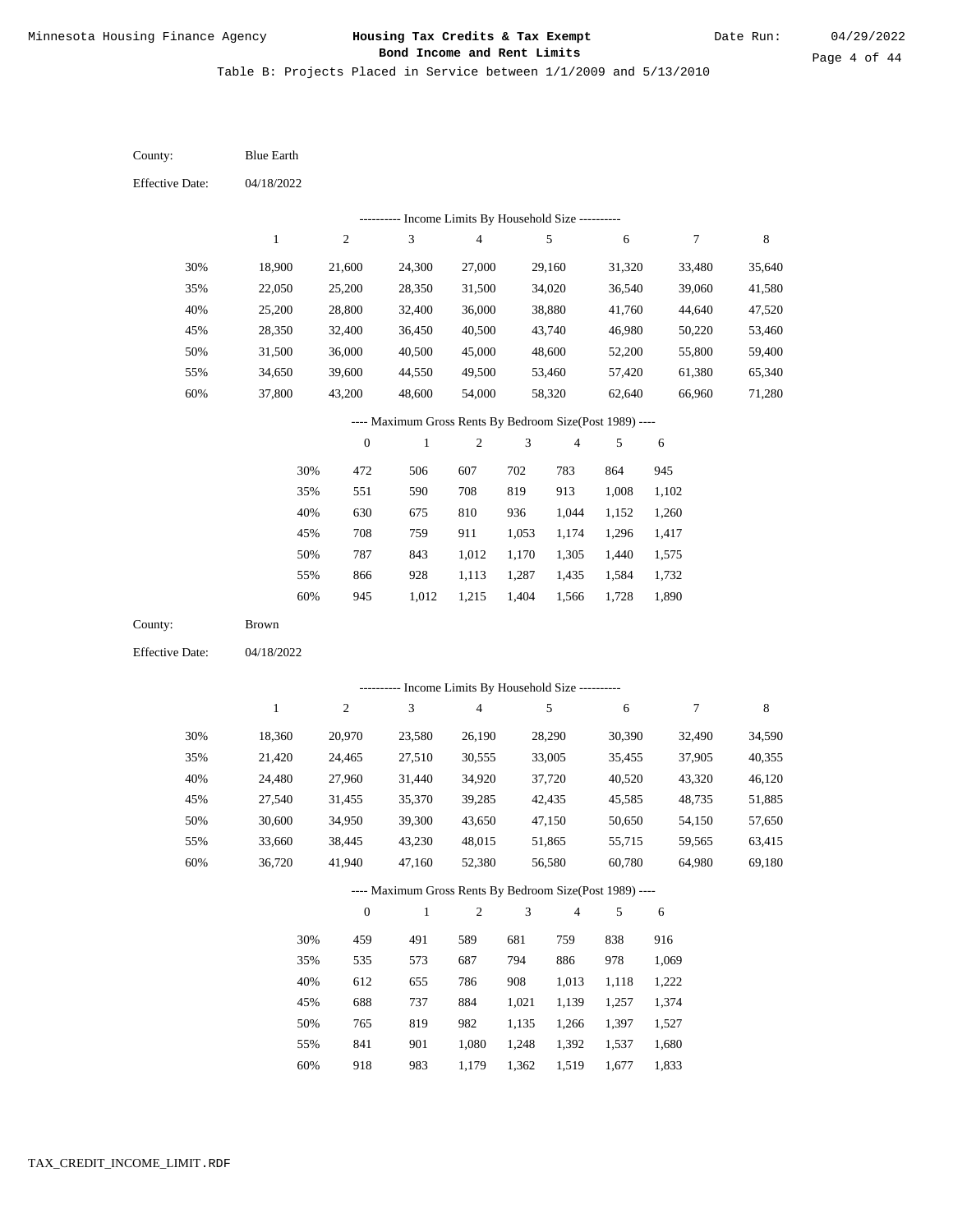Table B: Projects Placed in Service between 1/1/2009 and 5/13/2010

04/18/2022 04/18/2022 Carlton Carver 30% 35% 40% 45% 50% 55% 60% 30% 35% 40% 45% 50% 55% 60% 17,940 20,930 23,920 26,910 29,900 32,890 35,880 24,660 28,770 32,880 36,990 41,100 45,210 49,320 20,490 23,905 27,320 30,735 34,150 37,565 40,980 28,170 32,865 37,560 42,255 46,950 51,645 56,340 23,040 26,880 30,720 34,560 38,400 42,240 46,080 31,680 36,960 42,240 47,520 52,800 58,080 63,360 25,590 29,855 34,120 38,385 42,650 46,915 51,180 35,190 41,055 46,920 52,785 58,650 64,515 70,380 27,660 32,270 36,880 41,490 46,100 50,710 55,320 38,010 44,345 50,680 57,015 63,350 69,685 76,020 29,700 34,650 39,600 44,550 49,500 54,450 59,400 40,830 47,635 54,440 61,245 68,050 74,855 81,660 31,740 37,030 42,320 47,610 52,900 58,190 63,480 43,650 50,925 58,200 65,475 72,750 80,025 87,300 33,780 39,410 45,040 50,670 56,300 61,930 67,560 46,470 54,215 61,960 69,705 77,450 85,195 92,940 448 523 598 672 747 822 897 616 719 822 924 1,027 1,130 1,233 480 560 640 720 800 880 960 660 770 880 990 1,100 1,210 1,320 576 672 768 864 960 1,056 1,152 792 924 1,056 1,188 1,320 1,452 1,584 665 776 887 998 1,109 1,220 1,331 915 1,067 1,220 1,372 1,525 1,677 1,830 742 866 990 1,113 1,237 1,361 1,485 1,020 1,190 1,361 1,531 1,701 1,871 2,041 819 955 1,092 1,228 1,365 1,501 1,638 1,126 1,314 1,502 1,689 1,877 2,065 2,253 895 1,044 1,194 1,343 1,492 1,642 1,791 1,231 1,436 1,642 1,847 2,052 2,258 2,463 County: County: Effective Date: Effective Date: 1 1 2 2 3 3 4 4 5 5 6 6 7 7 8 8 0 0 1 1 2 2 3 3 4 4 5 5 6 6 ---------- Income Limits By Household Size ---------- ---------- Income Limits By Household Size ---------- ---- Maximum Gross Rents By Bedroom Size(Post 1989) ---- ---- Maximum Gross Rents By Bedroom Size(Post 1989) ---- 30% 35% 40% 45% 50% 55% 60% 30% 35% 40% 45% 50% 55% 60%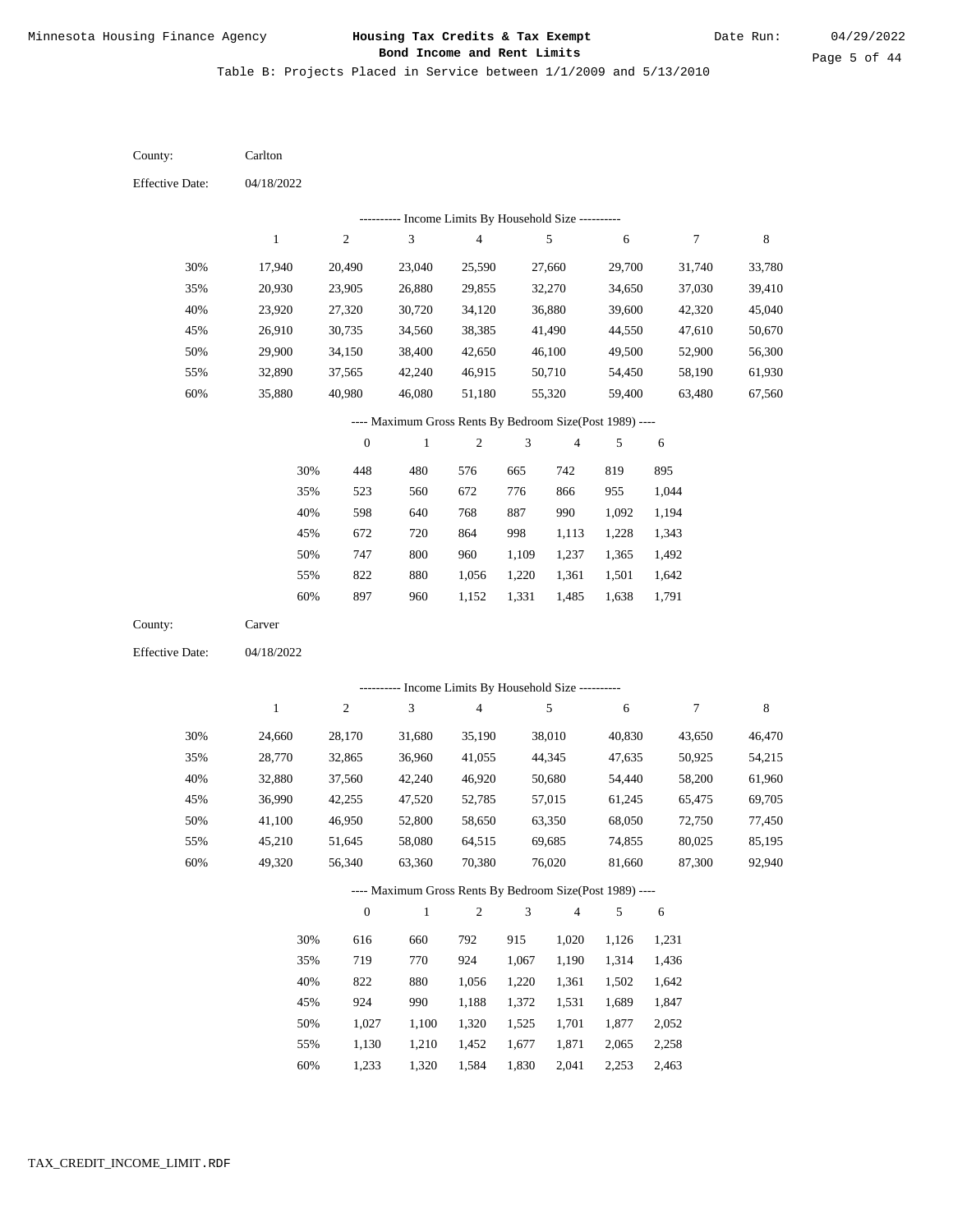Table B: Projects Placed in Service between 1/1/2009 and 5/13/2010

04/18/2022 04/18/2022 Cass Chippewa 30% 35% 40% 45% 50% 55% 60% 30% 35% 40% 45% 50% 55% 60% 17,520 20,440 23,360 26,280 29,200 32,120 35,040 17,520 20,440 23,360 26,280 29,200 32,120 35,040 20,010 23,345 26,680 30,015 33,350 36,685 40,020 20,010 23,345 26,680 30,015 33,350 36,685 40,020 22,500 26,250 30,000 33,750 37,500 41,250 45,000 22,500 26,250 30,000 33,750 37,500 41,250 45,000 24,990 29,155 33,320 37,485 41,650 45,815 49,980 24,990 29,155 33,320 37,485 41,650 45,815 49,980 27,000 31,500 36,000 40,500 45,000 49,500 54,000 27,000 31,500 36,000 40,500 45,000 49,500 54,000 29,010 33,845 38,680 43,515 48,350 53,185 58,020 29,010 33,845 38,680 43,515 48,350 53,185 58,020 30,990 36,155 41,320 46,485 51,650 56,815 61,980 30,990 36,155 41,320 46,485 51,650 56,815 61,980 33,000 38,500 44,000 49,500 55,000 60,500 66,000 33,000 38,500 44,000 49,500 55,000 60,500 66,000 438 511 584 657 730 803 876 438 511 584 657 730 803 876 469 547 625 703 781 860 938 469 547 625 703 781 860 938 562 656 750 843 937 1,031 1,125 562 656 750 843 937 1,031 1,125 649 758 866 974 1,083 1,191 1,299 649 758 866 974 1,083 1,191 1,299 725 846 967 1,087 1,208 1,329 1,450 725 846 967 1,087 1,208 1,329 1,450 799 933 1,066 1,199 1,333 1,466 1,599 799 933 1,066 1,199 1,333 1,466 1,599 874 1,020 1,166 1,311 1,457 1,603 1,749 874 1,020 1,166 1,311 1,457 1,603 1,749 County: County: Effective Date: Effective Date: 1 1 2 2 3 3 4 4 5 5 6 6 7 7 8 8 0 0 1 1 2 2 3 3 4 4 5 5 6 6 ---------- Income Limits By Household Size ---------- ---------- Income Limits By Household Size ---------- ---- Maximum Gross Rents By Bedroom Size(Post 1989) ---- ---- Maximum Gross Rents By Bedroom Size(Post 1989) ---- 30% 35% 40% 45% 50% 55% 60% 30% 35% 40% 45% 50% 55% 60%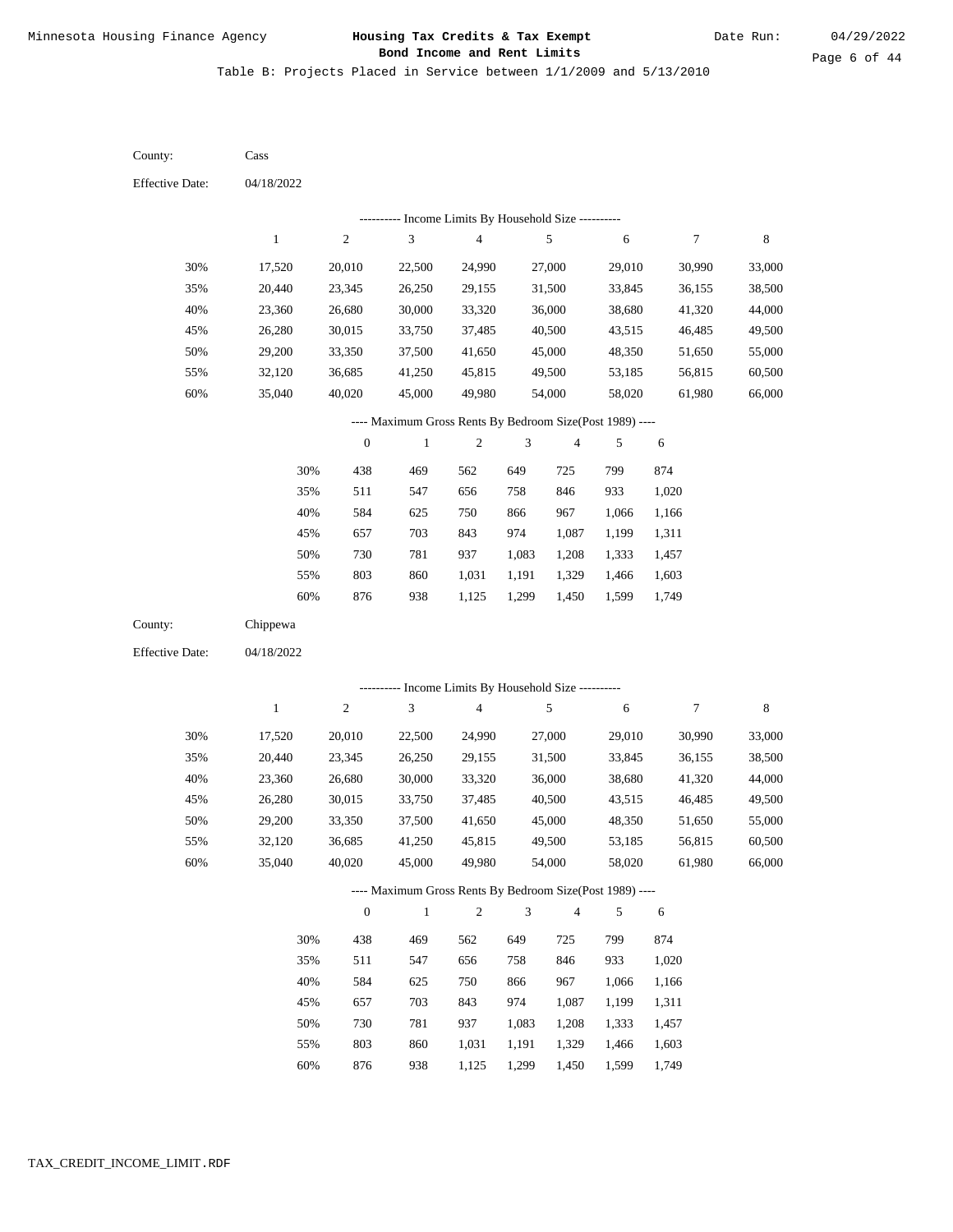Table B: Projects Placed in Service between 1/1/2009 and 5/13/2010

04/18/2022 04/18/2022 Chisago Clay 30% 35% 40% 45% 50% 55% 60% 30% 35% 40% 45% 50% 55% 60% 24,660 28,770 32,880 36,990 41,100 45,210 49,320 21,120 24,640 28,160 31,680 35,200 38,720 42,240 28,170 32,865 37,560 42,255 46,950 51,645 56,340 24,120 28,140 32,160 36,180 40,200 44,220 48,240 31,680 36,960 42,240 47,520 52,800 58,080 63,360 27,150 31,675 36,200 40,725 45,250 49,775 54,300 35,190 41,055 46,920 52,785 58,650 64,515 70,380 30,150 35,175 40,200 45,225 50,250 55,275 60,300 38,010 44,345 50,680 57,015 63,350 69,685 76,020 32,580 38,010 43,440 48,870 54,300 59,730 65,160 40,830 47,635 54,440 61,245 68,050 74,855 81,660 34,980 40,810 46,640 52,470 58,300 64,130 69,960 43,650 50,925 58,200 65,475 72,750 80,025 87,300 37,410 43,645 49,880 56,115 62,350 68,585 74,820 46,470 54,215 61,960 69,705 77,450 85,195 92,940 39,810 46,445 53,080 59,715 66,350 72,985 79,620 616 719 822 924 1,027 1,130 1,233 528 616 704 792 880 968 660 770 880 990 1,100 1,210 1,320 565 659 754 848 942 1,036 792 924 1,056 1,188 1,320 1,452 1,584 678 791 905 1,018 1,131 1,244 915 1,067 1,220 1,372 1,525 1,677 1,830 784 914 1,045 1,176 1,306 1,437 1,020 1,190 1,361 1,531 1,701 1,871 2,041 874 1,020 1,166 1,311 1,457 1,603 1,126 1,314 1,502 1,689 1,877 2,065 2,253 965 1,126 1,287 1,447 1,608 1,769 1,231 1,436 1,642 1,847 2,052 2,258 2,463 1,055 1,231 1,407 1,582 1,758 1,934 County: County: Effective Date: Effective Date: 1 1 2 2 3 3 4 4 5 5 6 6 7 7 8 8 0 0 1 1 2 2 3 3 4 4 5 5 6 6 ---------- Income Limits By Household Size ---------- ---------- Income Limits By Household Size ---------- ---- Maximum Gross Rents By Bedroom Size(Post 1989) ---- ---- Maximum Gross Rents By Bedroom Size(Post 1989) ---- 30% 35% 40% 45% 50% 55% 60% 30% 35% 40% 45% 50% 55%

1,056

60%

1,131

1,357

1,568

1,749

1,930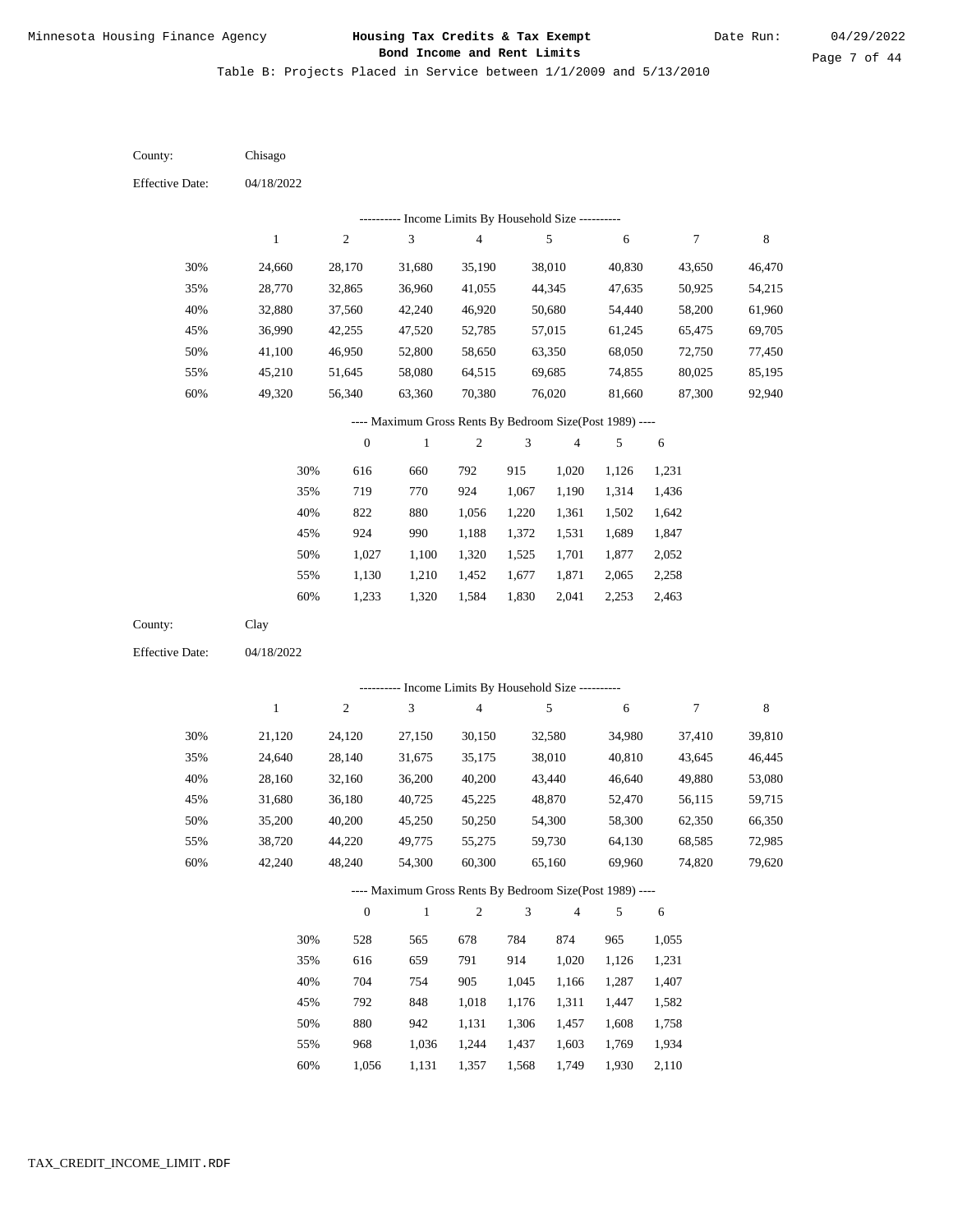Table B: Projects Placed in Service between 1/1/2009 and 5/13/2010

04/18/2022 04/18/2022 Clearwater Cook 30% 35% 40% 45% 50% 55% 60% 30% 35% 40% 45% 50% 55% 60% 17,520 20,440 23,360 26,280 29,200 32,120 35,040 17,520 20,440 23,360 26,280 29,200 32,120 35,040 20,010 23,345 26,680 30,015 33,350 36,685 40,020 20,010 23,345 26,680 30,015 33,350 36,685 40,020 22,500 26,250 30,000 33,750 37,500 41,250 45,000 22,500 26,250 30,000 33,750 37,500 41,250 45,000 24,990 29,155 33,320 37,485 41,650 45,815 49,980 24,990 29,155 33,320 37,485 41,650 45,815 49,980 27,000 31,500 36,000 40,500 45,000 49,500 54,000 27,000 31,500 36,000 40,500 45,000 49,500 54,000 29,010 33,845 38,680 43,515 48,350 53,185 58,020 29,010 33,845 38,680 43,515 48,350 53,185 58,020 30,990 36,155 41,320 46,485 51,650 56,815 61,980 30,990 36,155 41,320 46,485 51,650 56,815 61,980 33,000 38,500 44,000 49,500 55,000 60,500 66,000 33,000 38,500 44,000 49,500 55,000 60,500 66,000 438 511 584 657 730 803 876 438 511 584 657 730 803 876 469 547 625 703 781 860 938 469 547 625 703 781 860 938 562 656 750 843 937 1,031 1,125 562 656 750 843 937 1,031 1,125 649 758 866 974 1,083 1,191 1,299 649 758 866 974 1,083 1,191 1,299 725 846 967 1,087 1,208 1,329 1,450 725 846 967 1,087 1,208 1,329 1,450 799 933 1,066 1,199 1,333 1,466 1,599 799 933 1,066 1,199 1,333 1,466 1,599 874 1,020 1,166 1,311 1,457 1,603 1,749 874 1,020 1,166 1,311 1,457 1,603 1,749 County: County: Effective Date: Effective Date: 1 1 2 2 3 3 4 4 5 5 6 6 7 7 8 8 0 0 1 1 2 2 3 3 4 4 5 5 6 6 ---------- Income Limits By Household Size ---------- ---------- Income Limits By Household Size ---------- ---- Maximum Gross Rents By Bedroom Size(Post 1989) ---- ---- Maximum Gross Rents By Bedroom Size(Post 1989) ---- 30% 35% 40% 45% 50% 55% 60% 30% 35% 40% 45% 50% 55% 60%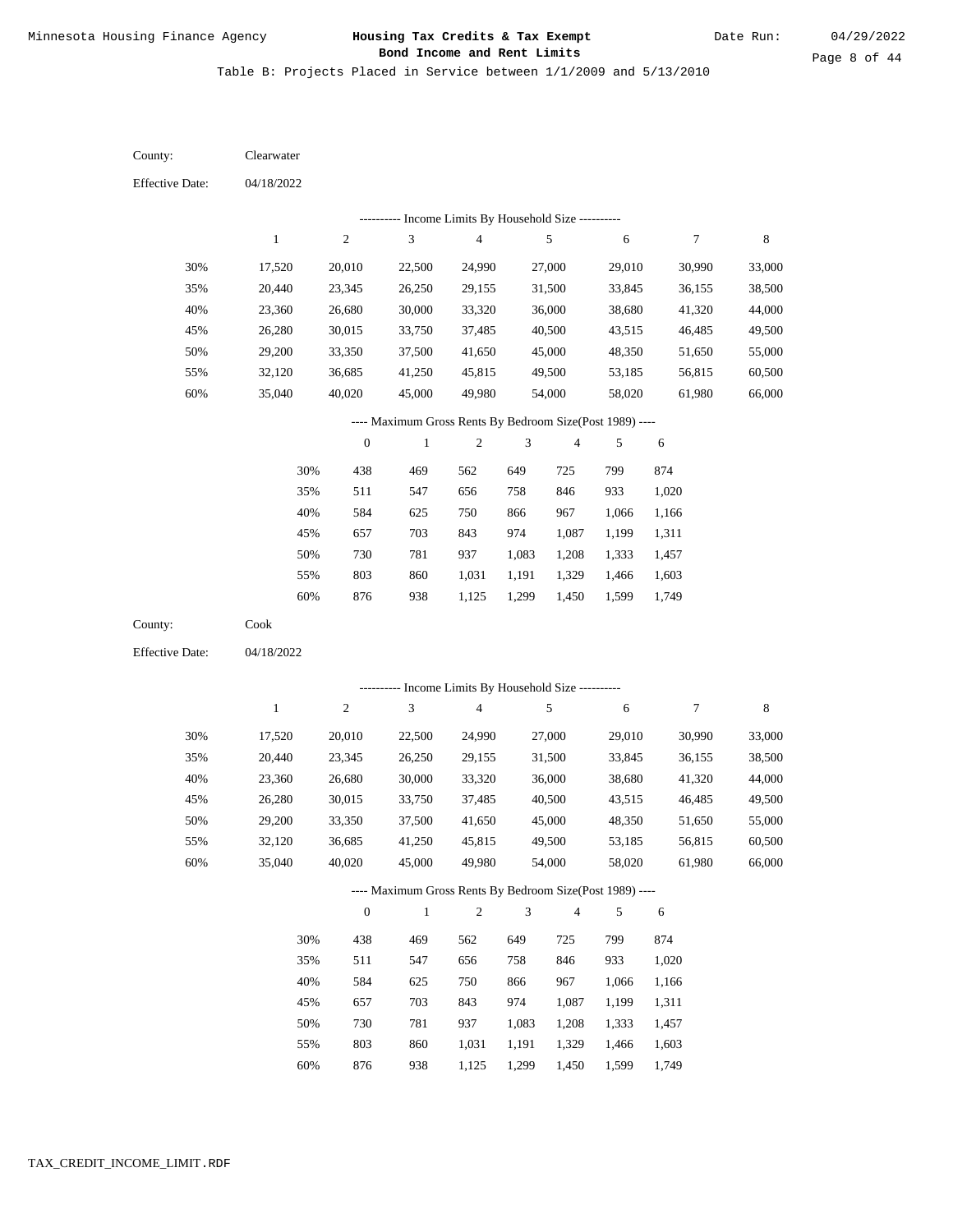Table B: Projects Placed in Service between 1/1/2009 and 5/13/2010

04/18/2022 04/18/2022 **Cottonwood** Crow Wing 30% 35% 40% 45% 50% 55% 60% 30% 35% 40% 45% 50% 55% 60% 17,520 20,440 23,360 26,280 29,200 32,120 35,040 17,520 20,440 23,360 26,280 29,200 32,120 35,040 20,010 23,345 26,680 30,015 33,350 36,685 40,020 20,010 23,345 26,680 30,015 33,350 36,685 40,020 22,500 26,250 30,000 33,750 37,500 41,250 45,000 22,500 26,250 30,000 33,750 37,500 41,250 45,000 24,990 29,155 33,320 37,485 41,650 45,815 49,980 24,990 29,155 33,320 37,485 41,650 45,815 49,980 27,000 31,500 36,000 40,500 45,000 49,500 54,000 27,000 31,500 36,000 40,500 45,000 49,500 54,000 29,010 33,845 38,680 43,515 48,350 53,185 58,020 29,010 33,845 38,680 43,515 48,350 53,185 58,020 30,990 36,155 41,320 46,485 51,650 56,815 61,980 30,990 36,155 41,320 46,485 51,650 56,815 61,980 33,000 38,500 44,000 49,500 55,000 60,500 66,000 33,000 38,500 44,000 49,500 55,000 60,500 66,000 438 511 584 657 730 803 876 438 511 584 657 730 803 876 469 547 625 703 781 860 938 469 547 625 703 781 860 562 656 750 843 937 1,031 1,125 562 656 750 843 937 1,031 649 758 866 974 1,083 1,191 1,299 649 758 866 974 1,083 1,191 725 846 967 1,087 1,208 1,329 1,450 725 846 967 1,087 1,208 1,329 799 933 1,066 1,199 1,333 1,466 1,599 799 933 1,066 1,199 1,333 1,466 1,599 874 1,020 1,166 1,311 1,457 1,603 1,749 874 1,020 1,166 1,311 1,457 1,603 County: County: Effective Date: Effective Date: 1 1 2 2 3 3 4 4 5 5 6 6 7 7 8 8 0 0 1 1 2 2 3 3 4 4 5 5 6 6 ---------- Income Limits By Household Size ---------- ---------- Income Limits By Household Size ---------- ---- Maximum Gross Rents By Bedroom Size(Post 1989) ---- ---- Maximum Gross Rents By Bedroom Size(Post 1989) ---- 30% 35% 40% 45% 50% 55% 60% 30% 35% 40% 45% 50% 55% 60%

938

1,125

1,299

1,450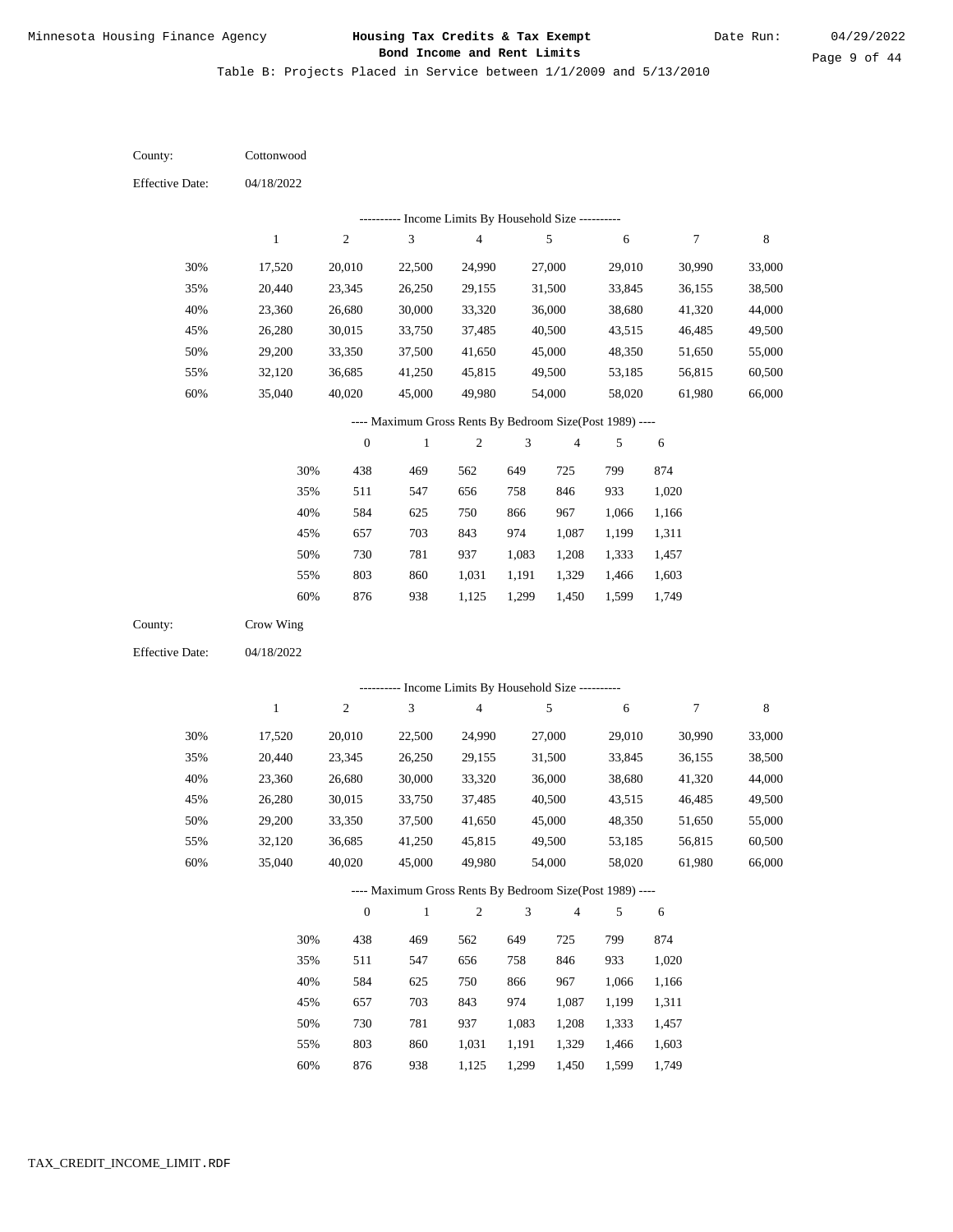Table B: Projects Placed in Service between 1/1/2009 and 5/13/2010

| County:                | Dakota       |                  |                                                          |                          |                |                         |        |                  |             |
|------------------------|--------------|------------------|----------------------------------------------------------|--------------------------|----------------|-------------------------|--------|------------------|-------------|
| <b>Effective Date:</b> | 04/18/2022   |                  |                                                          |                          |                |                         |        |                  |             |
|                        |              |                  | ---------- Income Limits By Household Size ----------    |                          |                |                         |        |                  |             |
|                        | $\mathbf{1}$ | $\sqrt{2}$       | 3                                                        | $\overline{\mathcal{L}}$ |                | $\sqrt{5}$              | 6      | 7                | $\,$ 8 $\,$ |
| 30%                    | 24,660       | 28,170           | 31,680                                                   | 35,190                   |                | 38,010                  | 40,830 | 43,650           | 46,470      |
| 35%                    | 28,770       | 32,865           | 36,960                                                   | 41,055                   |                | 44,345                  | 47,635 | 50,925           | 54,215      |
| 40%                    | 32,880       | 37,560           | 42,240                                                   | 46,920                   |                | 50,680                  | 54,440 | 58,200           | 61,960      |
| 45%                    | 36,990       | 42,255           | 47,520                                                   | 52,785                   |                | 57,015                  | 61,245 | 65,475           | 69,705      |
| 50%                    | 41,100       | 46,950           | 52,800                                                   | 58,650                   |                | 63,350                  | 68,050 | 72,750           | 77,450      |
| 55%                    | 45,210       | 51,645           | 58,080                                                   | 64,515                   |                | 69,685                  | 74,855 | 80,025           | 85,195      |
| 60%                    | 49,320       | 56,340           | 63,360                                                   | 70,380                   |                | 76,020                  | 81,660 | 87,300           | 92,940      |
|                        |              |                  | ---- Maximum Gross Rents By Bedroom Size(Post 1989) ---- |                          |                |                         |        |                  |             |
|                        |              | $\boldsymbol{0}$ | $\,1$                                                    | 2                        | 3              | 4                       | 5      | 6                |             |
|                        | 30%          | 616              | 660                                                      | 792                      | 915            | 1,020                   | 1,126  | 1,231            |             |
|                        | 35%          | 719              | 770                                                      | 924                      | 1,067          | 1,190                   | 1,314  | 1,436            |             |
|                        | 40%          | 822              | 880                                                      | 1,056                    | 1,220          | 1,361                   | 1,502  | 1,642            |             |
|                        | 45%          | 924              | 990                                                      | 1,188                    | 1,372          | 1,531                   | 1,689  | 1,847            |             |
|                        | 50%          | 1,027            | 1,100                                                    | 1,320                    | 1,525          | 1,701                   | 1,877  | 2,052            |             |
|                        | 55%          | 1,130            | 1,210                                                    | 1,452                    | 1,677          | 1,871                   | 2,065  | 2,258            |             |
|                        | 60%          | 1,233            | 1,320                                                    | 1,584                    | 1,830          | 2,041                   | 2,253  | 2,463            |             |
| County:                | Dodge        |                  |                                                          |                          |                |                         |        |                  |             |
| <b>Effective Date:</b> | 04/18/2022   |                  |                                                          |                          |                |                         |        |                  |             |
|                        |              |                  |                                                          |                          |                |                         |        |                  |             |
|                        |              |                  |                                                          |                          |                |                         |        |                  |             |
|                        |              |                  | ---------- Income Limits By Household Size ----------    |                          |                |                         |        |                  |             |
|                        | $\mathbf{1}$ | $\sqrt{2}$       | $\sqrt{3}$                                               | $\overline{\mathcal{L}}$ |                | $\sqrt{5}$              | 6      | $\boldsymbol{7}$ | $\,$ 8 $\,$ |
| 30%                    | 23,430       | 26,760           | 30,120                                                   | 33,450                   |                | 36,150                  | 38,820 | 41,490           | 44,160      |
| 35%                    | 27,335       | 31,220           | 35,140                                                   | 39,025                   |                | 42,175                  | 45,290 | 48,405           | 51,520      |
| 40%                    | 31,240       | 35,680           | 40,160                                                   | 44,600                   |                | 48,200                  | 51,760 | 55,320           | 58,880      |
| 45%                    | 35,145       | 40,140           | 45,180                                                   | 50,175                   |                | 54,225                  | 58,230 | 62,235           | 66,240      |
| 50%                    | 39,050       | 44,600           | 50,200                                                   | 55,750                   |                | 60,250                  | 64,700 | 69,150           | 73,600      |
| 55%                    | 42,955       | 49,060           | 55,220                                                   | 61,325                   |                | 66,275                  | 71,170 | 76,065           | 80,960      |
| 60%                    | 46,860       | 53,520           | 60,240                                                   | 66,900                   |                | 72,300                  | 77,640 | 82,980           | 88,320      |
|                        |              |                  | ---- Maximum Gross Rents By Bedroom Size(Post 1989) ---- |                          |                |                         |        |                  |             |
|                        |              | $\boldsymbol{0}$ | $\,1\,$                                                  | $\sqrt{2}$               | $\mathfrak{Z}$ | $\overline{\mathbf{4}}$ | 5      | 6                |             |
|                        | 30%          | 585              | 627                                                      | 753                      | 870            | 970                     | 1,070  | 1,170            |             |
|                        | 35%          | 683              | 731                                                      | 878                      | 1,015          | 1,132                   | 1,249  | 1,365            |             |
|                        | 40%          | 781              | 836                                                      | 1,004                    | 1,160          | 1,294                   | 1,427  | 1,561            |             |
|                        | 45%          | 878              | 941                                                      | 1,129                    | 1,305          | 1,455                   | 1,605  | 1,756            |             |
|                        | 50%          | 976              | 1,045                                                    | 1,255                    | 1,450          | 1,617                   | 1,784  | 1,951            |             |
|                        | 55%          | 1,073            | 1,150                                                    | 1,380                    | 1,595          | 1,779                   | 1,962  | 2,146            |             |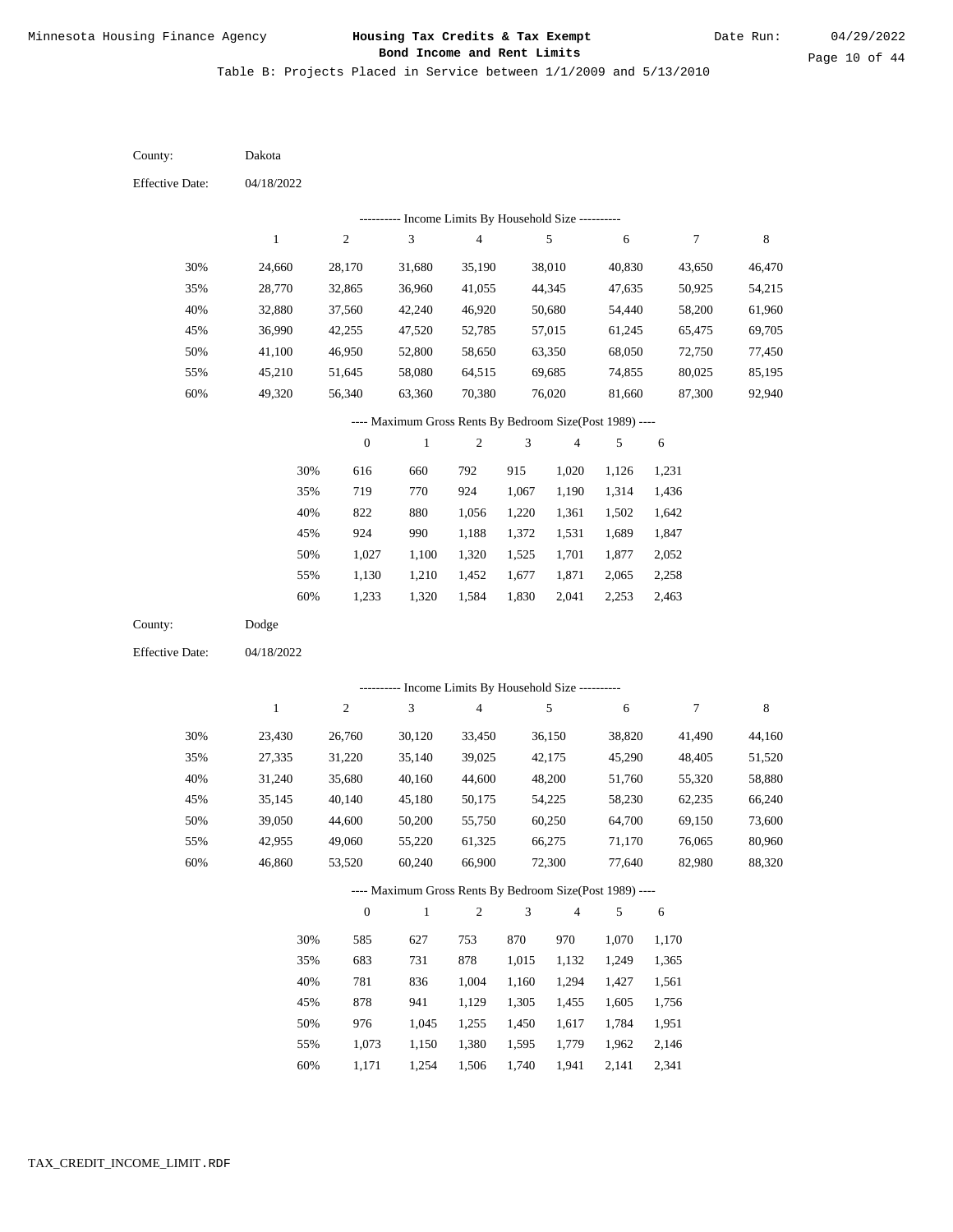Table B: Projects Placed in Service between 1/1/2009 and 5/13/2010

| County:                | Douglas      |                  |                                                          |                         |                |                         |        |                  |             |
|------------------------|--------------|------------------|----------------------------------------------------------|-------------------------|----------------|-------------------------|--------|------------------|-------------|
| <b>Effective Date:</b> | 04/18/2022   |                  |                                                          |                         |                |                         |        |                  |             |
|                        |              |                  | ---------- Income Limits By Household Size ----------    |                         |                |                         |        |                  |             |
|                        | $\,1$        | $\sqrt{2}$       | $\ensuremath{\mathfrak{Z}}$                              | $\overline{\mathbf{4}}$ |                | $\sqrt{5}$              | 6      | $\boldsymbol{7}$ | $\,$ 8 $\,$ |
| 30%                    | 18,630       | 21,300           | 23,970                                                   | 26,610                  |                | 28,740                  | 30,870 | 33,000           | 35,130      |
| 35%                    | 21,735       | 24,850           | 27,965                                                   | 31,045                  |                | 33,530                  | 36,015 | 38,500           | 40,985      |
| 40%                    | 24,840       | 28,400           | 31,960                                                   | 35,480                  |                | 38,320                  | 41,160 | 44,000           | 46,840      |
| 45%                    | 27,945       | 31,950           | 35,955                                                   | 39,915                  |                | 43,110                  | 46,305 | 49,500           | 52,695      |
| 50%                    | 31,050       | 35,500           | 39,950                                                   | 44,350                  |                | 47,900                  | 51,450 | 55,000           | 58,550      |
| 55%                    | 34,155       | 39,050           | 43,945                                                   | 48,785                  |                | 52,690                  | 56,595 | 60,500           | 64,405      |
| 60%                    | 37,260       | 42,600           | 47,940                                                   | 53,220                  |                | 57,480                  | 61,740 | 66,000           | 70,260      |
|                        |              |                  | ---- Maximum Gross Rents By Bedroom Size(Post 1989) ---- |                         |                |                         |        |                  |             |
|                        |              | $\boldsymbol{0}$ | $\mathbf{1}$                                             | $\mathfrak{2}$          | 3              | $\overline{\mathbf{4}}$ | 5      | $\sqrt{6}$       |             |
|                        | 30%          | 465              | 499                                                      | 599                     | 691            | 771                     | 851    | 931              |             |
|                        | 35%          | 543              | 582                                                      | 699                     | 807            | 900                     | 993    | 1,086            |             |
|                        | 40%          | 621              | 665                                                      | 799                     | 922            | 1,029                   | 1,135  | 1,241            |             |
|                        | 45%          | 698              | 748                                                      | 898                     | 1,037          | 1,157                   | 1,277  | 1,397            |             |
|                        | 50%          | 776              | 831                                                      | 998                     | 1,153          | 1,286                   | 1,419  | 1,552            |             |
|                        | 55%          | 853              | 915                                                      | 1,098                   | 1,268          | 1,414                   | 1,561  | 1,707            |             |
|                        | 60%          | 931              | 998                                                      | 1,198                   | 1,383          | 1,543                   | 1,703  | 1,862            |             |
| County:                | Faribault    |                  |                                                          |                         |                |                         |        |                  |             |
|                        |              |                  |                                                          |                         |                |                         |        |                  |             |
| <b>Effective Date:</b> | 04/18/2022   |                  |                                                          |                         |                |                         |        |                  |             |
|                        |              |                  |                                                          |                         |                |                         |        |                  |             |
|                        |              |                  | ---------- Income Limits By Household Size ----------    |                         |                |                         |        |                  |             |
|                        | $\mathbf{1}$ | $\sqrt{2}$       | 3                                                        | $\overline{\mathbf{4}}$ |                | 5                       | 6      | $\boldsymbol{7}$ | 8           |
| 30%                    | 17,520       | 20,010           | 22,500                                                   | 24,990                  |                | 27,000                  | 29,010 | 30,990           | 33,000      |
| 35%                    | 20,440       | 23,345           | 26,250                                                   | 29,155                  |                | 31,500                  | 33,845 | 36,155           | 38,500      |
| 40%                    | 23,360       | 26,680           | 30,000                                                   | 33,320                  |                | 36,000                  | 38,680 | 41,320           | 44,000      |
| 45%                    | 26,280       | 30,015           | 33,750                                                   | 37,485                  |                | 40,500                  | 43,515 | 46,485           | 49,500      |
| 50%                    | 29,200       | 33,350           | 37,500                                                   | 41,650                  |                | 45,000                  | 48,350 | 51,650           | 55,000      |
| 55%                    | 32,120       | 36,685           | 41,250                                                   | 45,815                  |                | 49,500                  | 53,185 | 56,815           | 60,500      |
| 60%                    | 35,040       | 40,020           | 45,000                                                   | 49,980                  |                | 54,000                  | 58,020 | 61,980           | 66,000      |
|                        |              |                  | ---- Maximum Gross Rents By Bedroom Size(Post 1989) ---- |                         |                |                         |        |                  |             |
|                        |              | $\boldsymbol{0}$ | $\mathbf{1}$                                             | $\sqrt{2}$              | $\mathfrak{Z}$ | 4                       | 5      | 6                |             |
|                        | 30%          | 438              | 469                                                      | 562                     | 649            | 725                     | 799    | 874              |             |
|                        | 35%          | 511              | 547                                                      | 656                     | 758            | 846                     | 933    | 1,020            |             |
|                        | 40%          | 584              | 625                                                      | 750                     | 866            | 967                     | 1,066  | 1,166            |             |
|                        | 45%          | 657              | 703                                                      | 843                     | 974            | 1,087                   | 1,199  | 1,311            |             |
|                        | 50%          | 730              | 781                                                      | 937                     | 1,083          | 1,208                   | 1,333  | 1,457            |             |
|                        | 55%          | 803              | 860                                                      | 1,031                   | 1,191          | 1,329                   | 1,466  | 1,603            |             |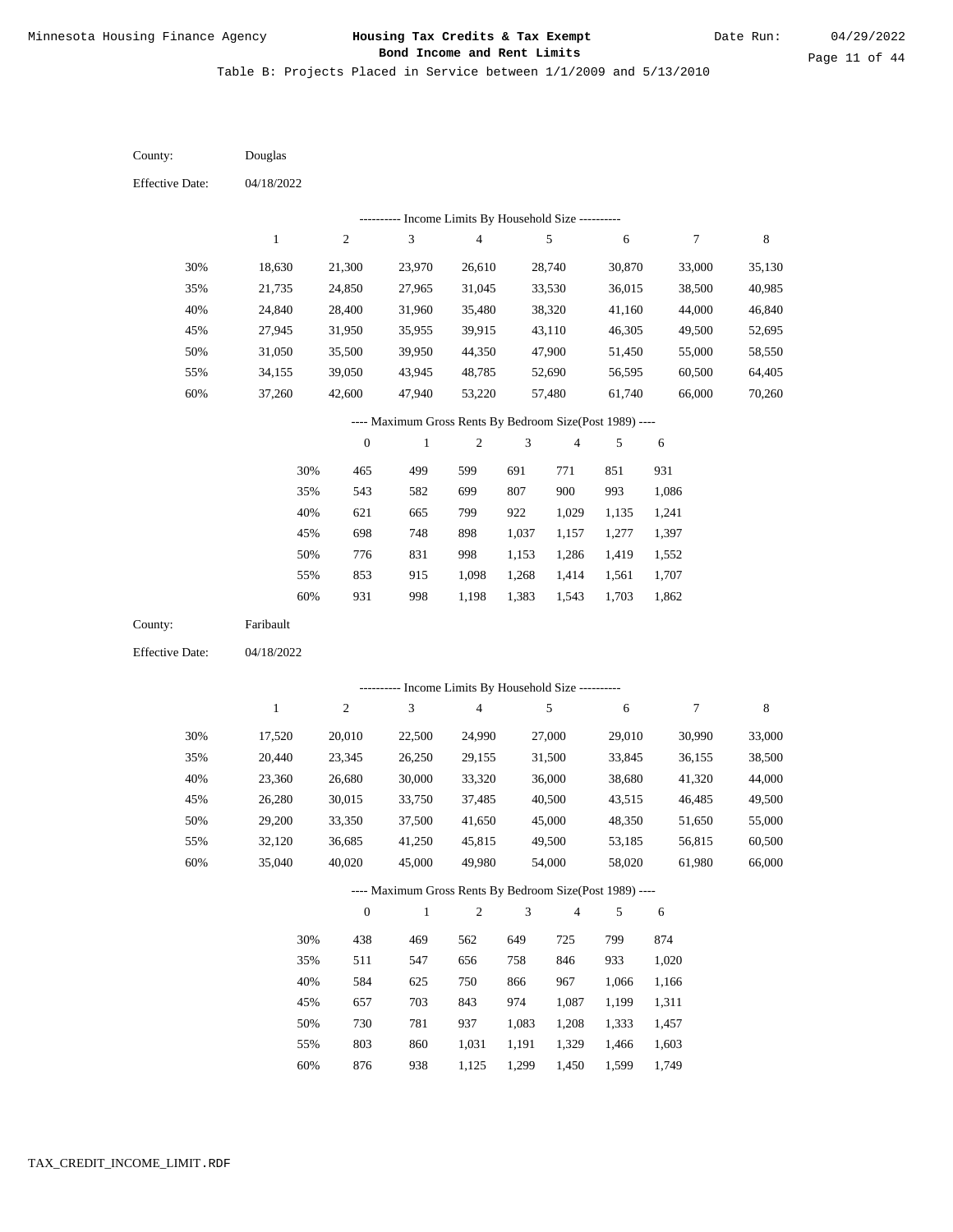Table B: Projects Placed in Service between 1/1/2009 and 5/13/2010

| <b>Effective Date:</b><br>04/18/2022<br>Income Limits By Household Size ----------<br>$\sqrt{2}$<br>3<br>$\overline{\mathbf{4}}$<br>5<br>6<br>$\boldsymbol{7}$<br>8<br>$\mathbf{1}$<br>30%<br>18,240<br>26,040<br>28,140<br>30,210<br>20,850<br>23,460<br>32,310<br>34,380<br>35%<br>40,110<br>21,280<br>24,325<br>27,370<br>30,380<br>32,830<br>35,245<br>37,695<br>40%<br>24,320<br>27,800<br>31,280<br>34,720<br>37,520<br>40,280<br>43,080<br>45,840<br>45%<br>27,360<br>31,275<br>35,190<br>39,060<br>42,210<br>45,315<br>51,570<br>48,465<br>50%<br>30,400<br>43,400<br>46,900<br>57,300<br>34,750<br>39,100<br>50,350<br>53,850<br>55%<br>33,440<br>38,225<br>43,010<br>47,740<br>51,590<br>55,385<br>59,235<br>63,030<br>$60\%$<br>36,480<br>41,700<br>52,080<br>56,280<br>60,420<br>64,620<br>68,760<br>46,920<br>---- Maximum Gross Rents By Bedroom Size(Post 1989) ---- |
|-------------------------------------------------------------------------------------------------------------------------------------------------------------------------------------------------------------------------------------------------------------------------------------------------------------------------------------------------------------------------------------------------------------------------------------------------------------------------------------------------------------------------------------------------------------------------------------------------------------------------------------------------------------------------------------------------------------------------------------------------------------------------------------------------------------------------------------------------------------------------------------|
|                                                                                                                                                                                                                                                                                                                                                                                                                                                                                                                                                                                                                                                                                                                                                                                                                                                                                     |
|                                                                                                                                                                                                                                                                                                                                                                                                                                                                                                                                                                                                                                                                                                                                                                                                                                                                                     |
|                                                                                                                                                                                                                                                                                                                                                                                                                                                                                                                                                                                                                                                                                                                                                                                                                                                                                     |
|                                                                                                                                                                                                                                                                                                                                                                                                                                                                                                                                                                                                                                                                                                                                                                                                                                                                                     |
|                                                                                                                                                                                                                                                                                                                                                                                                                                                                                                                                                                                                                                                                                                                                                                                                                                                                                     |
|                                                                                                                                                                                                                                                                                                                                                                                                                                                                                                                                                                                                                                                                                                                                                                                                                                                                                     |
|                                                                                                                                                                                                                                                                                                                                                                                                                                                                                                                                                                                                                                                                                                                                                                                                                                                                                     |
|                                                                                                                                                                                                                                                                                                                                                                                                                                                                                                                                                                                                                                                                                                                                                                                                                                                                                     |
|                                                                                                                                                                                                                                                                                                                                                                                                                                                                                                                                                                                                                                                                                                                                                                                                                                                                                     |
|                                                                                                                                                                                                                                                                                                                                                                                                                                                                                                                                                                                                                                                                                                                                                                                                                                                                                     |
|                                                                                                                                                                                                                                                                                                                                                                                                                                                                                                                                                                                                                                                                                                                                                                                                                                                                                     |
| $\boldsymbol{0}$<br>$\overline{4}$<br>$\mathbf{1}$<br>$\sqrt{2}$<br>3<br>5<br>6                                                                                                                                                                                                                                                                                                                                                                                                                                                                                                                                                                                                                                                                                                                                                                                                     |
| 30%<br>456<br>488<br>586<br>677<br>833<br>911<br>755                                                                                                                                                                                                                                                                                                                                                                                                                                                                                                                                                                                                                                                                                                                                                                                                                                |
| 790<br>881<br>972<br>35%<br>532<br>570<br>684<br>1,063                                                                                                                                                                                                                                                                                                                                                                                                                                                                                                                                                                                                                                                                                                                                                                                                                              |
| 40%<br>608<br>651<br>903<br>782<br>1,007<br>1,111<br>1,215                                                                                                                                                                                                                                                                                                                                                                                                                                                                                                                                                                                                                                                                                                                                                                                                                          |
| 45%<br>684<br>732<br>879<br>1,015<br>1,132<br>1,250<br>1,367                                                                                                                                                                                                                                                                                                                                                                                                                                                                                                                                                                                                                                                                                                                                                                                                                        |
| 50%<br>760<br>814<br>977<br>1,128<br>1,258<br>1,389<br>1,519                                                                                                                                                                                                                                                                                                                                                                                                                                                                                                                                                                                                                                                                                                                                                                                                                        |
| 895<br>55%<br>836<br>1,075<br>1,241<br>1,384<br>1,528<br>1,670                                                                                                                                                                                                                                                                                                                                                                                                                                                                                                                                                                                                                                                                                                                                                                                                                      |
| 60%<br>977<br>1,510<br>1,667<br>912<br>1,173<br>1,354<br>1,822                                                                                                                                                                                                                                                                                                                                                                                                                                                                                                                                                                                                                                                                                                                                                                                                                      |
| Freeborn<br>County:                                                                                                                                                                                                                                                                                                                                                                                                                                                                                                                                                                                                                                                                                                                                                                                                                                                                 |
| <b>Effective Date:</b><br>04/18/2022                                                                                                                                                                                                                                                                                                                                                                                                                                                                                                                                                                                                                                                                                                                                                                                                                                                |
| --------- Income Limits By Household Size ----------                                                                                                                                                                                                                                                                                                                                                                                                                                                                                                                                                                                                                                                                                                                                                                                                                                |
| 3<br>$\,1\,$<br>$\sqrt{2}$<br>$\overline{\mathbf{4}}$<br>5<br>$\boldsymbol{7}$<br>$\,$ 8 $\,$<br>6                                                                                                                                                                                                                                                                                                                                                                                                                                                                                                                                                                                                                                                                                                                                                                                  |
| 27,000                                                                                                                                                                                                                                                                                                                                                                                                                                                                                                                                                                                                                                                                                                                                                                                                                                                                              |
| 30%<br>33,000<br>17,520<br>20,010<br>22,500<br>24,990<br>29,010<br>30,990<br>35%<br>20,440<br>23,345<br>26,250<br>29,155<br>31,500<br>33,845<br>38,500<br>36,155                                                                                                                                                                                                                                                                                                                                                                                                                                                                                                                                                                                                                                                                                                                    |
| 40%<br>23,360<br>26,680<br>33,320<br>36,000<br>44,000<br>30,000<br>38,680<br>41,320                                                                                                                                                                                                                                                                                                                                                                                                                                                                                                                                                                                                                                                                                                                                                                                                 |
| 45%<br>40,500<br>49,500<br>26,280<br>30,015<br>33,750<br>37,485<br>43,515<br>46,485                                                                                                                                                                                                                                                                                                                                                                                                                                                                                                                                                                                                                                                                                                                                                                                                 |
| 50%<br>55,000<br>29,200<br>33,350<br>37,500<br>41,650<br>45,000<br>48,350<br>51,650                                                                                                                                                                                                                                                                                                                                                                                                                                                                                                                                                                                                                                                                                                                                                                                                 |
| 55%<br>32,120<br>36,685<br>41,250<br>45,815<br>49,500<br>53,185<br>56,815<br>60,500                                                                                                                                                                                                                                                                                                                                                                                                                                                                                                                                                                                                                                                                                                                                                                                                 |
| 60%<br>35,040<br>40,020<br>45,000<br>49,980<br>66,000<br>54,000<br>58,020<br>61,980                                                                                                                                                                                                                                                                                                                                                                                                                                                                                                                                                                                                                                                                                                                                                                                                 |
| ---- Maximum Gross Rents By Bedroom Size(Post 1989) ----                                                                                                                                                                                                                                                                                                                                                                                                                                                                                                                                                                                                                                                                                                                                                                                                                            |
| $\sqrt{2}$<br>3<br>$\boldsymbol{0}$<br>$\mathbf{1}$<br>$\overline{4}$<br>5<br>6                                                                                                                                                                                                                                                                                                                                                                                                                                                                                                                                                                                                                                                                                                                                                                                                     |
| 469<br>649<br>799<br>30%<br>438<br>562<br>725<br>874                                                                                                                                                                                                                                                                                                                                                                                                                                                                                                                                                                                                                                                                                                                                                                                                                                |
| 547<br>758<br>933<br>35%<br>511<br>656<br>846<br>1,020                                                                                                                                                                                                                                                                                                                                                                                                                                                                                                                                                                                                                                                                                                                                                                                                                              |
| 584<br>625<br>750<br>866<br>967<br>1,066<br>40%<br>1,166                                                                                                                                                                                                                                                                                                                                                                                                                                                                                                                                                                                                                                                                                                                                                                                                                            |
| 703<br>974<br>45%<br>657<br>843<br>1,087<br>1,199<br>1,311                                                                                                                                                                                                                                                                                                                                                                                                                                                                                                                                                                                                                                                                                                                                                                                                                          |
| 781<br>50%<br>730<br>937<br>1,083<br>1,208<br>1,333<br>1,457                                                                                                                                                                                                                                                                                                                                                                                                                                                                                                                                                                                                                                                                                                                                                                                                                        |
| 55%<br>803<br>860<br>1,031<br>1,191<br>1,329<br>1,466<br>1,603                                                                                                                                                                                                                                                                                                                                                                                                                                                                                                                                                                                                                                                                                                                                                                                                                      |

876 938 1,125 1,299 1,450 1,599 1,749 60%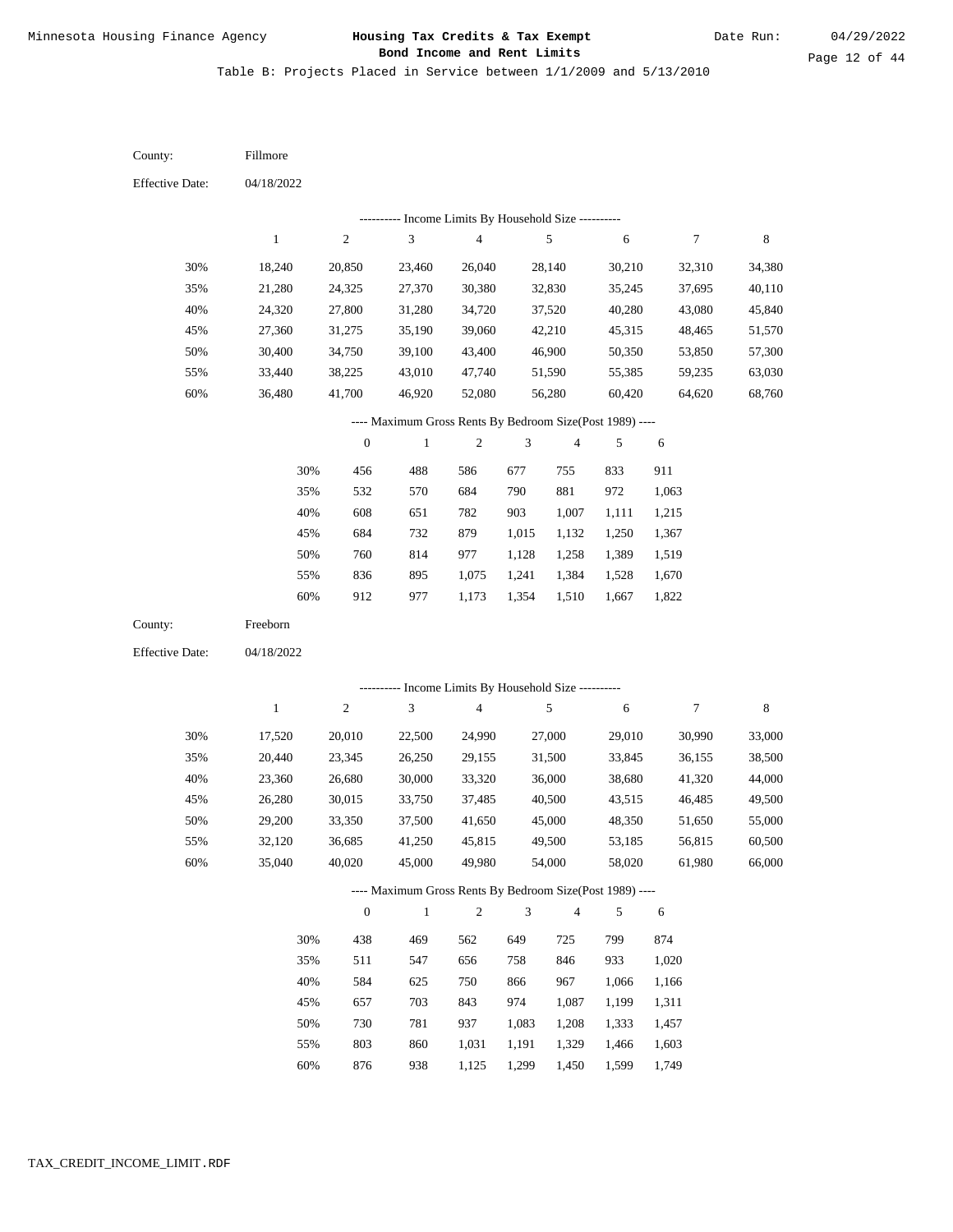Table B: Projects Placed in Service between 1/1/2009 and 5/13/2010

| County:                | Goodhue          |                  |                                                          |                                            |                |                |                  |                  |             |
|------------------------|------------------|------------------|----------------------------------------------------------|--------------------------------------------|----------------|----------------|------------------|------------------|-------------|
| <b>Effective Date:</b> | 04/18/2022       |                  |                                                          |                                            |                |                |                  |                  |             |
|                        |                  |                  |                                                          | Income Limits By Household Size ---------- |                |                |                  |                  |             |
|                        | $\mathbf{1}$     | $\sqrt{2}$       | $\mathfrak{Z}$                                           | $\overline{\mathbf{4}}$                    |                | 5              | 6                | $\boldsymbol{7}$ | 8           |
| 30%                    | 20,340           | 23,250           | 26,160                                                   | 29,040                                     |                | 31,380         | 33,690           | 36,030           | 38,340      |
| 35%                    | 23,730           | 27,125           | 30,520                                                   | 33,880                                     |                | 36,610         | 39,305           | 42,035           | 44,730      |
| 40%                    | 27,120           | 31,000           | 34,880                                                   | 38,720                                     |                | 41,840         | 44,920           | 48,040           | 51,120      |
| 45%                    | 30,510           | 34,875           | 39,240                                                   | 43,560                                     |                | 47,070         | 50,535           | 54,045           | 57,510      |
| 50%                    | 33,900           | 38,750           | 43,600                                                   | 48,400                                     |                | 52,300         | 56,150           | 60,050           | 63,900      |
| 55%                    | 37,290           | 42,625           | 47,960                                                   | 53,240                                     |                | 57,530         | 61,765           | 66,055           | 70,290      |
| 60%                    | 40,680           | 46,500           | 52,320                                                   | 58,080                                     |                | 62,760         | 67,380           | 72,060           | 76,680      |
|                        |                  |                  | ---- Maximum Gross Rents By Bedroom Size(Post 1989) ---- |                                            |                |                |                  |                  |             |
|                        |                  | $\boldsymbol{0}$ | $\,1$                                                    | 2                                          | 3              | $\overline{4}$ | 5                | $\sqrt{6}$       |             |
|                        | 30%              | 508              | 544                                                      | 654                                        | 755            | 842            | 929              | 1,016            |             |
|                        | 35%              | 593              | 635                                                      | 763                                        | 881            | 982            | 1,084            | 1,185            |             |
|                        | 40%              | 678              | 726                                                      | 872                                        | 1,007          | 1,123          | 1,239            | 1,355            |             |
|                        | 45%              | 762              | 817                                                      | 981                                        | 1,132          | 1,263          | 1,394            | 1,524            |             |
|                        | 50%              | 847              | 908                                                      | 1,090                                      | 1,258          | 1,403          | 1,549            | 1,694            |             |
|                        | 55%              | 932              | 998                                                      | 1,199                                      | 1,384          | 1,544          | 1,704            | 1,863            |             |
|                        | $60\%$           | 1,017            | 1,089                                                    | 1,308                                      | 1,510          | 1,684          | 1,859            | 2,032            |             |
| County:                | Grant            |                  |                                                          |                                            |                |                |                  |                  |             |
| <b>Effective Date:</b> | 04/18/2022       |                  |                                                          |                                            |                |                |                  |                  |             |
|                        |                  |                  | --------- Income Limits By Household Size ----------     |                                            |                |                |                  |                  |             |
|                        | $\mathbf{1}$     | $\sqrt{2}$       | 3                                                        | $\overline{\mathbf{4}}$                    |                | 5              | 6                | $\overline{7}$   | $\,$ 8 $\,$ |
| 30%                    |                  |                  |                                                          | 24,990                                     |                | 27,000         |                  |                  | 33,000      |
| 35%                    | 17,520<br>20,440 | 20,010<br>23,345 | 22,500<br>26,250                                         | 29,155                                     |                | 31,500         | 29,010<br>33,845 | 30,990<br>36,155 | 38,500      |
| 40%                    | 23,360           | 26,680           | 30,000                                                   | 33,320                                     |                | 36,000         | 38,680           | 41,320           | 44,000      |
| 45%                    | 26,280           | 30,015           | 33,750                                                   | 37,485                                     |                | 40,500         | 43,515           | 46,485           | 49,500      |
| 50%                    | 29,200           | 33,350           | 37,500                                                   | 41,650                                     |                | 45,000         | 48,350           | 51,650           | 55,000      |
| 55%                    | 32,120           | 36,685           | 41,250                                                   | 45,815                                     |                | 49,500         | 53,185           | 56,815           | 60,500      |
| 60%                    | 35,040           | 40,020           | 45,000                                                   | 49,980                                     |                | 54,000         | 58,020           | 61,980           | 66,000      |
|                        |                  |                  | ---- Maximum Gross Rents By Bedroom Size(Post 1989) ---- |                                            |                |                |                  |                  |             |
|                        |                  | $\boldsymbol{0}$ | $\mathbf{1}$                                             | $\overline{c}$                             | $\mathfrak{Z}$ | $\overline{4}$ | 5                | 6                |             |
|                        |                  |                  |                                                          |                                            |                |                |                  |                  |             |
|                        | 30%              | 438              | 469                                                      | 562                                        | 649            | 725            | 799              | 874              |             |
|                        | 35%              | 511              | 547                                                      | 656                                        | 758            | 846            | 933              | 1,020            |             |
|                        | 40%              | 584              | 625                                                      | 750                                        | 866            | 967            | 1,066            | 1,166            |             |
|                        | 45%              | 657              | 703                                                      | 843                                        | 974            | 1,087          | 1,199            | 1,311            |             |
|                        | 50%              | 730              | 781                                                      | 937                                        | 1,083          | 1,208          | 1,333            | 1,457            |             |
|                        | 55%              | 803              | 860                                                      | 1,031                                      | 1,191          | 1,329          | 1,466            | 1,603            |             |

876 938 1,125 1,299 1,450 1,599 1,749 60%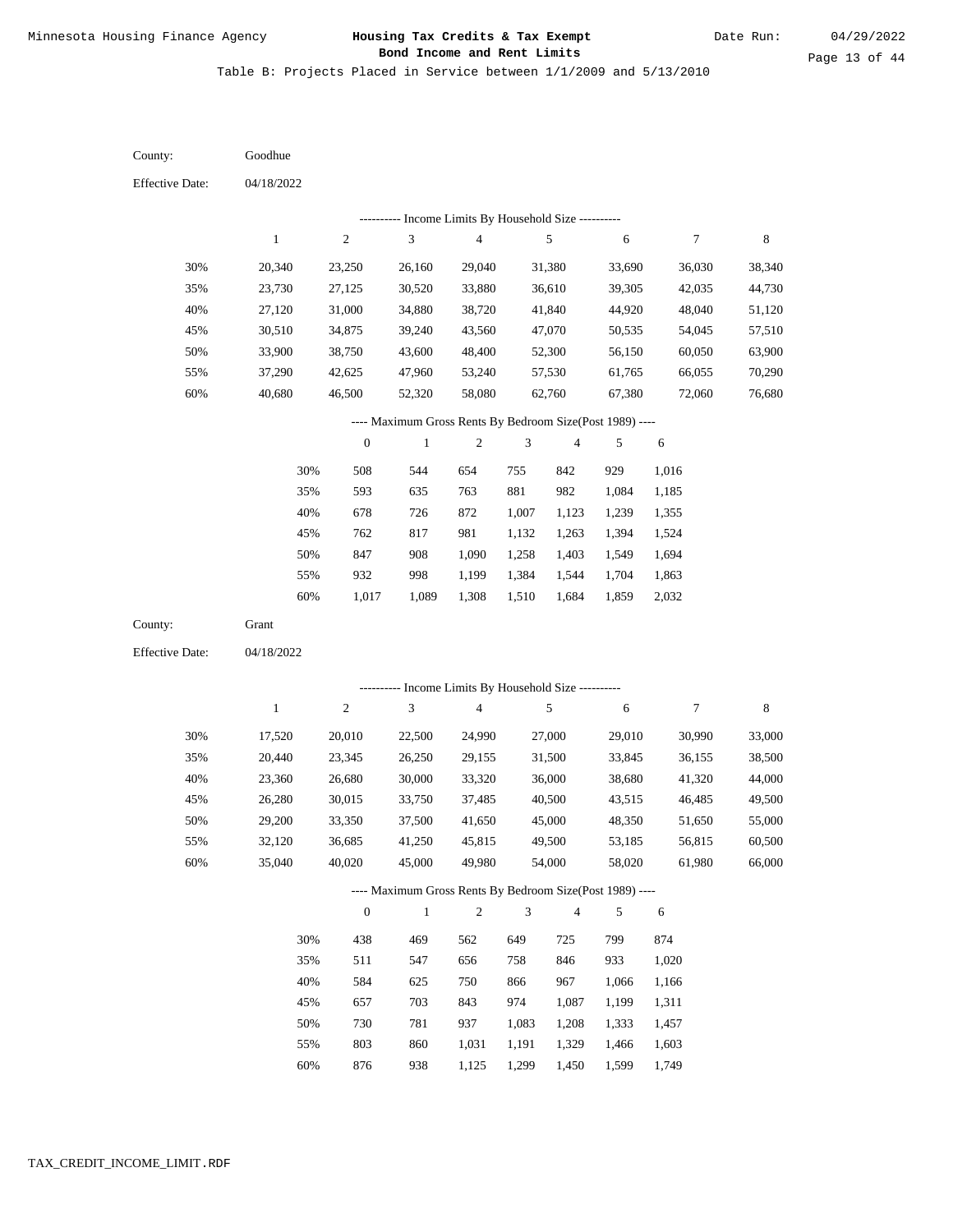Table B: Projects Placed in Service between 1/1/2009 and 5/13/2010

| County:                | Hennepin         |                  |                                                                                    |                         |       |                  |                  |                  |                  |
|------------------------|------------------|------------------|------------------------------------------------------------------------------------|-------------------------|-------|------------------|------------------|------------------|------------------|
| <b>Effective Date:</b> | 04/18/2022       |                  |                                                                                    |                         |       |                  |                  |                  |                  |
|                        |                  |                  |                                                                                    |                         |       |                  |                  |                  |                  |
|                        | $\,1$            | $\sqrt{2}$       | --------- Income Limits By Household Size ---------<br>$\ensuremath{\mathfrak{Z}}$ | $\overline{\mathbf{4}}$ |       | $\sqrt{5}$       | 6                | $\boldsymbol{7}$ | $\,$ 8 $\,$      |
| 30%                    |                  |                  |                                                                                    | 35,190                  |       |                  |                  |                  |                  |
| 35%                    | 24,660<br>28,770 | 28,170<br>32,865 | 31,680<br>36,960                                                                   | 41,055                  |       | 38,010<br>44,345 | 40,830<br>47,635 | 43,650<br>50,925 | 46,470<br>54,215 |
| 40%                    | 32,880           | 37,560           | 42,240                                                                             | 46,920                  |       | 50,680           | 54,440           | 58,200           | 61,960           |
| 45%                    | 36,990           | 42,255           | 47,520                                                                             | 52,785                  |       | 57,015           | 61,245           | 65,475           | 69,705           |
| 50%                    | 41,100           | 46,950           | 52,800                                                                             | 58,650                  |       | 63,350           | 68,050           | 72,750           | 77,450           |
| 55%                    | 45,210           | 51,645           | 58,080                                                                             | 64,515                  |       | 69,685           | 74,855           | 80,025           | 85,195           |
| 60%                    | 49,320           | 56,340           | 63,360                                                                             | 70,380                  |       | 76,020           | 81,660           | 87,300           | 92,940           |
|                        |                  |                  | ---- Maximum Gross Rents By Bedroom Size(Post 1989) ----                           |                         |       |                  |                  |                  |                  |
|                        |                  | $\boldsymbol{0}$ | $\mathbf{1}$                                                                       | $\mathfrak{2}$          | 3     | $\overline{4}$   | $\sqrt{5}$       | $\sqrt{6}$       |                  |
|                        | 30%              | 616              | 660                                                                                | 792                     | 915   | 1,020            | 1,126            | 1,231            |                  |
|                        | 35%              | 719              | 770                                                                                | 924                     | 1,067 | 1,190            | 1,314            | 1,436            |                  |
|                        | 40%              | 822              | 880                                                                                | 1,056                   | 1,220 | 1,361            | 1,502            | 1,642            |                  |
|                        | 45%              | 924              | 990                                                                                | 1,188                   | 1,372 | 1,531            | 1,689            | 1,847            |                  |
|                        | 50%              | 1,027            | 1,100                                                                              | 1,320                   | 1,525 | 1,701            | 1,877            | 2,052            |                  |
|                        | 55%              | 1,130            | 1,210                                                                              | 1,452                   | 1,677 | 1,871            | 2,065            | 2,258            |                  |
|                        | 60%              | 1,233            | 1,320                                                                              | 1,584                   | 1,830 | 2,041            | 2,253            | 2,463            |                  |
| County:                | Houston          |                  |                                                                                    |                         |       |                  |                  |                  |                  |
| <b>Effective Date:</b> | 04/18/2022       |                  |                                                                                    |                         |       |                  |                  |                  |                  |
|                        |                  |                  |                                                                                    |                         |       |                  |                  |                  |                  |
|                        |                  |                  | --------- Income Limits By Household Size ----------                               |                         |       |                  |                  |                  |                  |
|                        | $\mathbf{1}$     | $\sqrt{2}$       | 3                                                                                  | $\overline{\mathbf{4}}$ |       | 5                | 6                | $\boldsymbol{7}$ | $\,$ 8 $\,$      |
| 30%                    | 18,930           | 21,630           | 24,330                                                                             | 27,030                  |       | 29,220           | 31,380           | 33,540           | 35,700           |
| 35%                    | 22,085           | 25,235           | 28,385                                                                             | 31,535                  |       | 34,090           | 36,610           | 39,130           | 41,650           |
| 40%                    | 25,240           | 28,840           | 32,440                                                                             | 36,040                  |       | 38,960           | 41,840           | 44,720           | 47,600           |
| 45%                    | 28,395           | 32,445           | 36,495                                                                             | 40,545                  |       | 43,830           | 47,070           | 50,310           | 53,550           |
| 50%                    | 31,550           | 36,050           | 40,550                                                                             | 45,050                  |       | 48,700           | 52,300           | 55,900           | 59,500           |
| 55%                    | 34,705           | 39,655           | 44,605                                                                             | 49,555                  |       | 53,570           | 57,530           | 61,490           | 65,450           |
| 60%                    | 37,860           | 43,260           | 48,660                                                                             | 54,060                  |       | 58,440           | 62,760           | 67,080           | 71,400           |
|                        |                  |                  | ---- Maximum Gross Rents By Bedroom Size(Post 1989) ----                           |                         |       |                  |                  |                  |                  |
|                        |                  | $\boldsymbol{0}$ | $\mathbf{1}$                                                                       | $\boldsymbol{2}$        | 3     | $\overline{4}$   | 5                | 6                |                  |
|                        | 30%              | 473              | 507                                                                                | 608                     | 703   | 784              | 865              | 946              |                  |
|                        | 35%              | 552              | 591                                                                                | 709                     | 820   | 915              | 1,009            | 1,103            |                  |
|                        | 40%              | 631              | 676                                                                                | 811                     | 937   | 1,046            | 1,154            | 1,261            |                  |
|                        | 45%              | 709              | 760                                                                                | 912                     | 1,054 | 1,176            | 1,298            | 1,419            |                  |
|                        | 50%              | 788              | 845                                                                                | 1,013                   | 1,171 | 1,307            | 1,442            | 1,576            |                  |
|                        | 55%              | 867              | 929                                                                                | 1,115                   | 1,289 | 1,438            | 1,586            | 1,734            |                  |

946 1,014 1,216 1,406 1,569 1,731 1,892 60%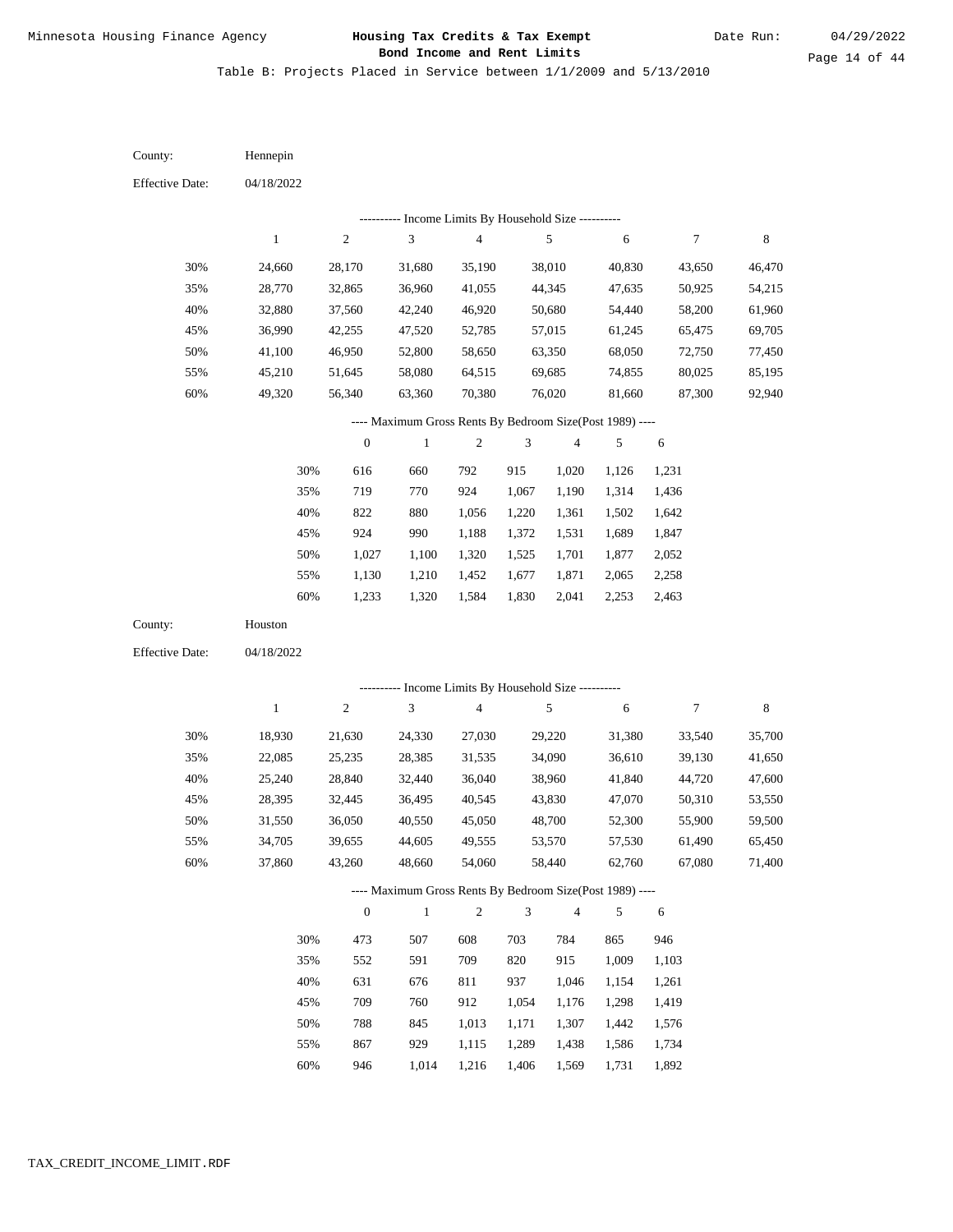Table B: Projects Placed in Service between 1/1/2009 and 5/13/2010

| County:                | Hubbard      |                  |                                                            |                         |                |                |            |            |        |
|------------------------|--------------|------------------|------------------------------------------------------------|-------------------------|----------------|----------------|------------|------------|--------|
| <b>Effective Date:</b> | 04/18/2022   |                  |                                                            |                         |                |                |            |            |        |
|                        |              |                  |                                                            |                         |                |                |            |            |        |
|                        | $\,1\,$      | $\sqrt{2}$       | ---------- Income Limits By Household Size ----------<br>3 | $\overline{\mathbf{4}}$ |                | $\sqrt{5}$     | $\sqrt{6}$ | $\tau$     | 8      |
| 30%                    | 17,520       | 20,010           | 22,500                                                     | 24,990                  |                | 27,000         | 29,010     | 30,990     | 33,000 |
| 35%                    | 20,440       | 23,345           | 26,250                                                     | 29,155                  |                | 31,500         | 33,845     | 36,155     | 38,500 |
| 40%                    | 23,360       | 26,680           | 30,000                                                     | 33,320                  |                | 36,000         | 38,680     | 41,320     | 44,000 |
| 45%                    | 26,280       | 30,015           | 33,750                                                     | 37,485                  |                | 40,500         | 43,515     | 46,485     | 49,500 |
| 50%                    | 29,200       | 33,350           | 37,500                                                     | 41,650                  |                | 45,000         | 48,350     | 51,650     | 55,000 |
| 55%                    | 32,120       | 36,685           | 41,250                                                     | 45,815                  |                | 49,500         | 53,185     | 56,815     | 60,500 |
| 60%                    | 35,040       | 40,020           | 45,000                                                     | 49,980                  |                | 54,000         | 58,020     | 61,980     | 66,000 |
|                        |              |                  | ---- Maximum Gross Rents By Bedroom Size(Post 1989) ----   |                         |                |                |            |            |        |
|                        |              | $\boldsymbol{0}$ | $\mathbf{1}$                                               | $\overline{c}$          | 3              | $\overline{4}$ | 5          | $\sqrt{6}$ |        |
|                        | 30%          | 438              | 469                                                        |                         | 649            |                | 799        | 874        |        |
|                        | 35%          | 511              | 547                                                        | 562<br>656              | 758            | 725<br>846     | 933        | 1,020      |        |
|                        | 40%          | 584              | 625                                                        | 750                     | 866            | 967            | 1,066      | 1,166      |        |
|                        | 45%          | 657              | 703                                                        | 843                     | 974            | 1,087          | 1,199      | 1,311      |        |
|                        | 50%          | 730              | 781                                                        | 937                     | 1,083          | 1,208          | 1,333      | 1,457      |        |
|                        | 55%          | 803              | 860                                                        | 1,031                   | 1,191          | 1,329          | 1,466      | 1,603      |        |
|                        | 60%          | 876              | 938                                                        | 1,125                   | 1,299          | 1,450          | 1,599      | 1,749      |        |
| County:                | Isanti       |                  |                                                            |                         |                |                |            |            |        |
| <b>Effective Date:</b> | 04/18/2022   |                  |                                                            |                         |                |                |            |            |        |
|                        |              |                  |                                                            |                         |                |                |            |            |        |
|                        |              |                  | --------- Income Limits By Household Size ----------       |                         |                |                |            |            |        |
|                        | $\mathbf{1}$ | $\sqrt{2}$       | 3                                                          | $\overline{\mathbf{4}}$ |                | $\sqrt{5}$     | 6          | $\tau$     | 8      |
| 30%                    | 24,660       | 28,170           | 31,680                                                     | 35,190                  |                | 38,010         | 40,830     | 43,650     | 46,470 |
| 35%                    | 28,770       | 32,865           | 36,960                                                     | 41,055                  |                | 44,345         | 47,635     | 50,925     | 54,215 |
| 40%                    | 32,880       | 37,560           | 42,240                                                     | 46,920                  |                | 50,680         | 54,440     | 58,200     | 61,960 |
| 45%                    | 36,990       | 42,255           | 47,520                                                     | 52,785                  |                | 57,015         | 61,245     | 65,475     | 69,705 |
| 50%                    | 41,100       | 46,950           | 52,800                                                     | 58,650                  |                | 63,350         | 68,050     | 72,750     | 77,450 |
| 55%                    | 45,210       | 51,645           | 58,080                                                     | 64,515                  |                | 69,685         | 74,855     | 80,025     | 85,195 |
| 60%                    | 49,320       | 56,340           | 63,360                                                     | 70,380                  |                | 76,020         | 81,660     | 87,300     | 92,940 |
|                        |              |                  | ---- Maximum Gross Rents By Bedroom Size(Post 1989) ----   |                         |                |                |            |            |        |
|                        |              | $\boldsymbol{0}$ | $\mathbf{1}$                                               | $\sqrt{2}$              | $\mathfrak{Z}$ | $\overline{4}$ | 5          | 6          |        |
|                        | 30%          | 616              | 660                                                        | 792                     | 915            | 1,020          | 1,126      | 1,231      |        |
|                        | 35%          | 719              | 770                                                        | 924                     | 1,067          | 1,190          | 1,314      | 1,436      |        |
|                        | 40%          | 822              | 880                                                        | 1,056                   | 1,220          | 1,361          | 1,502      | 1,642      |        |
|                        | 45%          | 924              | 990                                                        | 1,188                   | 1,372          | 1,531          | 1,689      | 1,847      |        |
|                        | 50%          | 1,027            | 1,100                                                      | 1,320                   | 1,525          | 1,701          | 1,877      | 2,052      |        |
|                        | 55%          | 1,130            | 1,210                                                      | 1,452                   | 1,677          | 1,871          | 2,065      | 2,258      |        |

1,233 1,320 1,584 1,830 2,041 2,253 2,463 60%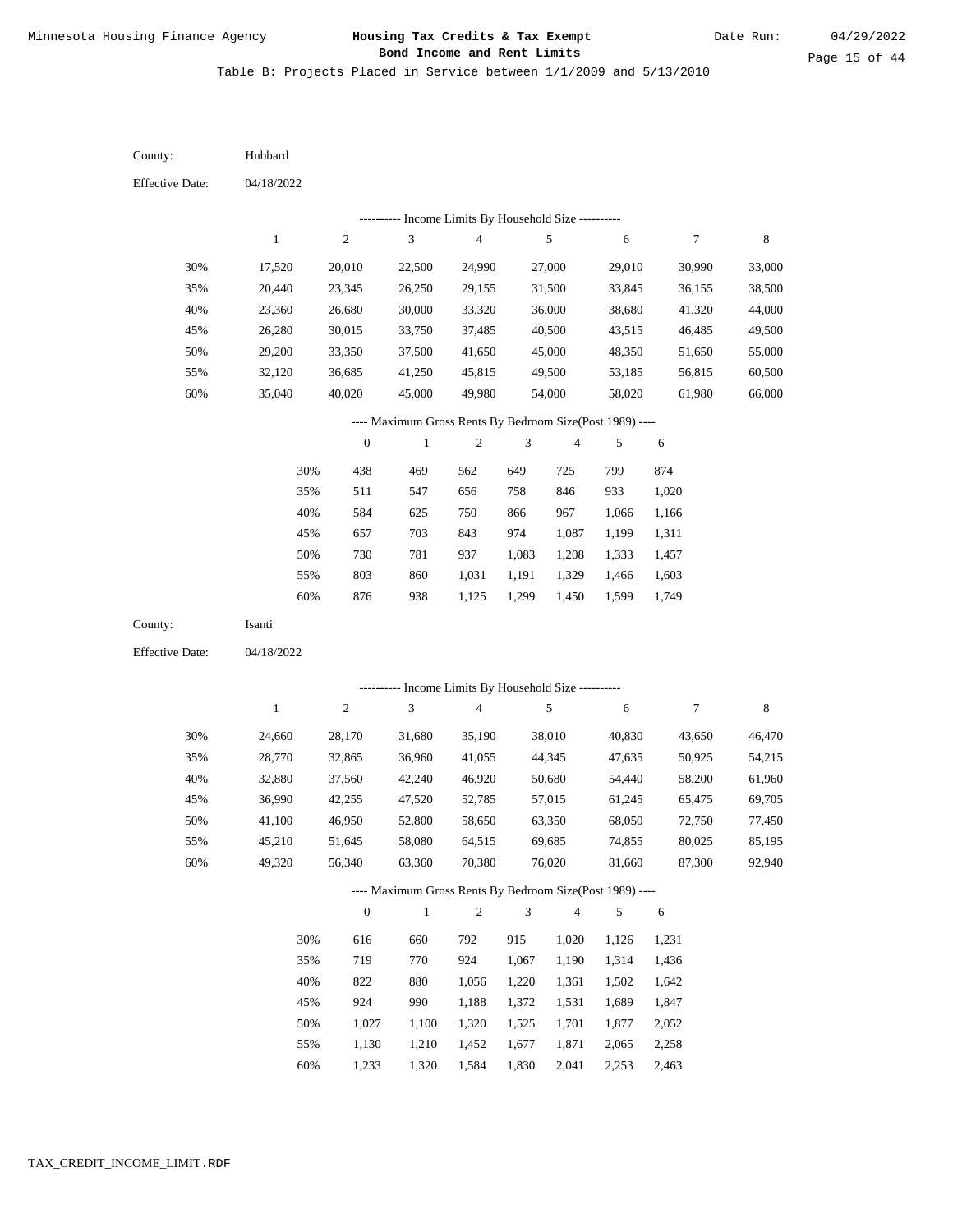Table B: Projects Placed in Service between 1/1/2009 and 5/13/2010

| County:                | Itasca       |                  |                                                          |                          |                |                         |            |              |         |
|------------------------|--------------|------------------|----------------------------------------------------------|--------------------------|----------------|-------------------------|------------|--------------|---------|
| <b>Effective Date:</b> | 04/18/2022   |                  |                                                          |                          |                |                         |            |              |         |
|                        |              |                  | ---------- Income Limits By Household Size ----------    |                          |                |                         |            |              |         |
|                        | $\mathbf{1}$ | $\boldsymbol{2}$ | 3                                                        | $\overline{\mathcal{A}}$ |                | 5                       | 6          | 7            | $\,8\,$ |
| 30%                    | 17,520       | 20,010           | 22,500                                                   | 24,990                   |                | 27,000                  | 29,010     | 30,990       | 33,000  |
| 35%                    | 20,440       | 23,345           | 26,250                                                   | 29,155                   |                | 31,500                  | 33,845     | 36,155       | 38,500  |
| 40%                    | 23,360       | 26,680           | 30,000                                                   | 33,320                   |                | 36,000                  | 38,680     | 41,320       | 44,000  |
| 45%                    | 26,280       | 30,015           | 33,750                                                   | 37,485                   |                | 40,500                  | 43,515     | 46,485       | 49,500  |
| 50%                    | 29,200       | 33,350           | 37,500                                                   | 41,650                   |                | 45,000                  | 48,350     | 51,650       | 55,000  |
| 55%                    | 32,120       | 36,685           | 41,250                                                   | 45,815                   |                | 49,500                  | 53,185     | 56,815       | 60,500  |
| 60%                    | 35,040       | 40,020           | 45,000                                                   | 49,980                   |                | 54,000                  | 58,020     | 61,980       | 66,000  |
|                        |              |                  | ---- Maximum Gross Rents By Bedroom Size(Post 1989) ---- |                          |                |                         |            |              |         |
|                        |              | $\boldsymbol{0}$ | $\mathbf{1}$                                             | $\boldsymbol{2}$         | 3              | 4                       | 5          | 6            |         |
|                        | 30%          | 438              | 469                                                      | 562                      | 649            | 725                     | 799        | 874          |         |
|                        | 35%          | 511              | 547                                                      | 656                      | 758            | 846                     | 933        | 1,020        |         |
|                        | 40%          | 584              | 625                                                      | 750                      | 866            | 967                     | 1,066      | 1,166        |         |
|                        | 45%          | 657              | 703                                                      | 843                      | 974            | 1,087                   | 1,199      | 1,311        |         |
|                        | 50%          | 730              | 781                                                      | 937                      | 1,083          | 1,208                   | 1,333      | 1,457        |         |
|                        | 55%          | 803              | 860                                                      | 1,031                    | 1,191          | 1,329                   | 1,466      | 1,603        |         |
|                        | 60%          | 876              | 938                                                      | 1,125                    | 1,299          | 1,450                   | 1,599      | 1,749        |         |
| County:                | Jackson      |                  |                                                          |                          |                |                         |            |              |         |
| <b>Effective Date:</b> | 04/18/2022   |                  |                                                          |                          |                |                         |            |              |         |
|                        |              |                  | --------- Income Limits By Household Size ----------     |                          |                |                         |            |              |         |
|                        | $\mathbf{1}$ | $\boldsymbol{2}$ | 3                                                        | $\overline{4}$           |                | 5                       | 6          | 7            | $\,8\,$ |
| 30%                    | 17,580       | 20,070           | 22,590                                                   | 25,080                   |                | 27,090                  | 29,100     | 31,110       | 33,120  |
| 35%                    | 20,510       | 23,415           | 26,355                                                   | 29,260                   |                | 31,605                  | 33,950     | 36,295       | 38,640  |
| 40%                    | 23,440       | 26,760           | 30,120                                                   | 33,440                   |                | 36,120                  | 38,800     | 41,480       | 44,160  |
| 45%                    | 26,370       | 30,105           | 33,885                                                   | 37,620                   |                | 40,635                  | 43,650     | 46,665       | 49,680  |
| 50%                    | 29,300       | 33,450           | 37,650                                                   | 41,800                   |                | 45,150                  | 48,500     | 51,850       | 55,200  |
| 55%                    | 32,230       | 36,795           | 41,415                                                   | 45,980                   |                | 49,665                  | 53,350     | 57,035       | 60,720  |
| 60%                    | 35,160       | 40,140           | 45,180                                                   | 50,160                   |                | 54,180                  | 58,200     | 62,220       | 66,240  |
|                        |              |                  | ---- Maximum Gross Rents By Bedroom Size(Post 1989) ---- |                          |                |                         |            |              |         |
|                        |              | $\boldsymbol{0}$ | $\,1$                                                    | $\sqrt{2}$               | $\mathfrak{Z}$ | $\overline{\mathbf{4}}$ | 5          | 6            |         |
|                        |              |                  |                                                          |                          |                |                         |            |              |         |
|                        | 30%<br>35%   | 439<br>512       | 470<br>549                                               | 564                      | 652<br>760     | 727<br>848              | 802<br>936 | 877<br>1,024 |         |
|                        | 40%          | 586              | 627                                                      | 658<br>753               | 869            | 970                     | 1,070      | 1,170        |         |
|                        | 45%          | 659              | 705                                                      | 847                      | 978            | 1,091                   | 1,204      | 1,316        |         |
|                        | 50%          | 732              | 784                                                      | 941                      | 1,086          | 1,212                   | 1,338      | 1,463        |         |
|                        | 55%          | 805              | 862                                                      | 1,035                    | 1,195          | 1,333                   | 1,471      | 1,609        |         |
|                        |              |                  |                                                          |                          |                |                         |            |              |         |

879 941 1,129 1,304 1,455 1,605 1,755 60%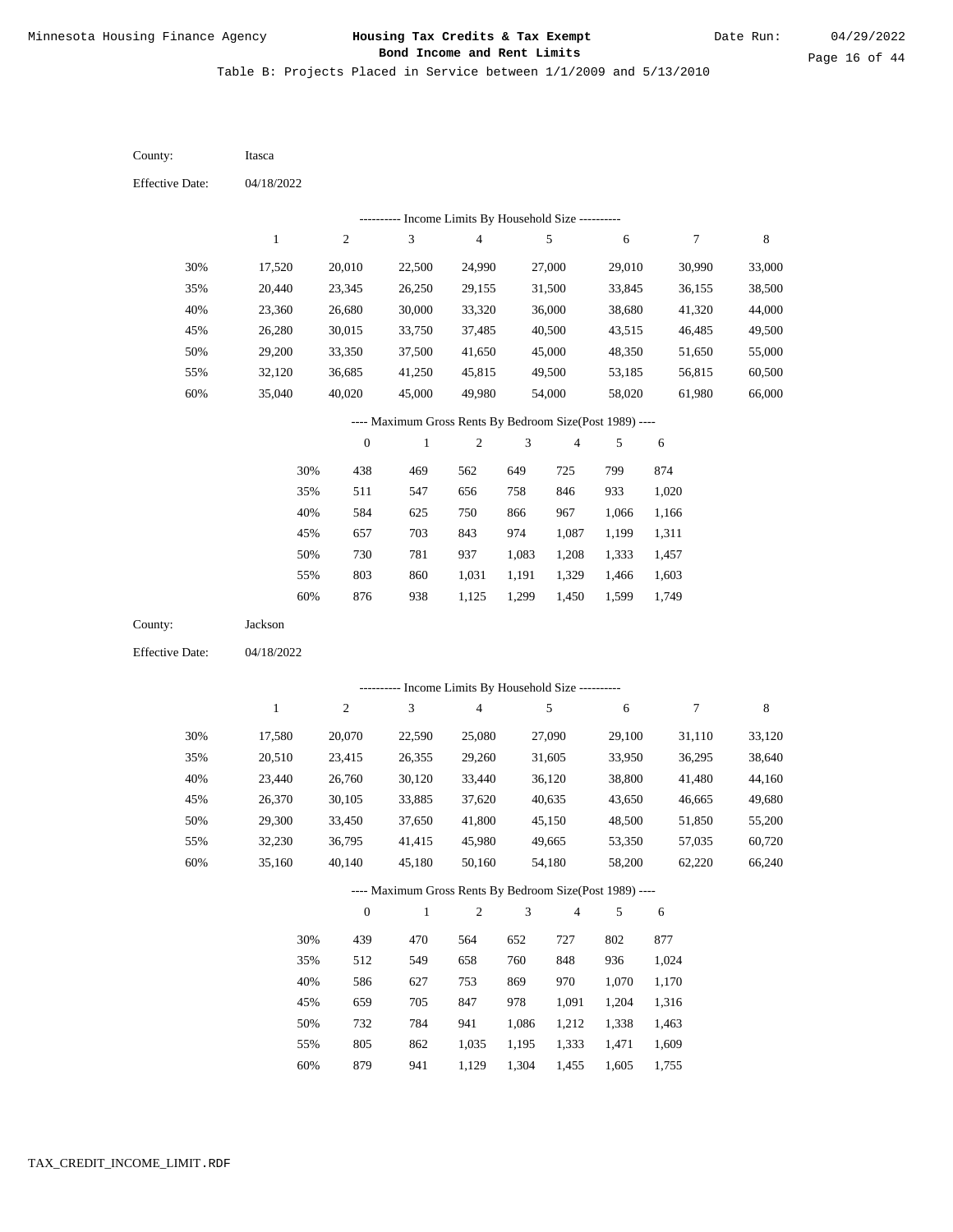Table B: Projects Placed in Service between 1/1/2009 and 5/13/2010

| County:                | Kanabec          |                  |                                                           |                         |                |                          |                  |                  |                  |
|------------------------|------------------|------------------|-----------------------------------------------------------|-------------------------|----------------|--------------------------|------------------|------------------|------------------|
| <b>Effective Date:</b> | 04/18/2022       |                  |                                                           |                         |                |                          |                  |                  |                  |
|                        |                  |                  | --------- Income Limits By Household Size ---------       |                         |                |                          |                  |                  |                  |
|                        | $\mathbf{1}$     | $\sqrt{2}$       | 3                                                         | $\overline{4}$          |                | $\sqrt{5}$               | 6                | $\boldsymbol{7}$ | $\,$ 8 $\,$      |
| 30%                    | 17,520           | 20,010           | 22,500                                                    | 24,990                  |                | 27,000                   | 29,010           | 30,990           | 33,000           |
| 35%                    | 20,440           | 23,345           | 26,250                                                    | 29,155                  |                | 31,500                   | 33,845           | 36,155           | 38,500           |
| 40%                    | 23,360           | 26,680           | 30,000                                                    | 33,320                  |                | 36,000                   | 38,680           | 41,320           | 44,000           |
| 45%                    | 26,280           | 30,015           | 33,750                                                    | 37,485                  |                | 40,500                   | 43,515           | 46,485           | 49,500           |
| 50%                    | 29,200           | 33,350           | 37,500                                                    | 41,650                  |                | 45,000                   | 48,350           | 51,650           | 55,000           |
| 55%                    | 32,120           | 36,685           | 41,250                                                    | 45,815                  |                | 49,500                   | 53,185           | 56,815           | 60,500           |
| 60%                    | 35,040           | 40,020           | 45,000                                                    | 49,980                  |                | 54,000                   | 58,020           | 61,980           | 66,000           |
|                        |                  |                  | ---- Maximum Gross Rents By Bedroom Size(Post 1989) ----  |                         |                |                          |                  |                  |                  |
|                        |                  | $\boldsymbol{0}$ | $\mathbf{1}$                                              | $\mathfrak{2}$          | 3              | $\overline{\mathbf{4}}$  | 5                | $\sqrt{6}$       |                  |
|                        | 30%              | 438              | 469                                                       | 562                     | 649            | 725                      | 799              | 874              |                  |
|                        | 35%              | 511              | 547                                                       | 656                     | 758            | 846                      | 933              | 1,020            |                  |
|                        | 40%              | 584              | 625                                                       | 750                     | 866            | 967                      | 1,066            | 1,166            |                  |
|                        | 45%              | 657              | 703                                                       | 843                     | 974            | 1,087                    | 1,199            | 1,311            |                  |
|                        | 50%              | 730              | 781                                                       | 937                     | 1,083          | 1,208                    | 1,333            | 1,457            |                  |
|                        | 55%              | 803              | 860                                                       | 1,031                   | 1,191          | 1,329                    | 1,466            | 1,603            |                  |
|                        | 60%              | 876              | 938                                                       | 1,125                   | 1,299          | 1,450                    | 1,599            | 1,749            |                  |
| County:                | Kandiyohi        |                  |                                                           |                         |                |                          |                  |                  |                  |
| <b>Effective Date:</b> | 04/18/2022       |                  |                                                           |                         |                |                          |                  |                  |                  |
|                        |                  |                  |                                                           |                         |                |                          |                  |                  |                  |
|                        | $\mathbf{1}$     | $\sqrt{2}$       | --------- Income Limits By Household Size ----------<br>3 | $\overline{\mathbf{4}}$ |                | $\sqrt{5}$               | 6                | $\boldsymbol{7}$ | $\,$ 8 $\,$      |
|                        |                  |                  |                                                           |                         |                |                          |                  |                  |                  |
| 30%                    | 17,580           | 20,070           | 22,590                                                    | 25,080                  |                | 27,090                   | 29,100           | 31,110           | 33,120           |
| 35%                    | 20,510           | 23,415           | 26,355                                                    | 29,260                  |                | 31,605                   | 33,950           | 36,295           | 38,640           |
| 40%                    | 23,440           | 26,760           | 30,120                                                    | 33,440                  |                | 36,120                   | 38,800           | 41,480           | 44,160           |
| 45%                    | 26,370           | 30,105           | 33,885                                                    | 37,620                  |                | 40,635                   | 43,650           | 46,665           | 49,680           |
| 50%                    | 29,300           | 33,450           | 37,650                                                    | 41,800                  |                | 45,150                   | 48,500           | 51,850           | 55,200<br>60,720 |
| 55%                    | 32,230<br>35,160 | 36,795<br>40,140 | 41,415<br>45,180                                          | 45,980<br>50,160        |                | 49,665<br>54,180         | 53,350<br>58,200 | 57,035<br>62,220 | 66,240           |
| 60%                    |                  |                  |                                                           |                         |                |                          |                  |                  |                  |
|                        |                  |                  | ---- Maximum Gross Rents By Bedroom Size(Post 1989) ----  |                         |                |                          |                  |                  |                  |
|                        |                  | $\boldsymbol{0}$ | $\mathbf{1}$                                              | $\sqrt{2}$              | $\mathfrak{Z}$ | $\overline{\mathcal{A}}$ | 5                | 6                |                  |
|                        | 30%              | 439              | 470                                                       | 564                     | 652            | 727                      | 802              | 877              |                  |
|                        | 35%              | 512              | 549                                                       | 658                     | 760            | 848                      | 936              | 1,024            |                  |
|                        | 40%              | 586              | 627                                                       | 753                     | 869            | 970                      | 1,070            | 1,170            |                  |
|                        | 45%              | 659              | 705                                                       | 847                     | 978            | 1,091                    | 1,204            | 1,316            |                  |
|                        | 50%              | 732              | 784                                                       | 941                     | 1,086          | 1,212                    | 1,338            | 1,463            |                  |
|                        | 55%              | 805              | 862                                                       | 1,035                   | 1,195          | 1,333                    | 1,471            | 1,609            |                  |

879 941 1,129 1,304 1,455 1,605 1,755 60%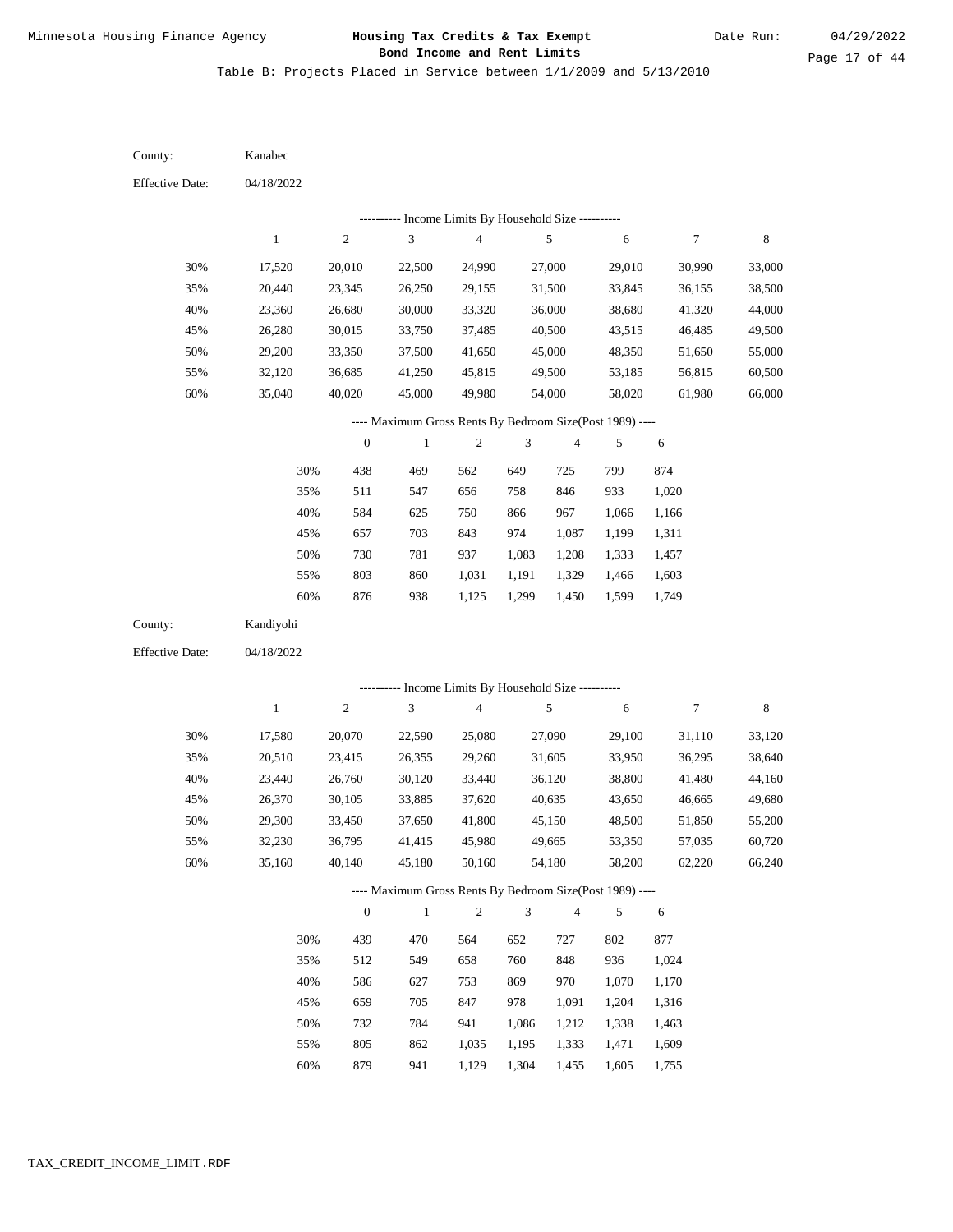Table B: Projects Placed in Service between 1/1/2009 and 5/13/2010

| County:                | Kittson      |                  |                                                          |                                            |                |        |        |                |        |
|------------------------|--------------|------------------|----------------------------------------------------------|--------------------------------------------|----------------|--------|--------|----------------|--------|
| <b>Effective Date:</b> | 04/18/2022   |                  |                                                          |                                            |                |        |        |                |        |
|                        |              |                  |                                                          | Income Limits By Household Size ---------- |                |        |        |                |        |
|                        | $\mathbf{1}$ | $\sqrt{2}$       | 3                                                        | $\overline{\mathcal{L}}$                   |                | 5      | 6      | 7              | 8      |
| 30%                    | 17,550       | 20,040           | 22,560                                                   | 25,050                                     |                | 27,060 | 29,070 | 31,080         | 33,090 |
| 35%                    | 20,475       | 23,380           | 26,320                                                   | 29,225                                     |                | 31,570 | 33,915 | 36,260         | 38,605 |
| 40%                    | 23,400       | 26,720           | 30,080                                                   | 33,400                                     |                | 36,080 | 38,760 | 41,440         | 44,120 |
| 45%                    | 26,325       | 30,060           | 33,840                                                   | 37,575                                     |                | 40,590 | 43,605 | 46,620         | 49,635 |
| 50%                    | 29,250       | 33,400           | 37,600                                                   | 41,750                                     |                | 45,100 | 48,450 | 51,800         | 55,150 |
| 55%                    | 32,175       | 36,740           | 41,360                                                   | 45,925                                     |                | 49,610 | 53,295 | 56,980         | 60,665 |
| 60%                    | 35,100       | 40,080           | 45,120                                                   | 50,100                                     |                | 54,120 | 58,140 | 62,160         | 66,180 |
|                        |              |                  | ---- Maximum Gross Rents By Bedroom Size(Post 1989) ---- |                                            |                |        |        |                |        |
|                        |              | $\boldsymbol{0}$ | 1                                                        | $\mathfrak{2}$                             | 3              | 4      | 5      | 6              |        |
|                        | 30%          | 438              | 469                                                      | 564                                        | 651            | 726    | 802    | 876            |        |
|                        | 35%          | 511              | 548                                                      | 658                                        | 759            | 847    | 935    | 1,022          |        |
|                        | 40%          | 585              | 626                                                      | 752                                        | 868            | 969    | 1,069  | 1,169          |        |
|                        | 45%          | 658              | 704                                                      | 846                                        | 977            | 1,090  | 1,203  | 1,315          |        |
|                        | 50%          | 731              | 783                                                      | 940                                        | 1,085          | 1,211  | 1,336  | 1,461          |        |
|                        | 55%          | 804              | 861                                                      | 1,034                                      | 1,194          | 1,332  | 1,470  | 1,607          |        |
|                        | 60%          | 877              | 939                                                      | 1,128                                      | 1,302          | 1,453  | 1,604  | 1,753          |        |
| County:                | Koochiching  |                  |                                                          |                                            |                |        |        |                |        |
| <b>Effective Date:</b> | 04/18/2022   |                  |                                                          |                                            |                |        |        |                |        |
|                        |              |                  | --------- Income Limits By Household Size ----------     |                                            |                |        |        |                |        |
|                        | $\,1$        | $\sqrt{2}$       | 3                                                        | $\overline{4}$                             |                | 5      | 6      | $\overline{7}$ | 8      |
| 30%                    | 17,520       | 20,010           | 22,500                                                   | 24,990                                     |                | 27,000 | 29,010 | 30,990         | 33,000 |
| 35%                    | 20,440       | 23,345           | 26,250                                                   | 29,155                                     |                | 31,500 | 33,845 | 36,155         | 38,500 |
| 40%                    | 23,360       | 26,680           | 30,000                                                   | 33,320                                     |                | 36,000 | 38,680 | 41,320         | 44,000 |
| 45%                    | 26,280       | 30,015           | 33,750                                                   | 37,485                                     |                | 40,500 | 43,515 | 46,485         | 49,500 |
| 50%                    | 29,200       | 33,350           | 37,500                                                   | 41,650                                     |                | 45,000 | 48,350 | 51,650         | 55,000 |
| 55%                    | 32,120       | 36,685           | 41,250                                                   | 45,815                                     |                | 49,500 | 53,185 | 56,815         | 60,500 |
| 60%                    | 35,040       | 40,020           | 45,000                                                   | 49,980                                     |                | 54,000 | 58,020 | 61,980         | 66,000 |
|                        |              |                  | ---- Maximum Gross Rents By Bedroom Size(Post 1989) ---- |                                            |                |        |        |                |        |
|                        |              | $\boldsymbol{0}$ | $\mathbf{1}$                                             | $\sqrt{2}$                                 | $\mathfrak{Z}$ | 4      | 5      | 6              |        |
|                        | 30%          | 438              | 469                                                      | 562                                        | 649            | 725    | 799    | 874            |        |
|                        | 35%          | 511              | 547                                                      | 656                                        | 758            | 846    | 933    | 1,020          |        |
|                        | 40%          | 584              | 625                                                      | 750                                        | 866            | 967    | 1,066  | 1,166          |        |
|                        | 45%          | 657              | 703                                                      | 843                                        | 974            | 1,087  | 1,199  | 1,311          |        |
|                        | 50%          | 730              | 781                                                      | 937                                        | 1,083          | 1,208  | 1,333  | 1,457          |        |
|                        | 55%          | 803              | 860                                                      | 1,031                                      | 1,191          | 1,329  | 1,466  | 1,603          |        |

876 938 1,125 1,299 1,450 1,599 1,749 60%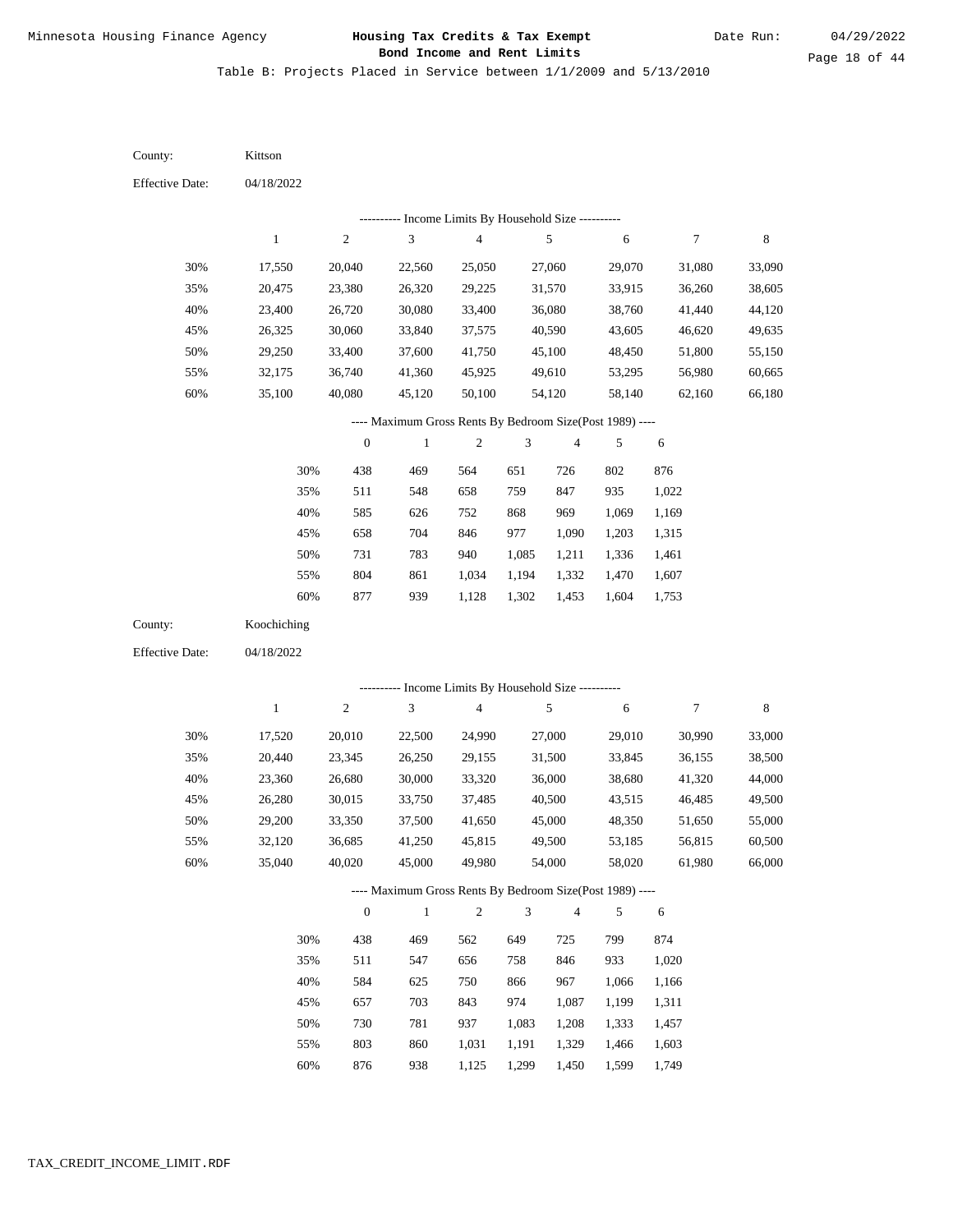Table B: Projects Placed in Service between 1/1/2009 and 5/13/2010

04/18/2022 04/18/2022 Lac Qui Parle Lake 30% 35% 40% 45% 50% 55% 60% 30% 35% 40% 45% 50% 55% 60% 17,520 20,440 23,360 26,280 29,200 32,120 35,040 17,520 20,440 23,360 26,280 29,200 32,120 35,040 20,010 23,345 26,680 30,015 33,350 36,685 40,020 20,010 23,345 26,680 30,015 33,350 36,685 40,020 22,500 26,250 30,000 33,750 37,500 41,250 45,000 22,500 26,250 30,000 33,750 37,500 41,250 45,000 24,990 29,155 33,320 37,485 41,650 45,815 49,980 24,990 29,155 33,320 37,485 41,650 45,815 49,980 27,000 31,500 36,000 40,500 45,000 49,500 54,000 27,000 31,500 36,000 40,500 45,000 49,500 54,000 29,010 33,845 38,680 43,515 48,350 53,185 58,020 29,010 33,845 38,680 43,515 48,350 53,185 58,020 30,990 36,155 41,320 46,485 51,650 56,815 61,980 30,990 36,155 41,320 46,485 51,650 56,815 61,980 33,000 38,500 44,000 49,500 55,000 60,500 66,000 33,000 38,500 44,000 49,500 55,000 60,500 66,000 438 511 584 657 730 803 876 438 511 584 657 730 803 876 469 547 625 703 781 860 938 469 547 625 703 781 860 938 562 656 750 843 937 1,031 1,125 562 656 750 843 937 1,031 1,125 649 758 866 974 1,083 1,191 1,299 649 758 866 974 1,083 1,191 1,299 725 846 967 1,087 1,208 1,329 1,450 725 846 967 1,087 1,208 1,329 1,450 799 933 1,066 1,199 1,333 1,466 1,599 799 933 1,066 1,199 1,333 1,466 1,599 874 1,020 1,166 1,311 1,457 1,603 1,749 874 1,020 1,166 1,311 1,457 1,603 1,749 County: County: Effective Date: Effective Date: 1 1 2 2 3 3 4 4 5 5 6 6 7 7 8 8 0 0 1 1 2 2 3 3 4 4 5 5 6 6 ---------- Income Limits By Household Size ---------- ---------- Income Limits By Household Size ---------- ---- Maximum Gross Rents By Bedroom Size(Post 1989) ---- ---- Maximum Gross Rents By Bedroom Size(Post 1989) ---- 30% 35% 40% 45% 50% 55% 60% 30% 35% 40% 45% 50% 55% 60%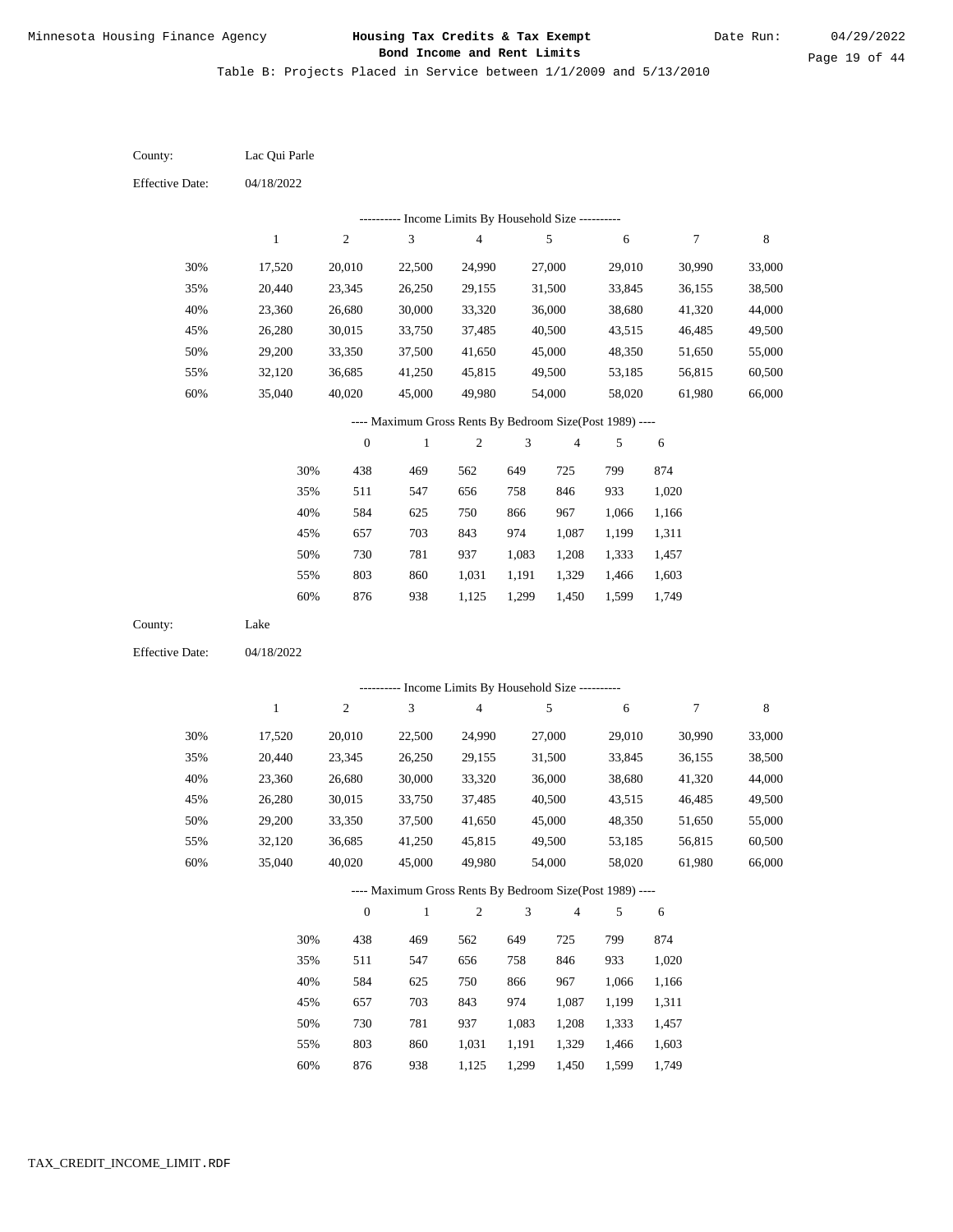Table B: Projects Placed in Service between 1/1/2009 and 5/13/2010

04/18/2022 04/18/2022 Lake of the Woods Le Sueur 30% 35% 40% 45% 50% 55% 60% 30% 35% 40% 45% 50% 55% 60% 17,520 20,440 23,360 26,280 29,200 32,120 35,040 20,370 23,765 27,160 30,555 33,950 37,345 40,740 20,010 23,345 26,680 30,015 33,350 36,685 40,020 23,280 27,160 31,040 34,920 38,800 42,680 46,560 22,500 26,250 30,000 33,750 37,500 41,250 45,000 26,190 30,555 34,920 39,285 43,650 48,015 52,380 24,990 29,155 33,320 37,485 41,650 45,815 49,980 29,100 33,950 38,800 43,650 48,500 53,350 58,200 27,000 31,500 36,000 40,500 45,000 49,500 54,000 31,440 36,680 41,920 47,160 52,400 57,640 62,880 29,010 33,845 38,680 43,515 48,350 53,185 58,020 33,780 39,410 45,040 50,670 56,300 61,930 67,560 30,990 36,155 41,320 46,485 51,650 56,815 61,980 36,090 42,105 48,120 54,135 60,150 66,165 72,180 33,000 38,500 44,000 49,500 55,000 60,500 66,000 38,430 44,835 51,240 57,645 64,050 70,455 76,860 438 511 584 657 730 803 876 509 594 679 763 848 933 469 547 625 703 781 860 938 545 636 727 818 909 1,000 562 656 750 843 937 1,031 1,125 654 763 873 982 1,091 1,200 649 758 866 974 1,083 1,191 1,299 756 882 1,009 1,135 1,261 1,387 725 846 967 1,087 1,208 1,329 1,450 844 985 1,126 1,266 1,407 1,548 799 933 1,066 1,199 1,333 1,466 1,599 931 1,086 1,242 1,397 1,552 1,707 874 1,020 1,166 1,311 1,457 1,603 1,749 1,018 1,188 1,358 1,527 1,697 1,867 County: County: Effective Date: Effective Date: 1 1 2 2 3 3 4 4 5 5 6 6 7 7 8 8 0 0 1 1 2 2 3 3 4 4 5 5 6 6 ---------- Income Limits By Household Size ---------- ---------- Income Limits By Household Size ---------- ---- Maximum Gross Rents By Bedroom Size(Post 1989) ---- ---- Maximum Gross Rents By Bedroom Size(Post 1989) ---- 30% 35% 40% 45% 50% 55% 60% 30% 35% 40% 45% 50% 55%

1,018

60%

1,091

1,309

1,513

1,689

1,863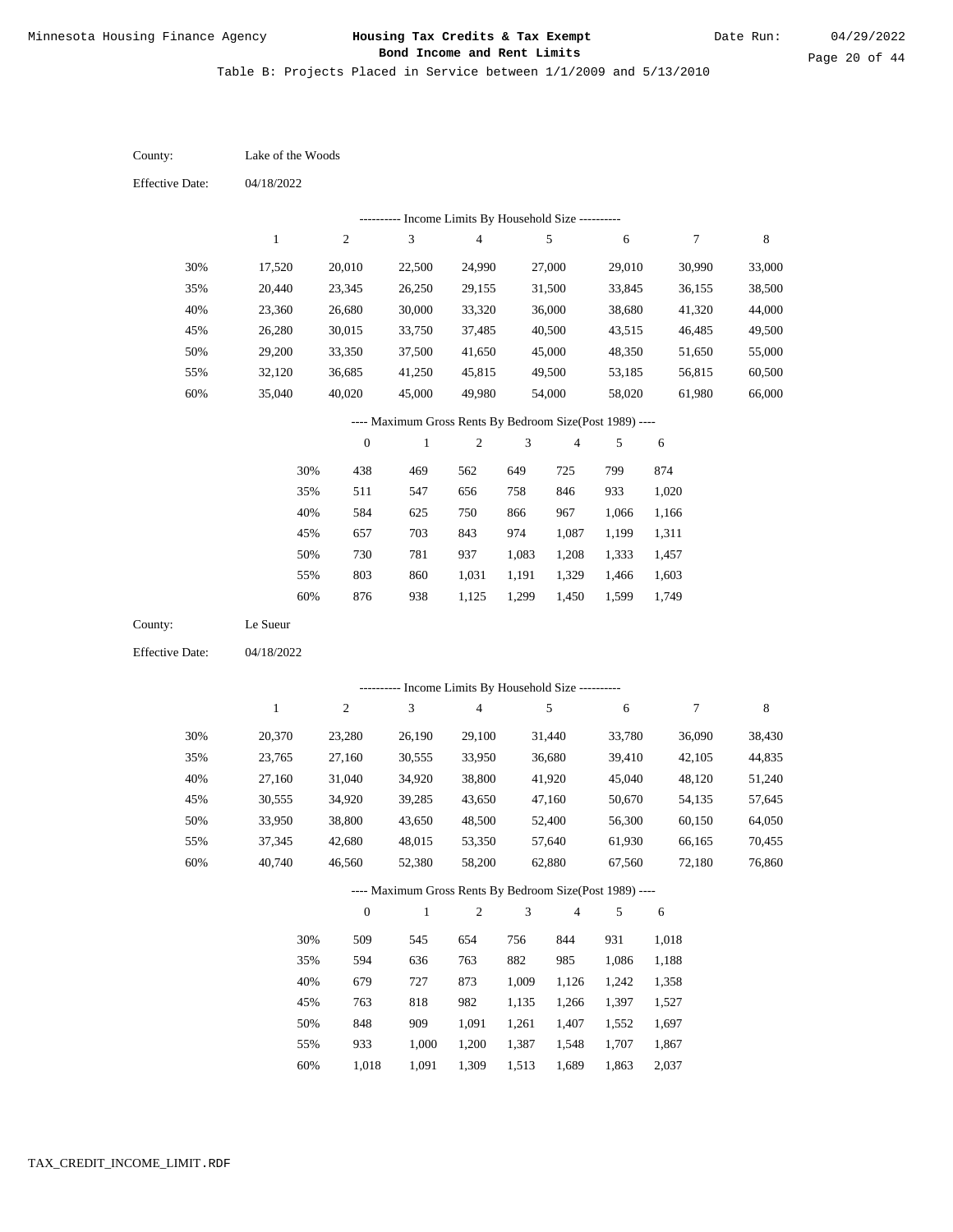Table B: Projects Placed in Service between 1/1/2009 and 5/13/2010

04/18/2022 04/18/2022 Lincoln Lyon 30% 35% 40% 45% 50% 55% 60% 30% 35% 40% 45% 50% 55% 60% 17,520 20,440 23,360 26,280 29,200 32,120 35,040 17,580 20,510 23,440 26,370 29,300 32,230 35,160 20,010 23,345 26,680 30,015 33,350 36,685 40,020 20,070 23,415 26,760 30,105 33,450 36,795 40,140 22,500 26,250 30,000 33,750 37,500 41,250 45,000 22,590 26,355 30,120 33,885 37,650 41,415 45,180 24,990 29,155 33,320 37,485 41,650 45,815 49,980 25,080 29,260 33,440 37,620 41,800 45,980 50,160 27,000 31,500 36,000 40,500 45,000 49,500 54,000 27,090 31,605 36,120 40,635 45,150 49,665 54,180 29,010 33,845 38,680 43,515 48,350 53,185 58,020 29,100 33,950 38,800 43,650 48,500 53,350 58,200 30,990 36,155 41,320 46,485 51,650 56,815 61,980 31,110 36,295 41,480 46,665 51,850 57,035 62,220 33,000 38,500 44,000 49,500 55,000 60,500 66,000 33,120 38,640 44,160 49,680 55,200 60,720 66,240 438 511 584 657 730 803 876 439 512 586 659 732 805 469 547 625 703 781 860 938 470 549 627 705 784 862 562 656 750 843 937 1,031 1,125 564 658 753 847 941 1,035 649 758 866 974 1,083 1,191 1,299 652 760 869 978 1,086 1,195 725 846 967 1,087 1,208 1,329 1,450 727 848 970 1,091 1,212 1,333 799 933 1,066 1,199 1,333 1,466 1,599 802 936 1,070 1,204 1,338 1,471 874 1,020 1,166 1,311 1,457 1,603 1,749 877 1,024 1,170 1,316 1,463 1,609 County: County: Effective Date: Effective Date: 1 1 2 2 3 3 4 4 5 5 6 6 7 7 8 8 0 0 1 1 2 2 3 3 4 4 5 5 6 6 ---------- Income Limits By Household Size ---------- ---------- Income Limits By Household Size ---------- ---- Maximum Gross Rents By Bedroom Size(Post 1989) ---- ---- Maximum Gross Rents By Bedroom Size(Post 1989) ---- 30% 35% 40% 45% 50% 55% 60% 30% 35% 40% 45% 50% 55%

879

60%

941

1,129

1,304

1,455

1,605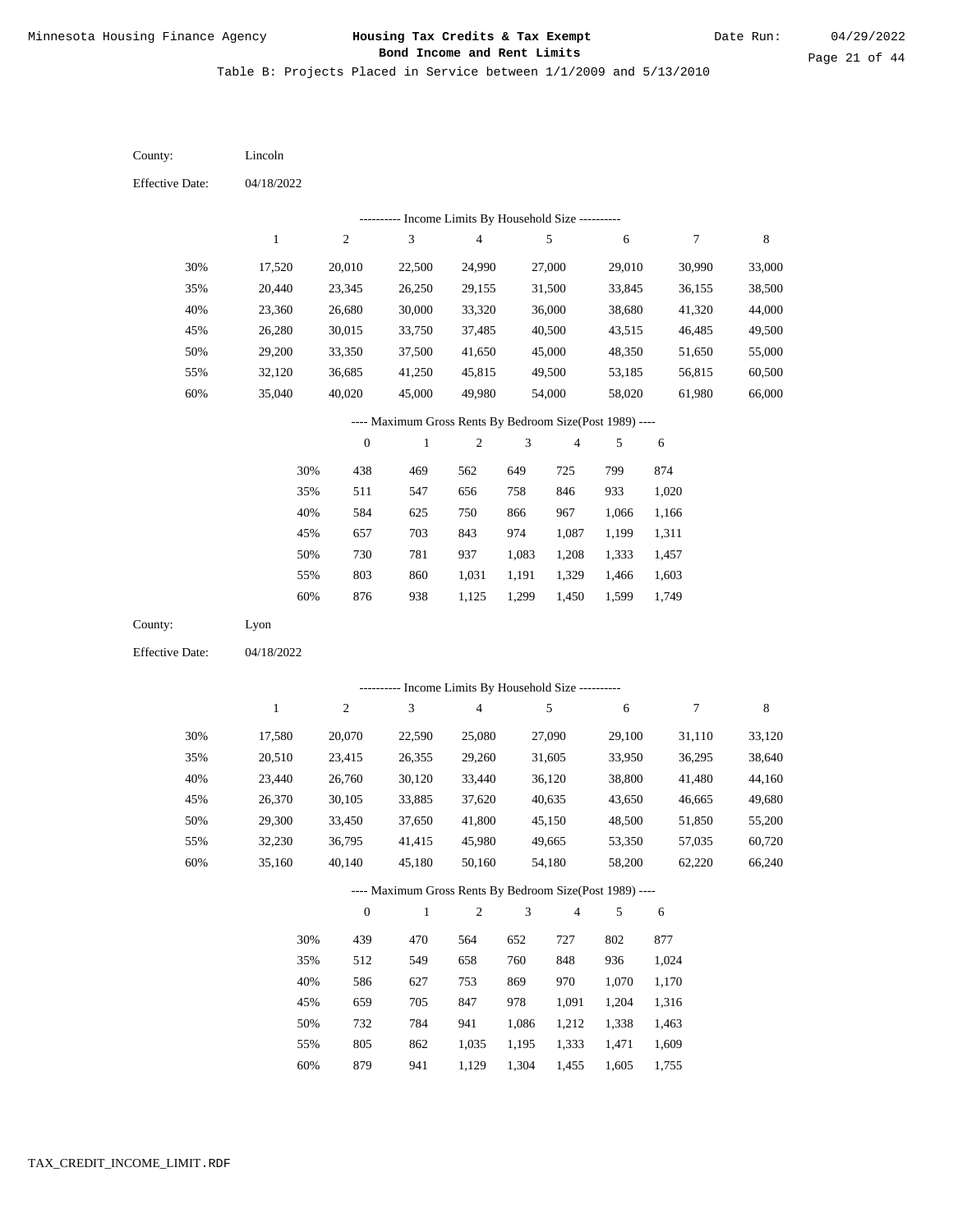Table B: Projects Placed in Service between 1/1/2009 and 5/13/2010

| County:                | Mahnomen     |                  |                                                                         |                         |                |                |            |            |        |
|------------------------|--------------|------------------|-------------------------------------------------------------------------|-------------------------|----------------|----------------|------------|------------|--------|
| Effective Date:        | 04/18/2022   |                  |                                                                         |                         |                |                |            |            |        |
|                        |              |                  | --------- Income Limits By Household Size ----------                    |                         |                |                |            |            |        |
|                        | $\,1$        | $\sqrt{2}$       | $\overline{3}$                                                          | $\overline{\mathbf{4}}$ |                | $\sqrt{5}$     | 6          | 7          | 8      |
| 30%                    | 17,520       | 20,010           | 22,500                                                                  | 24,990                  |                | 27,000         | 29,010     | 30,990     | 33,000 |
| 35%                    | 20,440       | 23,345           | 26,250                                                                  | 29,155                  |                | 31,500         | 33,845     | 36,155     | 38,500 |
| 40%                    | 23,360       | 26,680           | 30,000                                                                  | 33,320                  |                | 36,000         | 38,680     | 41,320     | 44,000 |
| 45%                    | 26,280       | 30,015           | 33,750                                                                  | 37,485                  |                | 40,500         | 43,515     | 46,485     | 49,500 |
| 50%                    | 29,200       | 33,350           | 37,500                                                                  | 41,650                  |                | 45,000         | 48,350     | 51,650     | 55,000 |
| 55%                    | 32,120       | 36,685           | 41,250                                                                  | 45,815                  |                | 49,500         | 53,185     | 56,815     | 60,500 |
| 60%                    | 35,040       | 40,020           | 45,000                                                                  | 49,980                  |                | 54,000         | 58,020     | 61,980     | 66,000 |
|                        |              |                  | ---- Maximum Gross Rents By Bedroom Size(Post 1989) ----                |                         |                |                |            |            |        |
|                        |              | $\boldsymbol{0}$ | $\mathbf{1}$                                                            | $\boldsymbol{2}$        | 3              | $\overline{4}$ | 5          | 6          |        |
|                        | 30%          | 438              | 469                                                                     | 562                     | 649            | 725            | 799        | 874        |        |
|                        | 35%          | 511              | 547                                                                     | 656                     | 758            | 846            | 933        | 1,020      |        |
|                        | 40%          | 584              | 625                                                                     | 750                     | 866            | 967            | 1,066      | 1,166      |        |
|                        | 45%          | 657              | 703                                                                     | 843                     | 974            | 1,087          | 1,199      | 1,311      |        |
|                        | 50%          | 730              | 781                                                                     | 937                     | 1,083          | 1,208          | 1,333      | 1,457      |        |
|                        | 55%          | 803              | 860                                                                     | 1,031                   | 1,191          | 1,329          | 1,466      | 1,603      |        |
|                        | 60%          | 876              | 938                                                                     | 1,125                   | 1,299          | 1,450          | 1,599      | 1,749      |        |
| County:                | Marshall     |                  |                                                                         |                         |                |                |            |            |        |
| <b>Effective Date:</b> | 04/18/2022   |                  |                                                                         |                         |                |                |            |            |        |
|                        |              |                  |                                                                         |                         |                |                |            |            |        |
|                        | $\mathbf{1}$ | $\sqrt{2}$       | ---------- Income Limits By Household Size ----------<br>$\mathfrak{Z}$ | $\overline{4}$          |                | $\sqrt{5}$     | $\sqrt{6}$ | 7          | 8      |
|                        |              |                  |                                                                         |                         |                |                |            |            |        |
| 30%                    | 17,790       | 20,340           | 22,890                                                                  | 25,410                  |                | 27,450         | 29,490     | 31,530     | 33,570 |
| 35%                    | 20,755       | 23,730           | 26,705                                                                  | 29,645                  |                | 32,025         | 34,405     | 36,785     | 39,165 |
| 40%                    | 23,720       | 27,120           | 30,520                                                                  | 33,880                  |                | 36,600         | 39,320     | 42,040     | 44,760 |
| 45%                    | 26,685       | 30,510           | 34,335                                                                  | 38,115                  |                | 41,175         | 44,235     | 47,295     | 50,355 |
| 50%                    | 29,650       | 33,900           | 38,150                                                                  | 42,350                  |                | 45,750         | 49,150     | 52,550     | 55,950 |
| 55%                    | 32,615       | 37,290           | 41,965                                                                  | 46,585                  |                | 50,325         | 54,065     | 57,805     | 61,545 |
| 60%                    | 35,580       | 40,680           | 45,780                                                                  | 50,820                  |                | 54,900         | 58,980     | 63,060     | 67,140 |
|                        |              |                  | ---- Maximum Gross Rents By Bedroom Size(Post 1989) ----                |                         |                |                |            |            |        |
|                        |              | $\boldsymbol{0}$ | $\mathbf{1}$                                                            | $\sqrt{2}$              | $\mathfrak{Z}$ | $\overline{4}$ | 5          | $\sqrt{6}$ |        |
|                        | 30%          | 444              | 476                                                                     | 572                     | 660            | 737            | 813        | 889        |        |
|                        | 35%          | 518              | 556                                                                     | 667                     | 770            | 860            | 949        | 1,037      |        |
|                        | 40%          | 593              | 635                                                                     | 763                     | 881            | 983            | 1,085      | 1,185      |        |
|                        | 45%          | 667              | 714                                                                     | 858                     | 991            | 1,105          | 1,220      | 1,334      |        |
|                        | 50%          | 741              | 794                                                                     | 953                     | 1,101          | 1,228          | 1,356      | 1,482      |        |
|                        | 55%          | 815              | 873                                                                     | 1,049                   | 1,211          | 1,351          | 1,491      | 1,630      |        |

889 953 1,144 1,321 1,474 1,627 1,778 60%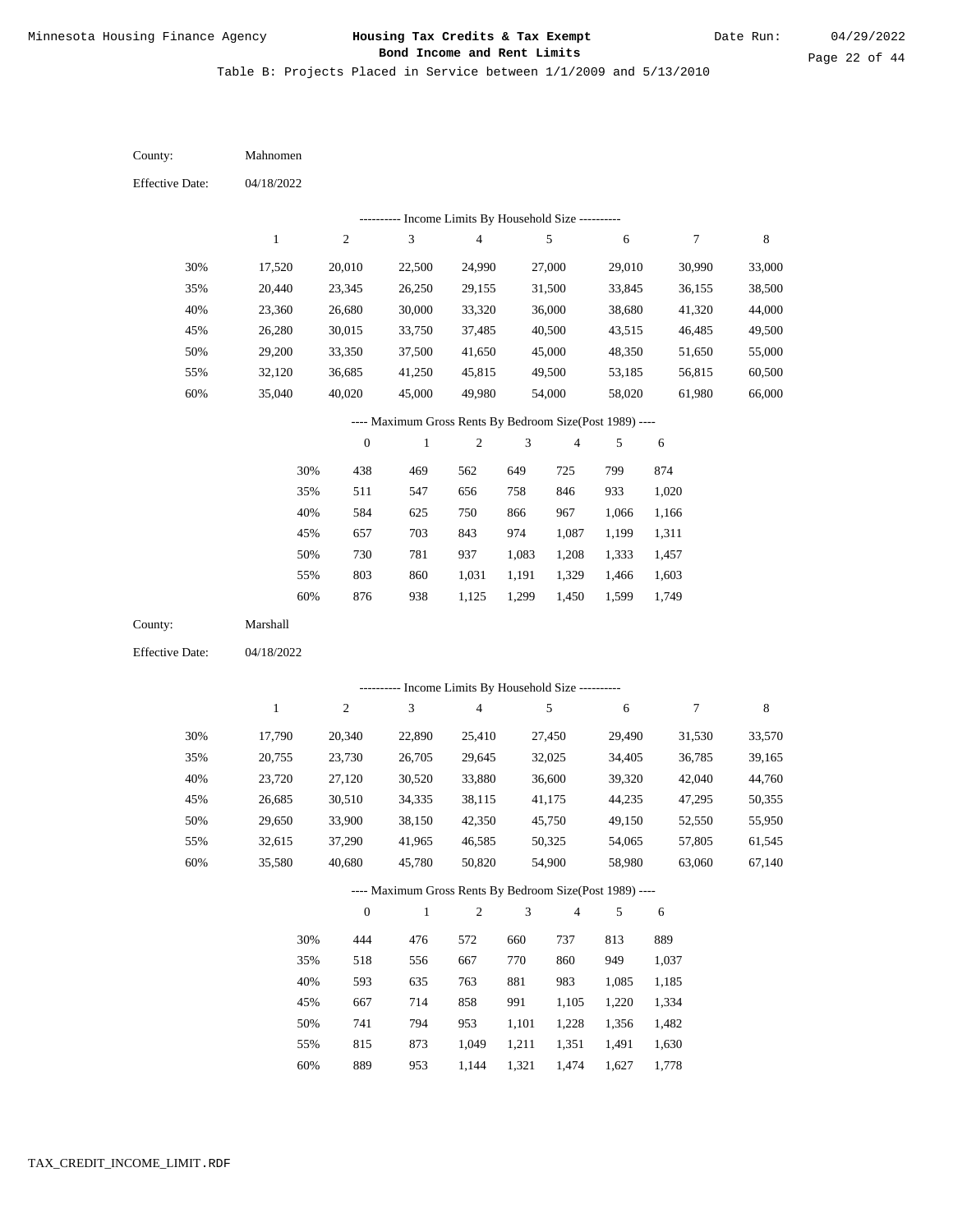Table B: Projects Placed in Service between 1/1/2009 and 5/13/2010

04/18/2022 04/18/2022 Martin McLeod 30% 35% 40% 45% 50% 55% 60% 30% 35% 40% 45% 50% 55% 60% 17,520 20,440 23,360 26,280 29,200 32,120 35,040 18,660 21,770 24,880 27,990 31,100 34,210 37,320 20,010 23,345 26,680 30,015 33,350 36,685 40,020 21,330 24,885 28,440 31,995 35,550 39,105 42,660 22,500 26,250 30,000 33,750 37,500 41,250 45,000 24,000 28,000 32,000 36,000 40,000 44,000 48,000 24,990 29,155 33,320 37,485 41,650 45,815 49,980 26,640 31,080 35,520 39,960 44,400 48,840 53,280 27,000 31,500 36,000 40,500 45,000 49,500 54,000 28,800 33,600 38,400 43,200 48,000 52,800 57,600 29,010 33,845 38,680 43,515 48,350 53,185 58,020 30,930 36,085 41,240 46,395 51,550 56,705 61,860 30,990 36,155 41,320 46,485 51,650 56,815 61,980 33,060 38,570 44,080 49,590 55,100 60,610 66,120 33,000 38,500 44,000 49,500 55,000 60,500 66,000 35,190 41,055 46,920 52,785 58,650 64,515 70,380 438 511 584 657 730 803 876 466 544 622 699 777 855 469 547 625 703 781 860 938 499 583 666 749 833 916 562 656 750 843 937 1,031 1,125 600 700 800 900 1,000 1,100 649 758 866 974 1,083 1,191 1,299 693 808 924 1,039 1,155 1,270 725 846 967 1,087 1,208 1,329 1,450 773 902 1,031 1,159 1,288 1,417 799 933 1,066 1,199 1,333 1,466 1,599 853 995 1,137 1,279 1,421 1,564 874 1,020 1,166 1,311 1,457 1,603 1,749 932 1,087 1,243 1,398 1,554 1,709 County: County: Effective Date: Effective Date: 1 1 2 2 3 3 4 4 5 5 6 6 7 7 8 8 0 0 1 1 2 2 3 3 4 4 5 5 6 6 ---------- Income Limits By Household Size ---------- ---------- Income Limits By Household Size ---------- ---- Maximum Gross Rents By Bedroom Size(Post 1989) ---- ---- Maximum Gross Rents By Bedroom Size(Post 1989) ---- 30% 35% 40% 45% 50% 55% 60% 30% 35% 40% 45% 50% 55%

933

60%

999

1,200

1,386

1,546

1,706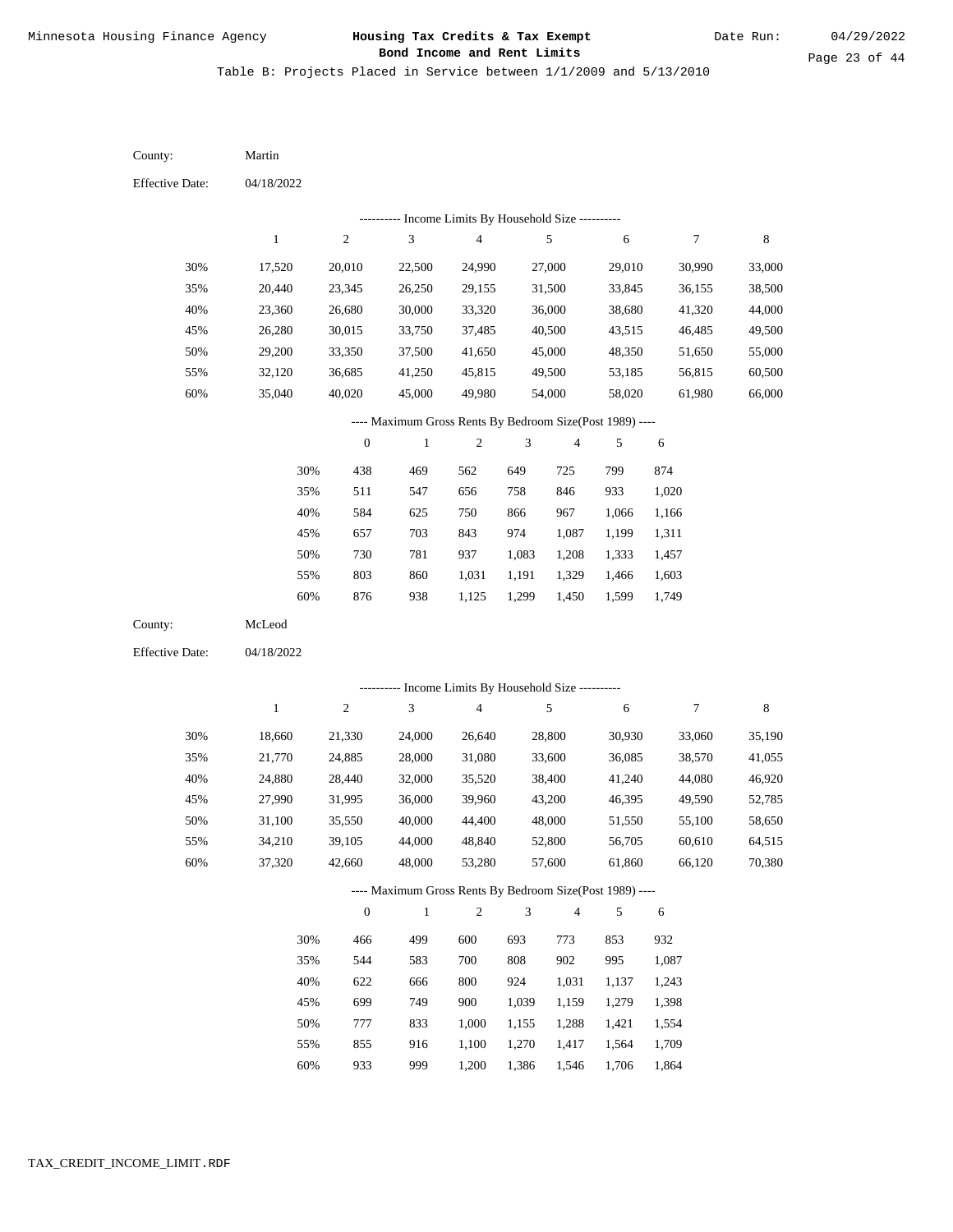Table B: Projects Placed in Service between 1/1/2009 and 5/13/2010

| County:                | Meeker                                                   |                  |                                                                   |                          |                |                         |                  |                  |                  |  |
|------------------------|----------------------------------------------------------|------------------|-------------------------------------------------------------------|--------------------------|----------------|-------------------------|------------------|------------------|------------------|--|
| <b>Effective Date:</b> | 04/18/2022                                               |                  |                                                                   |                          |                |                         |                  |                  |                  |  |
|                        |                                                          |                  | ---------- Income Limits By Household Size ----------             |                          |                |                         |                  |                  |                  |  |
|                        | $\mathbf{1}$                                             | $\mathfrak{2}$   | $\sqrt{3}$                                                        | $\overline{\mathcal{L}}$ |                | $\sqrt{5}$              | 6                | 7                | 8                |  |
| 30%                    | 18,300                                                   | 20,910           | 23,520                                                            | 26,130                   |                | 28,230                  | 30,330           | 32,430           | 34,500           |  |
| 35%                    | 21,350                                                   | 24,395           | 27,440                                                            | 30,485                   |                | 32,935                  | 35,385           | 37,835           | 40,250           |  |
| 40%                    | 24,400                                                   | 27,880           | 31,360                                                            | 34,840                   |                | 37,640                  | 40,440           | 43,240           | 46,000           |  |
| 45%                    | 27,450                                                   | 31,365           | 35,280                                                            | 39,195                   |                | 42,345                  | 45,495           | 48,645           | 51,750           |  |
| 50%                    | 30,500                                                   | 34,850           | 39,200                                                            | 43,550                   |                | 47,050                  | 50,550           | 54,050           | 57,500           |  |
| 55%                    | 33,550                                                   | 38,335           | 43,120                                                            | 47,905                   |                | 51,755                  | 55,605           | 59,455           | 63,250           |  |
| 60%                    | 36,600                                                   | 41,820           | 47,040                                                            | 52,260                   |                | 56,460                  | 60,660           | 64,860           | 69,000           |  |
|                        | ---- Maximum Gross Rents By Bedroom Size(Post 1989) ---- |                  |                                                                   |                          |                |                         |                  |                  |                  |  |
|                        |                                                          | $\boldsymbol{0}$ | $\mathbf{1}$                                                      | $\boldsymbol{2}$         | 3              | 4                       | 5                | 6                |                  |  |
|                        | 30%                                                      | 457              | 490                                                               | 588                      | 679            | 758                     | 836              | 914              |                  |  |
|                        | 35%                                                      | 533              | 571                                                               | 686                      | 792            | 884                     | 976              | 1,066            |                  |  |
|                        | 40%                                                      | 610              | 653                                                               | 784                      | 906            | 1,011                   | 1,115            | 1,219            |                  |  |
|                        | 45%                                                      | 686              | 735                                                               | 882                      | 1,019          | 1,137                   | 1,254            | 1,371            |                  |  |
|                        | 50%                                                      | 762              | 816                                                               | 980                      | 1,132          | 1,263                   | 1,394            | 1,524            |                  |  |
|                        | 55%                                                      | 838              | 898                                                               | 1,078                    | 1,245          | 1,390                   | 1,533            | 1,676            |                  |  |
|                        | 60%                                                      | 915              | 980                                                               | 1,176                    | 1,359          | 1,516                   | 1,673            | 1,829            |                  |  |
| County:                | Mille Lacs                                               |                  |                                                                   |                          |                |                         |                  |                  |                  |  |
| <b>Effective Date:</b> | 04/18/2022                                               |                  |                                                                   |                          |                |                         |                  |                  |                  |  |
|                        |                                                          |                  | ------- Income Limits By Household Size ----------                |                          |                |                         |                  |                  |                  |  |
|                        | $\mathbf{1}$                                             | $\overline{c}$   | $\mathfrak{Z}$                                                    | $\overline{4}$           |                | $\sqrt{5}$              | $\sqrt{6}$       | $\boldsymbol{7}$ | 8                |  |
|                        |                                                          |                  |                                                                   |                          |                |                         |                  |                  |                  |  |
| 30%                    | 17,520                                                   | 20,010           | 22,500                                                            | 24,990                   |                | 27,000                  | 29,010           | 30,990           | 33,000           |  |
| 35%                    | 20,440                                                   | 23,345           | 26,250                                                            | 29,155                   |                | 31,500                  | 33,845           | 36,155           | 38,500           |  |
| 40%<br>45%             | 23,360<br>26,280                                         | 26,680<br>30,015 | 30,000<br>33,750                                                  | 33,320<br>37,485         |                | 36,000<br>40,500        | 38,680<br>43,515 | 41,320<br>46,485 | 44,000<br>49,500 |  |
| 50%                    | 29,200                                                   | 33,350           | 37,500                                                            | 41,650                   |                | 45,000                  | 48,350           | 51,650           | 55,000           |  |
| 55%                    | 32,120                                                   | 36,685           | 41,250                                                            | 45,815                   |                | 49,500                  | 53,185           | 56,815           | 60,500           |  |
| 60%                    | 35,040                                                   | 40,020           | 45,000                                                            | 49,980                   |                | 54,000                  | 58,020           | 61,980           | 66,000           |  |
|                        |                                                          |                  |                                                                   |                          |                |                         |                  |                  |                  |  |
|                        |                                                          | $\boldsymbol{0}$ | ---- Maximum Gross Rents By Bedroom Size(Post 1989) ----<br>$1\,$ | $\sqrt{2}$               | $\mathfrak{Z}$ | $\overline{\mathbf{4}}$ | 5                | $\sqrt{6}$       |                  |  |
|                        |                                                          |                  |                                                                   |                          |                |                         |                  |                  |                  |  |
|                        | 30%                                                      | 438              | 469                                                               | 562                      | 649            | 725                     | 799              | 874              |                  |  |
|                        | 35%                                                      | 511              | 547                                                               | 656                      | 758            | 846                     | 933              | 1,020            |                  |  |
|                        | 40%                                                      | 584              | 625                                                               | 750                      | 866            | 967                     | 1,066            | 1,166            |                  |  |
|                        | 45%                                                      | 657              | 703                                                               | 843                      | 974            | 1,087                   | 1,199            | 1,311            |                  |  |
|                        | 50%                                                      | 730              | 781                                                               | 937                      | 1,083          | 1,208                   | 1,333            | 1,457            |                  |  |
|                        | 55%                                                      | 803              | 860                                                               | 1,031                    | 1,191          | 1,329                   | 1,466            | 1,603            |                  |  |

876 938 1,125 1,299 1,450 1,599 1,749 60%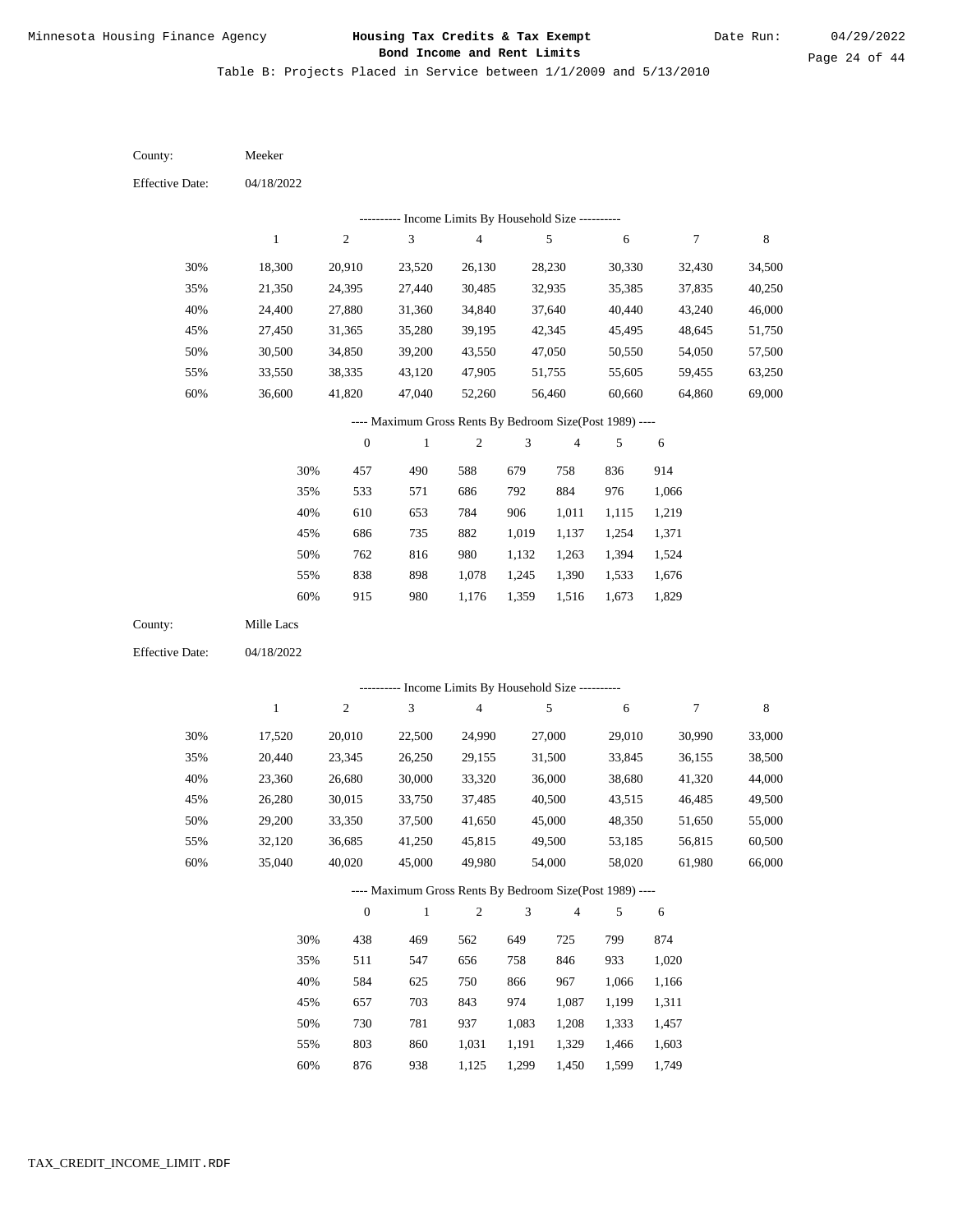Table B: Projects Placed in Service between 1/1/2009 and 5/13/2010

| County:                | Morrison     |                  |                                                          |                                            |                |                         |        |                  |             |
|------------------------|--------------|------------------|----------------------------------------------------------|--------------------------------------------|----------------|-------------------------|--------|------------------|-------------|
| <b>Effective Date:</b> | 04/18/2022   |                  |                                                          |                                            |                |                         |        |                  |             |
|                        |              |                  |                                                          | Income Limits By Household Size ---------- |                |                         |        |                  |             |
|                        | $\,1$        | $\sqrt{2}$       | $\mathfrak{Z}$                                           | $\overline{\mathbf{4}}$                    |                | $\sqrt{5}$              | 6      | $\boldsymbol{7}$ | $\,$ 8 $\,$ |
| 30%                    | 17,520       | 20,010           | 22,500                                                   | 24,990                                     |                | 27,000                  | 29,010 | 30,990           | 33,000      |
| 35%                    | 20,440       | 23,345           | 26,250                                                   | 29,155                                     |                | 31,500                  | 33,845 | 36,155           | 38,500      |
| 40%                    | 23,360       | 26,680           | 30,000                                                   | 33,320                                     |                | 36,000                  | 38,680 | 41,320           | 44,000      |
| 45%                    | 26,280       | 30,015           | 33,750                                                   | 37,485                                     |                | 40,500                  | 43,515 | 46,485           | 49,500      |
| 50%                    | 29,200       | 33,350           | 37,500                                                   | 41,650                                     |                | 45,000                  | 48,350 | 51,650           | 55,000      |
| 55%                    | 32,120       | 36,685           | 41,250                                                   | 45,815                                     |                | 49,500                  | 53,185 | 56,815           | 60,500      |
| 60%                    | 35,040       | 40,020           | 45,000                                                   | 49,980                                     |                | 54,000                  | 58,020 | 61,980           | 66,000      |
|                        |              |                  | ---- Maximum Gross Rents By Bedroom Size(Post 1989) ---- |                                            |                |                         |        |                  |             |
|                        |              | $\boldsymbol{0}$ | $\mathbf{1}$                                             | $\sqrt{2}$                                 | 3              | $\overline{\mathbf{4}}$ | 5      | $\sqrt{6}$       |             |
|                        | 30%          | 438              | 469                                                      | 562                                        | 649            | 725                     | 799    | 874              |             |
|                        | 35%          | 511              | 547                                                      | 656                                        | 758            | 846                     | 933    | 1,020            |             |
|                        | 40%          | 584              | 625                                                      | 750                                        | 866            | 967                     | 1,066  | 1,166            |             |
|                        | 45%          | 657              | 703                                                      | 843                                        | 974            | 1,087                   | 1,199  | 1,311            |             |
|                        | 50%          | 730              | 781                                                      | 937                                        | 1,083          | 1,208                   | 1,333  | 1,457            |             |
|                        | 55%          | 803              | 860                                                      | 1,031                                      | 1,191          | 1,329                   | 1,466  | 1,603            |             |
|                        | $60\%$       | 876              | 938                                                      | 1,125                                      | 1,299          | 1,450                   | 1,599  | 1,749            |             |
| County:                | Mower        |                  |                                                          |                                            |                |                         |        |                  |             |
| <b>Effective Date:</b> | 04/18/2022   |                  |                                                          |                                            |                |                         |        |                  |             |
|                        |              |                  |                                                          |                                            |                |                         |        |                  |             |
|                        |              |                  | ---------- Income Limits By Household Size ----------    |                                            |                |                         |        |                  |             |
|                        | $\mathbf{1}$ | $\sqrt{2}$       | 3                                                        | $\overline{\mathbf{4}}$                    |                | $\sqrt{5}$              | 6      | $\boldsymbol{7}$ | $\,$ 8 $\,$ |
| 30%                    | 17,520       | 20,010           | 22,500                                                   | 24,990                                     |                | 27,000                  | 29,010 | 30,990           | 33,000      |
| 35%                    | 20,440       | 23,345           | 26,250                                                   | 29,155                                     |                | 31,500                  | 33,845 | 36,155           | 38,500      |
| 40%                    | 23,360       | 26,680           | 30,000                                                   | 33,320                                     |                | 36,000                  | 38,680 | 41,320           | 44,000      |
| 45%                    | 26,280       | 30,015           | 33,750                                                   | 37,485                                     |                | 40,500                  | 43,515 | 46,485           | 49,500      |
| 50%                    | 29,200       | 33,350           | 37,500                                                   | 41,650                                     |                | 45,000                  | 48,350 | 51,650           | 55,000      |
| 55%                    | 32,120       | 36,685           | 41,250                                                   | 45,815                                     |                | 49,500                  | 53,185 | 56,815           | 60,500      |
| $60\%$                 | 35,040       | 40.020           | 45,000                                                   | 49,980                                     |                | 54,000                  | 58,020 | 61,980           | 66,000      |
|                        |              |                  | ---- Maximum Gross Rents By Bedroom Size(Post 1989) ---- |                                            |                |                         |        |                  |             |
|                        |              | $\boldsymbol{0}$ | $\mathbf{1}$                                             | $\overline{c}$                             | $\mathfrak{Z}$ | $\overline{4}$          | 5      | $\sqrt{6}$       |             |
|                        | 30%          | 438              | 469                                                      | 562                                        | 649            | 725                     | 799    | 874              |             |
|                        | 35%          | 511              | 547                                                      | 656                                        | 758            | 846                     | 933    | 1,020            |             |
|                        | 40%          | 584              | 625                                                      | 750                                        | 866            | 967                     | 1,066  | 1,166            |             |
|                        | 45%          | 657              | 703                                                      | 843                                        | 974            | 1,087                   | 1,199  | 1,311            |             |
|                        | 50%          | 730              | 781                                                      | 937                                        | 1,083          | 1,208                   | 1,333  | 1,457            |             |
|                        | 55%          | 803              | 860                                                      | 1,031                                      | 1,191          | 1,329                   | 1,466  | 1,603            |             |

876 938 1,125 1,299 1,450 1,599 1,749 60%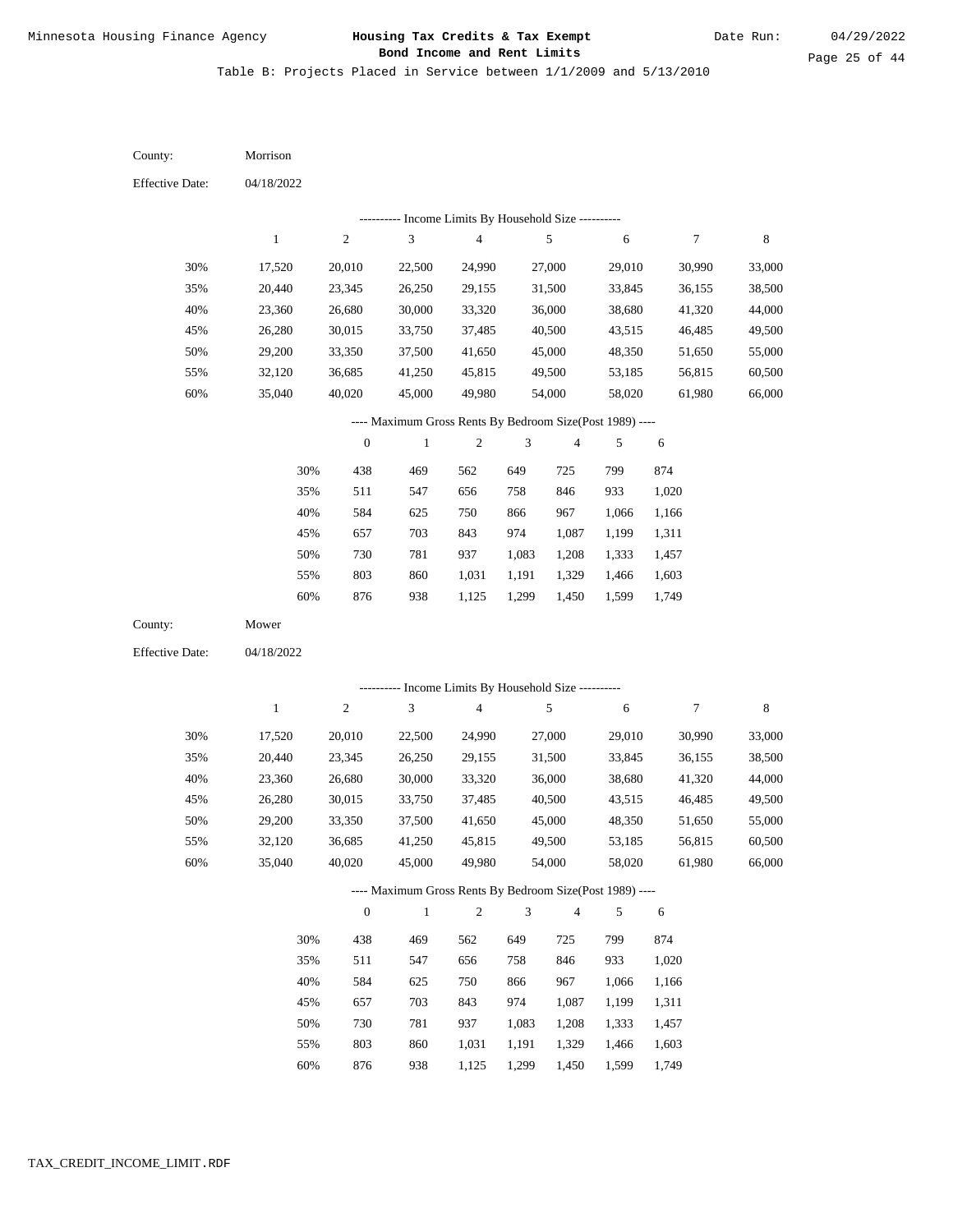Table B: Projects Placed in Service between 1/1/2009 and 5/13/2010

04/18/2022 04/18/2022 Murray Nicollet 30% 35% 40% 45% 50% 55% 60% 30% 35% 40% 45% 50% 55% 60% 17,970 20,965 23,960 26,955 29,950 32,945 35,940 18,900 22,050 25,200 28,350 31,500 34,650 37,800 20,520 23,940 27,360 30,780 34,200 37,620 41,040 21,600 25,200 28,800 32,400 36,000 39,600 43,200 23,100 26,950 30,800 34,650 38,500 42,350 46,200 24,300 28,350 32,400 36,450 40,500 44,550 48,600 25,650 29,925 34,200 38,475 42,750 47,025 51,300 27,000 31,500 36,000 40,500 45,000 49,500 54,000 27,720 32,340 36,960 41,580 46,200 50,820 55,440 29,160 34,020 38,880 43,740 48,600 53,460 58,320 29,760 34,720 39,680 44,640 49,600 54,560 59,520 31,320 36,540 41,760 46,980 52,200 57,420 62,640 31,830 37,135 42,440 47,745 53,050 58,355 63,660 33,480 39,060 44,640 50,220 55,800 61,380 66,960 33,870 39,515 45,160 50,805 56,450 62,095 67,740 35,640 41,580 47,520 53,460 59,400 65,340 71,280 449 524 599 673 748 823 898 472 551 630 708 787 866 481 561 641 721 801 882 962 506 590 675 759 843 928 577 673 770 866 962 1,058 1,155 607 708 810 911 1,012 1,113 667 778 889 1,000 1,111 1,223 1,334 702 819 936 1,053 1,170 1,287 744 868 992 1,116 1,240 1,364 1,488 783 913 1,044 1,174 1,305 1,435 821 958 1,095 1,231 1,368 1,505 1,642 864 1,008 1,152 1,296 1,440 1,584 897 1,047 1,197 1,346 1,496 1,645 1,795 945 1,102 1,260 1,417 1,575 1,732 County: County: Effective Date: Effective Date: 1 1 2 2 3 3 4 4 5 5 6 6 7 7 8 8 0 0 1 1 2 2 3 3 4 4 5 5 6 6 ---------- Income Limits By Household Size ---------- ---------- Income Limits By Household Size ---------- ---- Maximum Gross Rents By Bedroom Size(Post 1989) ---- ---- Maximum Gross Rents By Bedroom Size(Post 1989) ---- 30% 35% 40% 45% 50% 55% 60% 30% 35% 40% 45% 50% 55%

945

60%

1,012

1,215

1,404

1,566

1,728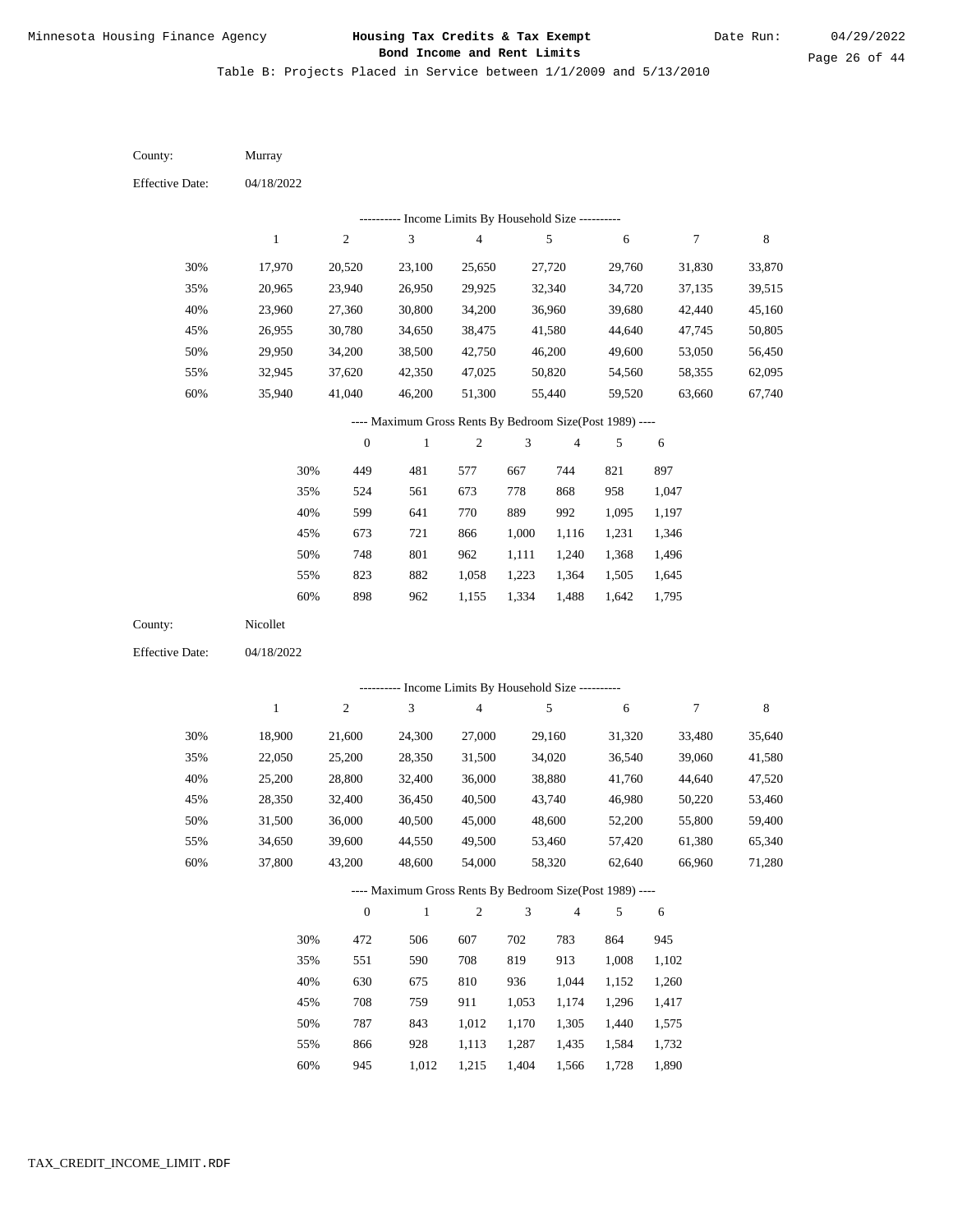Table B: Projects Placed in Service between 1/1/2009 and 5/13/2010

| County:                | <b>Nobles</b> |                  |                                                           |                                            |                |                |        |                  |             |
|------------------------|---------------|------------------|-----------------------------------------------------------|--------------------------------------------|----------------|----------------|--------|------------------|-------------|
| <b>Effective Date:</b> | 04/18/2022    |                  |                                                           |                                            |                |                |        |                  |             |
|                        |               |                  |                                                           | Income Limits By Household Size ---------- |                |                |        |                  |             |
|                        | $\mathbf{1}$  | $\sqrt{2}$       | 3                                                         | $\overline{4}$                             |                | $\sqrt{5}$     | 6      | $\boldsymbol{7}$ | $\,$ 8 $\,$ |
| 30%                    | 17,520        | 20,010           | 22,500                                                    | 24,990                                     |                | 27,000         | 29,010 | 30,990           | 33,000      |
| 35%                    | 20,440        | 23,345           | 26,250                                                    | 29,155                                     |                | 31,500         | 33,845 | 36,155           | 38,500      |
| 40%                    | 23,360        | 26,680           | 30,000                                                    | 33,320                                     |                | 36,000         | 38,680 | 41,320           | 44,000      |
| 45%                    | 26,280        | 30,015           | 33,750                                                    | 37,485                                     |                | 40,500         | 43,515 | 46,485           | 49,500      |
| 50%                    | 29,200        | 33,350           | 37,500                                                    | 41,650                                     |                | 45,000         | 48,350 | 51,650           | 55,000      |
| 55%                    | 32,120        | 36,685           | 41,250                                                    | 45,815                                     |                | 49,500         | 53,185 | 56,815           | 60,500      |
| 60%                    | 35,040        | 40,020           | 45,000                                                    | 49,980                                     |                | 54,000         | 58,020 | 61,980           | 66,000      |
|                        |               |                  | ---- Maximum Gross Rents By Bedroom Size(Post 1989) ----  |                                            |                |                |        |                  |             |
|                        |               | $\boldsymbol{0}$ | $\mathbf{1}$                                              | $\sqrt{2}$                                 | 3              | $\overline{4}$ | 5      | $\sqrt{6}$       |             |
|                        | 30%           | 438              | 469                                                       | 562                                        | 649            | 725            | 799    | 874              |             |
|                        | 35%           | 511              | 547                                                       | 656                                        | 758            | 846            | 933    | 1,020            |             |
|                        | 40%           | 584              | 625                                                       | 750                                        | 866            | 967            | 1,066  | 1,166            |             |
|                        | 45%           | 657              | 703                                                       | 843                                        | 974            | 1,087          | 1,199  | 1,311            |             |
|                        | 50%           | 730              | 781                                                       | 937                                        | 1,083          | 1,208          | 1,333  | 1,457            |             |
|                        | 55%           | 803              | 860                                                       | 1,031                                      | 1,191          | 1,329          | 1,466  | 1,603            |             |
|                        | 60%           | 876              | 938                                                       | 1,125                                      | 1,299          | 1,450          | 1,599  | 1,749            |             |
| County:                | Norman        |                  |                                                           |                                            |                |                |        |                  |             |
| <b>Effective Date:</b> | 04/18/2022    |                  |                                                           |                                            |                |                |        |                  |             |
|                        |               |                  |                                                           |                                            |                |                |        |                  |             |
|                        | $\mathbf{1}$  | $\sqrt{2}$       | --------- Income Limits By Household Size ----------<br>3 | $\overline{4}$                             |                | 5              | 6      | $\boldsymbol{7}$ | $\,$ 8 $\,$ |
|                        |               |                  |                                                           |                                            |                |                |        |                  |             |
| 30%                    | 17,520        | 20,010           | 22,500                                                    | 24,990                                     |                | 27,000         | 29,010 | 30,990           | 33,000      |
| 35%                    | 20,440        | 23,345           | 26,250                                                    | 29,155                                     |                | 31,500         | 33,845 | 36,155           | 38,500      |
| 40%                    | 23,360        | 26,680           | 30,000                                                    | 33,320                                     |                | 36,000         | 38,680 | 41,320           | 44,000      |
| 45%                    | 26,280        | 30,015           | 33,750                                                    | 37,485                                     |                | 40,500         | 43,515 | 46,485           | 49,500      |
| 50%                    | 29,200        | 33,350           | 37,500                                                    | 41,650                                     |                | 45,000         | 48,350 | 51,650           | 55,000      |
| 55%                    | 32,120        | 36,685           | 41,250                                                    | 45,815                                     |                | 49,500         | 53,185 | 56,815           | 60,500      |
| 60%                    | 35,040        | 40,020           | 45,000                                                    | 49,980                                     |                | 54,000         | 58,020 | 61,980           | 66,000      |
|                        |               |                  | ---- Maximum Gross Rents By Bedroom Size(Post 1989) ----  |                                            |                |                |        |                  |             |
|                        |               | $\boldsymbol{0}$ | $\mathbf{1}$                                              | $\sqrt{2}$                                 | $\mathfrak{Z}$ | $\overline{4}$ | 5      | 6                |             |
|                        | 30%           | 438              | 469                                                       | 562                                        | 649            | 725            | 799    | 874              |             |
|                        | 35%           | 511              | 547                                                       | 656                                        | 758            | 846            | 933    | 1,020            |             |
|                        | 40%           | 584              | 625                                                       | 750                                        | 866            | 967            | 1,066  | 1,166            |             |
|                        | 45%           | 657              | 703                                                       | 843                                        | 974            | 1,087          | 1,199  | 1,311            |             |
|                        | 50%           | 730              | 781                                                       | 937                                        | 1,083          | 1,208          | 1,333  | 1,457            |             |
|                        | 55%           | 803              | 860                                                       | 1,031                                      | 1,191          | 1,329          | 1,466  | 1,603            |             |

876 938 1,125 1,299 1,450 1,599 1,749 60%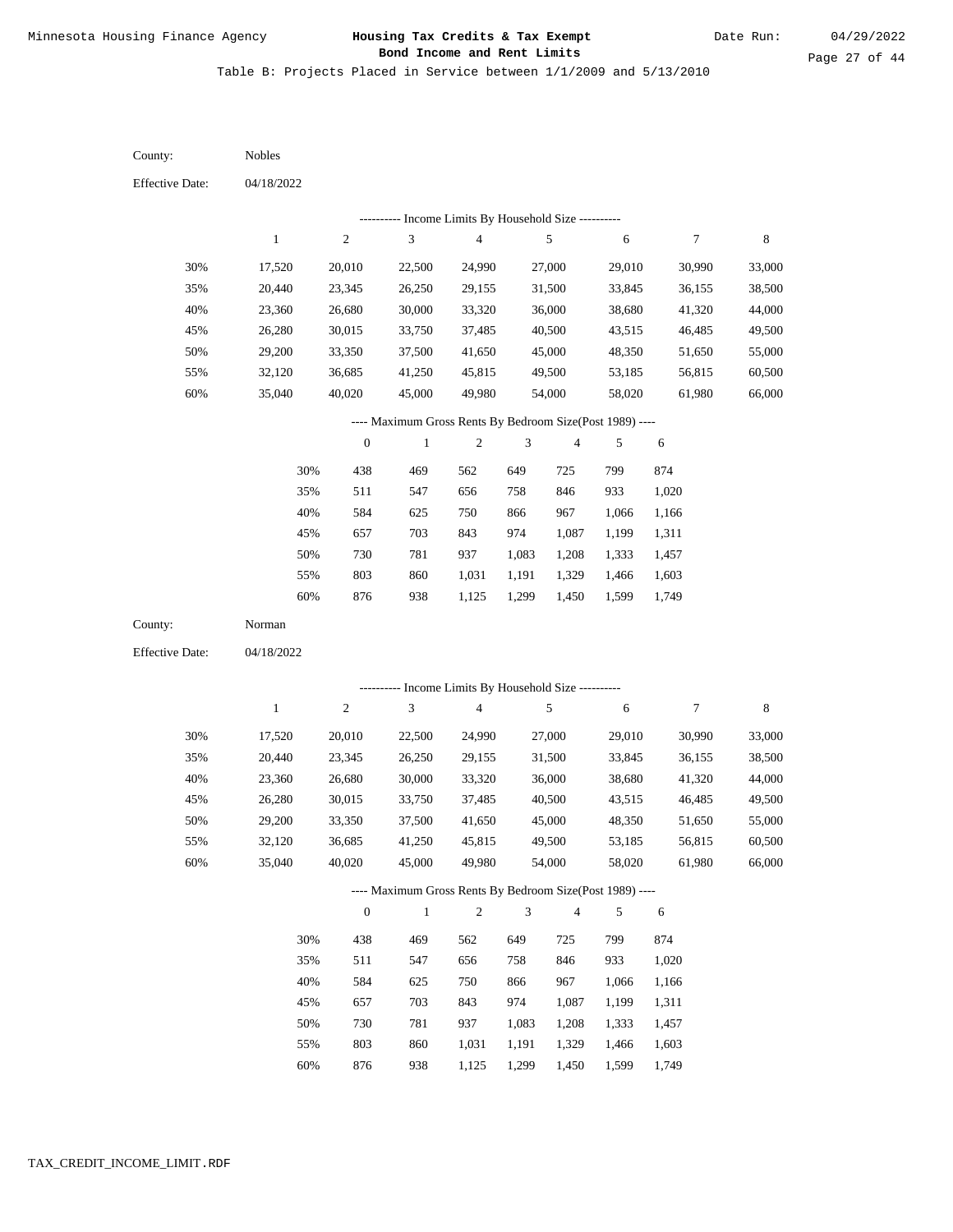Table B: Projects Placed in Service between 1/1/2009 and 5/13/2010

04/18/2022 04/18/2022 Olmsted Otter Tail 30% 35% 40% 45% 50% 55% 60% 30% 35% 40% 45% 50% 55% 60% 23,430 27,335 31,240 35,145 39,050 42,955 46,860 17,520 20,440 23,360 26,280 29,200 32,120 35,040 26,760 31,220 35,680 40,140 44,600 49,060 53,520 20,010 23,345 26,680 30,015 33,350 36,685 40,020 30,120 35,140 40,160 45,180 50,200 55,220 60,240 22,500 26,250 30,000 33,750 37,500 41,250 45,000 33,450 39,025 44,600 50,175 55,750 61,325 66,900 24,990 29,155 33,320 37,485 41,650 45,815 49,980 36,150 42,175 48,200 54,225 60,250 66,275 72,300 27,000 31,500 36,000 40,500 45,000 49,500 54,000 38,820 45,290 51,760 58,230 64,700 71,170 77,640 29,010 33,845 38,680 43,515 48,350 53,185 58,020 41,490 48,405 55,320 62,235 69,150 76,065 82,980 30,990 36,155 41,320 46,485 51,650 56,815 61,980 44,160 51,520 58,880 66,240 73,600 80,960 88,320 33,000 38,500 44,000 49,500 55,000 60,500 66,000 585 683 781 878 976 1,073 1,171 438 511 584 657 730 803 876 627 731 836 941 1,045 1,150 1,254 469 547 625 703 781 860 938 753 878 1,004 1,129 1,255 1,380 1,506 562 656 750 843 937 1,031 1,125 870 1,015 1,160 1,305 1,450 1,595 1,740 649 758 866 974 1,083 1,191 1,299 970 1,132 1,294 1,455 1,617 1,779 1,941 725 846 967 1,087 1,208 1,329 1,450 1,070 1,249 1,427 1,605 1,784 1,962 2,141 799 933 1,066 1,199 1,333 1,466 1,599 1,170 1,365 1,561 1,756 1,951 2,146 2,341 874 1,020 1,166 1,311 1,457 1,603 1,749 County: County: Effective Date: Effective Date: 1 1 2 2 3 3 4 4 5 5 6 6 7 7 8 8 0 0 1 1 2 2 3 3 4 4 5 5 6 6 ---------- Income Limits By Household Size ---------- ---------- Income Limits By Household Size ---------- ---- Maximum Gross Rents By Bedroom Size(Post 1989) ---- ---- Maximum Gross Rents By Bedroom Size(Post 1989) ---- 30% 35% 40% 45% 50% 55% 60% 30% 35% 40% 45% 50% 55% 60%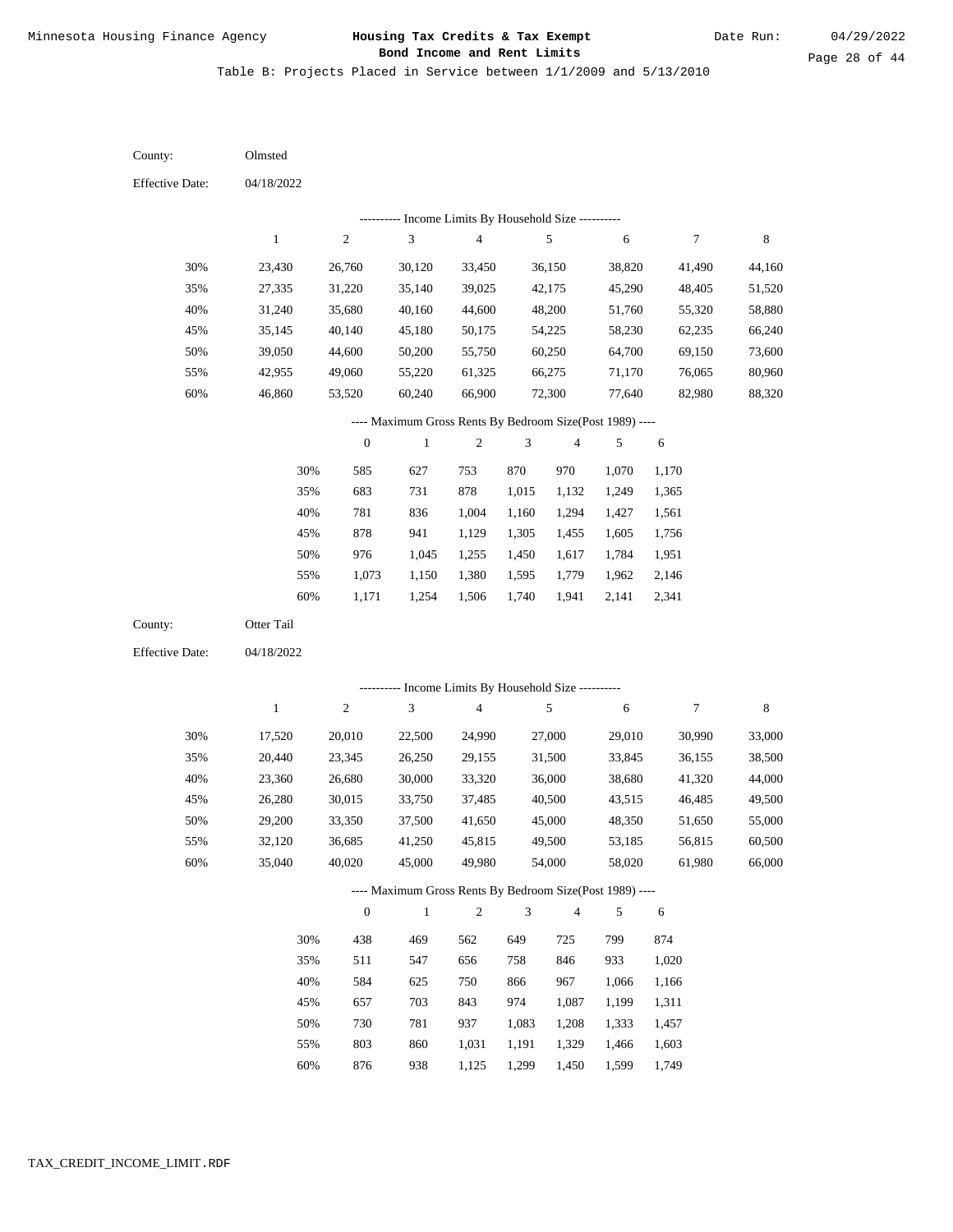Table B: Projects Placed in Service between 1/1/2009 and 5/13/2010

04/18/2022 04/18/2022 Pennington Pine 30% 35% 40% 45% 50% 55% 60% 30% 35% 40% 45% 50% 55% 60% 17,580 20,510 23,440 26,370 29,300 32,230 35,160 17,520 20,440 23,360 26,280 29,200 32,120 35,040 20,070 23,415 26,760 30,105 33,450 36,795 40,140 20,010 23,345 26,680 30,015 33,350 36,685 40,020 22,590 26,355 30,120 33,885 37,650 41,415 45,180 22,500 26,250 30,000 33,750 37,500 41,250 45,000 25,080 29,260 33,440 37,620 41,800 45,980 50,160 24,990 29,155 33,320 37,485 41,650 45,815 49,980 27,090 31,605 36,120 40,635 45,150 49,665 54,180 27,000 31,500 36,000 40,500 45,000 49,500 54,000 29,100 33,950 38,800 43,650 48,500 53,350 58,200 29,010 33,845 38,680 43,515 48,350 53,185 58,020 31,110 36,295 41,480 46,665 51,850 57,035 62,220 30,990 36,155 41,320 46,485 51,650 56,815 61,980 33,120 38,640 44,160 49,680 55,200 60,720 66,240 33,000 38,500 44,000 49,500 55,000 60,500 66,000 439 512 586 659 732 805 879 438 511 584 657 730 803 470 549 627 705 784 862 941 469 547 625 703 781 860 564 658 753 847 941 1,035 1,129 562 656 750 843 937 1,031 652 760 869 978 1,086 1,195 1,304 649 758 866 974 1,083 1,191 727 848 970 1,091 1,212 1,333 1,455 725 846 967 1,087 1,208 1,329 802 936 1,070 1,204 1,338 1,471 1,605 799 933 1,066 1,199 1,333 1,466 877 1,024 1,170 1,316 1,463 1,609 1,755 874 1,020 1,166 1,311 1,457 1,603 County: County: Effective Date: Effective Date: 1 1 2 2 3 3 4 4 5 5 6 6 7 7 8 8 0 0 1 1 2 2 3 3 4 4 5 5 6 6 ---------- Income Limits By Household Size ---------- ---------- Income Limits By Household Size ---------- ---- Maximum Gross Rents By Bedroom Size(Post 1989) ---- ---- Maximum Gross Rents By Bedroom Size(Post 1989) ---- 30% 35% 40% 45% 50% 55% 60% 30% 35% 40% 45% 50% 55%

876

60%

938

1,125

1,299

1,450

1,599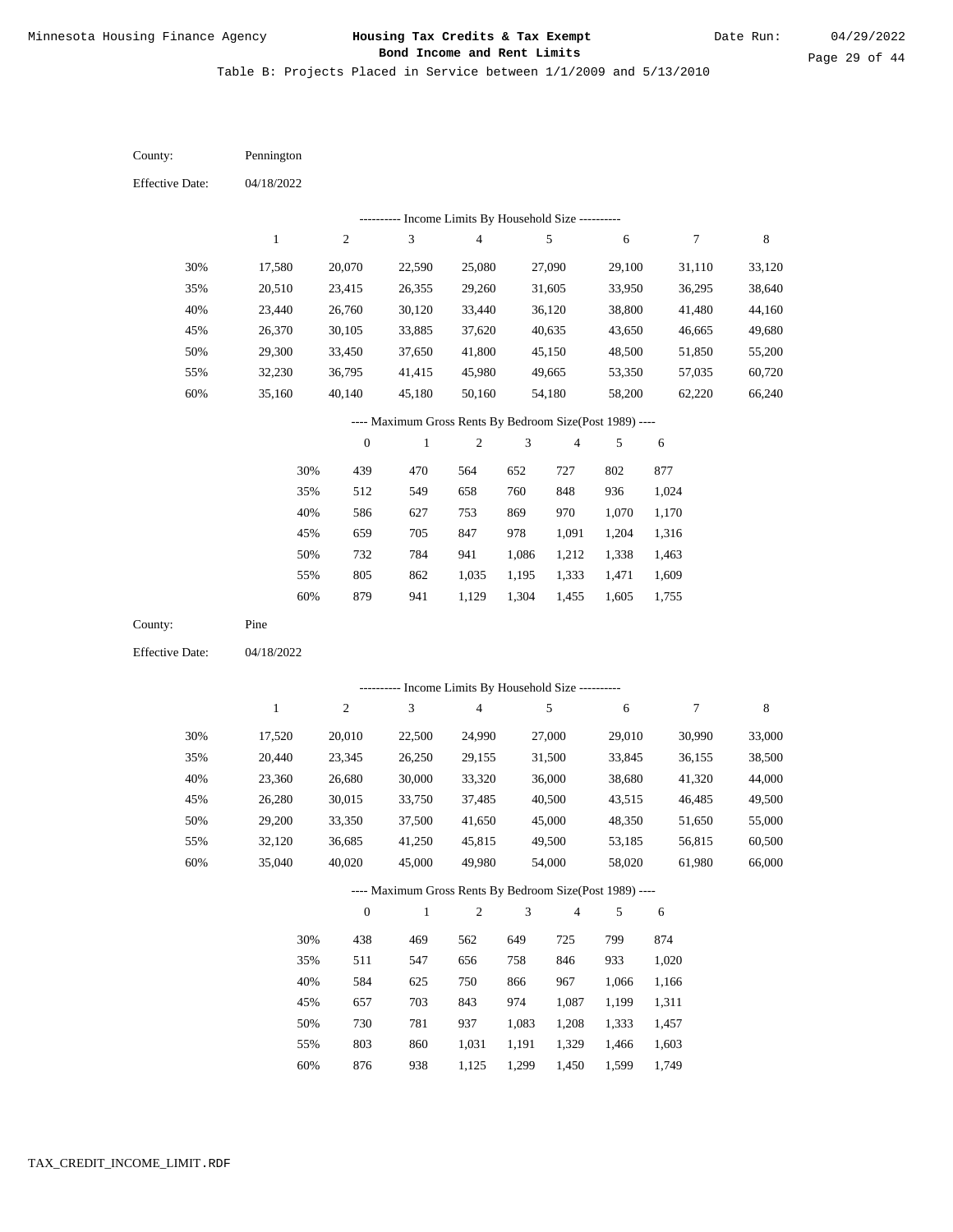Table B: Projects Placed in Service between 1/1/2009 and 5/13/2010

| County:                | Pipestone    |                  |                                                          |                          |                |                         |        |                  |             |
|------------------------|--------------|------------------|----------------------------------------------------------|--------------------------|----------------|-------------------------|--------|------------------|-------------|
| <b>Effective Date:</b> | 04/18/2022   |                  |                                                          |                          |                |                         |        |                  |             |
|                        |              |                  | ---------- Income Limits By Household Size ----------    |                          |                |                         |        |                  |             |
|                        | $\,1\,$      | $\sqrt{2}$       | $\mathfrak{Z}$                                           | $\overline{\mathcal{L}}$ |                | $\sqrt{5}$              | 6      | $\boldsymbol{7}$ | $\,$ 8 $\,$ |
| 30%                    | 17,520       | 20,010           | 22,500                                                   | 24,990                   |                | 27,000                  | 29,010 | 30,990           | 33,000      |
| 35%                    | 20,440       | 23,345           | 26,250                                                   | 29,155                   |                | 31,500                  | 33,845 | 36,155           | 38,500      |
| 40%                    | 23,360       | 26,680           | 30,000                                                   | 33,320                   |                | 36,000                  | 38,680 | 41,320           | 44,000      |
| 45%                    | 26,280       | 30,015           | 33,750                                                   | 37,485                   |                | 40,500                  | 43,515 | 46,485           | 49,500      |
| 50%                    | 29,200       | 33,350           | 37,500                                                   | 41,650                   |                | 45,000                  | 48,350 | 51,650           | 55,000      |
| 55%                    | 32,120       | 36,685           | 41,250                                                   | 45,815                   |                | 49,500                  | 53,185 | 56,815           | 60,500      |
| 60%                    | 35,040       | 40,020           | 45,000                                                   | 49,980                   |                | 54,000                  | 58,020 | 61,980           | 66,000      |
|                        |              |                  | ---- Maximum Gross Rents By Bedroom Size(Post 1989) ---- |                          |                |                         |        |                  |             |
|                        |              | $\boldsymbol{0}$ | $\,1$                                                    | $\overline{c}$           | 3              | $\overline{\mathbf{4}}$ | 5      | $\sqrt{6}$       |             |
|                        | 30%          | 438              | 469                                                      | 562                      | 649            | 725                     | 799    | 874              |             |
|                        | 35%          | 511              | 547                                                      | 656                      | 758            | 846                     | 933    | 1,020            |             |
|                        | 40%          | 584              | 625                                                      | 750                      | 866            | 967                     | 1,066  | 1,166            |             |
|                        | 45%          | 657              | 703                                                      | 843                      | 974            | 1,087                   | 1,199  | 1,311            |             |
|                        | 50%          | 730              | 781                                                      | 937                      | 1,083          | 1,208                   | 1,333  | 1,457            |             |
|                        | 55%          | 803              | 860                                                      | 1,031                    | 1,191          | 1,329                   | 1,466  | 1,603            |             |
|                        | 60%          | 876              | 938                                                      | 1,125                    | 1,299          | 1,450                   | 1,599  | 1,749            |             |
| County:                | Polk         |                  |                                                          |                          |                |                         |        |                  |             |
| <b>Effective Date:</b> | 04/18/2022   |                  |                                                          |                          |                |                         |        |                  |             |
|                        |              |                  |                                                          |                          |                |                         |        |                  |             |
|                        |              |                  | ---------- Income Limits By Household Size ----------    |                          |                |                         |        |                  |             |
|                        | $\mathbf{1}$ | $\sqrt{2}$       | 3                                                        | $\overline{\mathcal{L}}$ |                | $\sqrt{5}$              | 6      | $\boldsymbol{7}$ | $\,$ 8 $\,$ |
| 30%                    | 19,560       | 22,350           | 25,140                                                   | 27,930                   |                | 30,180                  | 32,400 | 34,650           | 36,870      |
| 35%                    | 22,820       | 26,075           | 29,330                                                   | 32,585                   |                | 35,210                  | 37,800 | 40,425           | 43,015      |
| 40%                    | 26,080       | 29,800           | 33,520                                                   | 37,240                   |                | 40,240                  | 43,200 | 46,200           | 49,160      |
| 45%                    | 29,340       | 33,525           | 37,710                                                   | 41,895                   |                | 45,270                  | 48,600 | 51,975           | 55,305      |
| 50%                    | 32,600       | 37,250           | 41,900                                                   | 46,550                   |                | 50,300                  | 54,000 | 57,750           | 61,450      |
| 55%                    | 35,860       | 40,975           | 46,090                                                   | 51,205                   |                | 55,330                  | 59,400 | 63,525           | 67,595      |
| $60\%$                 | 39,120       | 44,700           | 50,280                                                   | 55,860                   |                | 60,360                  | 64,800 | 69,300           | 73,740      |
|                        |              |                  | ---- Maximum Gross Rents By Bedroom Size(Post 1989) ---- |                          |                |                         |        |                  |             |
|                        |              | $\boldsymbol{0}$ | $\mathbf{1}$                                             | $\mathfrak{2}$           | $\mathfrak{Z}$ | 4                       | 5      | 6                |             |
|                        | 30%          | 489              | 523                                                      | 628                      | 726            | 810                     | 894    | 977              |             |
|                        | 35%          | 570              | 611                                                      | 733                      | 847            | 945                     | 1,043  | 1,140            |             |
|                        | 40%          | 652              | 698                                                      | 838                      | 968            | 1,080                   | 1,192  | 1,303            |             |
|                        | 45%          | 733              | 785                                                      | 942                      | 1,089          | 1,215                   | 1,341  | 1,466            |             |
|                        | 50%          | 815              | 873                                                      | 1,047                    | 1,210          | 1,350                   | 1,490  | 1,629            |             |
|                        | 55%          | 896              | 960                                                      | 1,152                    | 1,331          | 1,485                   | 1,639  | 1,792            |             |

978 1,047 1,257 1,452 1,620 1,788 1,955 60%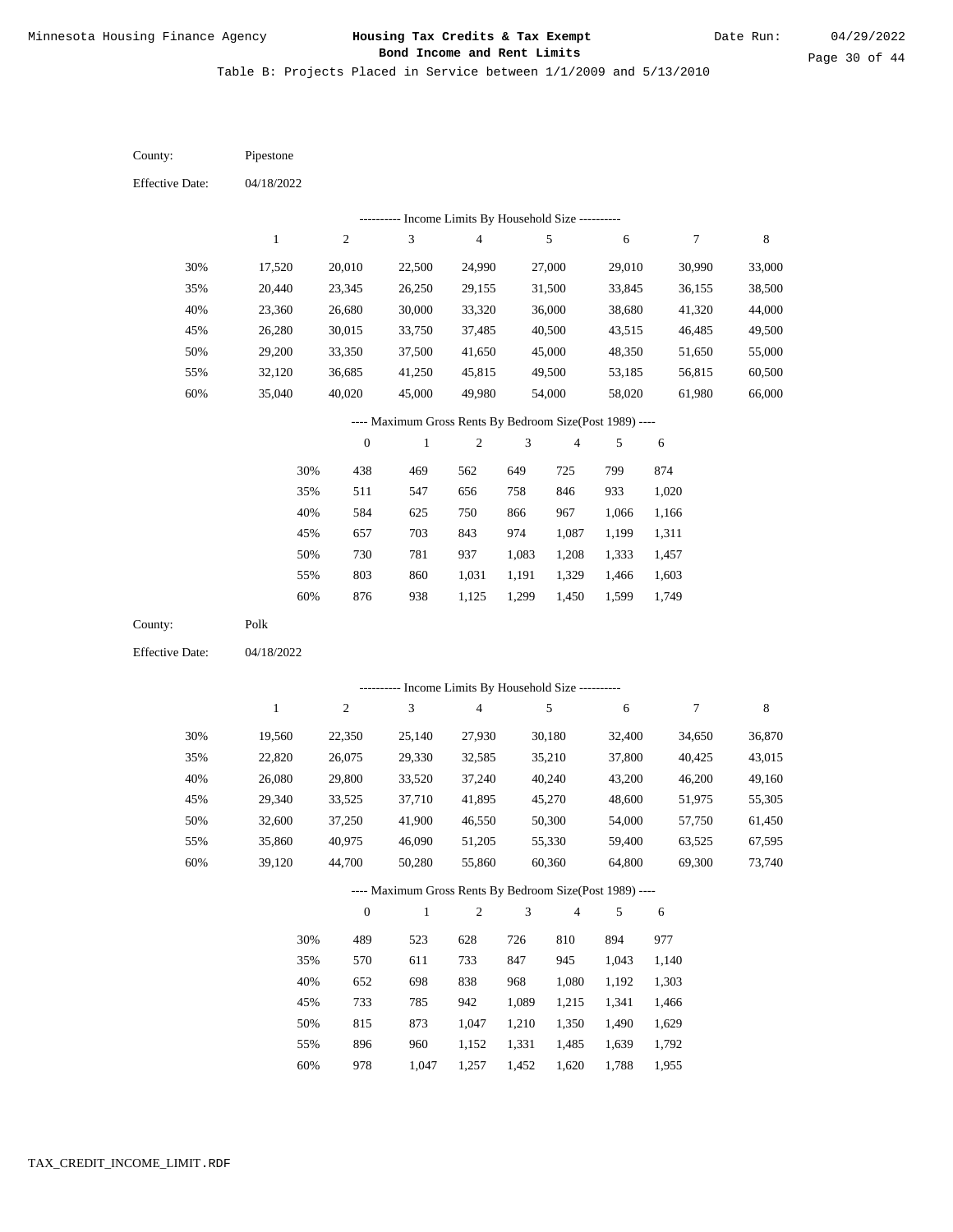Table B: Projects Placed in Service between 1/1/2009 and 5/13/2010

| County:                | Pope         |                  |                                                          |                                            |            |                         |        |        |             |
|------------------------|--------------|------------------|----------------------------------------------------------|--------------------------------------------|------------|-------------------------|--------|--------|-------------|
| <b>Effective Date:</b> | 04/18/2022   |                  |                                                          |                                            |            |                         |        |        |             |
|                        |              |                  |                                                          | Income Limits By Household Size ---------- |            |                         |        |        |             |
|                        | $\mathbf{1}$ | $\boldsymbol{2}$ | $\ensuremath{\mathfrak{Z}}$                              | $\overline{4}$                             |            | 5                       | 6      | $\tau$ | $\,$ 8 $\,$ |
| 30%                    | 18,210       | 20,820           | 23,430                                                   | 26,010                                     |            | 28,110                  | 30,180 | 32,280 | 34,350      |
| 35%                    | 21,245       | 24,290           | 27,335                                                   | 30,345                                     |            | 32,795                  | 35,210 | 37,660 | 40,075      |
| 40%                    | 24,280       | 27,760           | 31,240                                                   | 34,680                                     |            | 37,480                  | 40,240 | 43,040 | 45,800      |
| 45%                    | 27,315       | 31,230           | 35,145                                                   | 39,015                                     |            | 42,165                  | 45,270 | 48,420 | 51,525      |
| 50%                    | 30,350       | 34,700           | 39,050                                                   | 43,350                                     |            | 46,850                  | 50,300 | 53,800 | 57,250      |
| 55%                    | 33,385       | 38,170           | 42,955                                                   | 47,685                                     |            | 51,535                  | 55,330 | 59,180 | 62,975      |
| 60%                    | 36,420       | 41,640           | 46,860                                                   | 52,020                                     |            | 56,220                  | 60,360 | 64,560 | 68,700      |
|                        |              |                  | ---- Maximum Gross Rents By Bedroom Size(Post 1989) ---- |                                            |            |                         |        |        |             |
|                        |              | $\boldsymbol{0}$ | $\,1$                                                    | $\sqrt{2}$                                 | 3          | $\overline{\mathbf{4}}$ | 5      | 6      |             |
|                        | 30%          | 455              | 487                                                      | 585                                        | 676        | 754                     | 832    | 910    |             |
|                        | 35%          | 531              | 569                                                      | 683                                        | 789        | 880                     | 971    | 1,062  |             |
|                        | 40%          | 607              | 650                                                      | 781                                        | 902        | 1,006                   | 1,110  | 1,213  |             |
|                        | 45%          | 682              | 731                                                      | 878                                        | 1,014      | 1,131                   | 1,249  | 1,365  |             |
|                        | 50%          | 758              | 813                                                      | 976                                        | 1,127      | 1,257                   | 1,388  | 1,517  |             |
|                        | 55%          | 834              | 894                                                      | 1,073                                      | 1,240      | 1,383                   | 1,526  | 1,668  |             |
|                        | 60%          | 910              | 975                                                      | 1,171                                      | 1,353      | 1,509                   | 1,665  | 1,820  |             |
| County:                | Ramsey       |                  |                                                          |                                            |            |                         |        |        |             |
| <b>Effective Date:</b> | 04/18/2022   |                  |                                                          |                                            |            |                         |        |        |             |
|                        |              |                  | --------- Income Limits By Household Size ----------     |                                            |            |                         |        |        |             |
|                        | $\mathbf{1}$ | $\sqrt{2}$       | 3                                                        | $\overline{4}$                             |            | 5                       | 6      | $\tau$ | $\,$ 8 $\,$ |
| 30%                    | 24,660       | 28,170           | 31,680                                                   | 35,190                                     |            | 38,010                  | 40,830 | 43,650 | 46,470      |
| 35%                    | 28,770       | 32,865           | 36,960                                                   | 41,055                                     |            | 44,345                  | 47,635 | 50,925 | 54,215      |
| 40%                    | 32,880       | 37,560           | 42,240                                                   | 46,920                                     |            | 50,680                  | 54,440 | 58,200 | 61,960      |
| 45%                    | 36,990       | 42,255           | 47,520                                                   | 52,785                                     |            | 57,015                  | 61,245 | 65,475 | 69,705      |
| 50%                    | 41,100       | 46,950           | 52,800                                                   | 58,650                                     |            | 63,350                  | 68,050 | 72,750 | 77,450      |
| 55%                    | 45,210       | 51,645           | 58,080                                                   | 64,515                                     |            | 69,685                  | 74,855 | 80,025 | 85,195      |
| 60%                    | 49,320       | 56,340           | 63,360                                                   | 70,380                                     |            | 76,020                  | 81,660 | 87,300 | 92,940      |
|                        |              |                  | ---- Maximum Gross Rents By Bedroom Size(Post 1989) ---- |                                            |            |                         |        |        |             |
|                        |              | $\boldsymbol{0}$ | $\mathbf{1}$                                             | $\sqrt{2}$                                 | $\sqrt{3}$ | $\overline{4}$          | 5      | 6      |             |
|                        | 30%          | 616              | 660                                                      | 792                                        | 915        | 1,020                   | 1,126  | 1,231  |             |
|                        | 35%          | 719              | 770                                                      | 924                                        | 1,067      | 1,190                   | 1,314  | 1,436  |             |
|                        | 40%          | 822              | 880                                                      | 1,056                                      | 1,220      | 1,361                   | 1,502  | 1,642  |             |
|                        | 45%          | 924              | 990                                                      | 1,188                                      | 1,372      | 1,531                   | 1,689  | 1,847  |             |
|                        | 50%          | 1,027            | 1,100                                                    | 1,320                                      | 1,525      | 1,701                   | 1,877  | 2,052  |             |
|                        | 55%          | 1,130            | 1,210                                                    | 1,452                                      | 1,677      | 1,871                   | 2,065  | 2,258  |             |

1,233 1,320 1,584 1,830 2,041 2,253 2,463 60%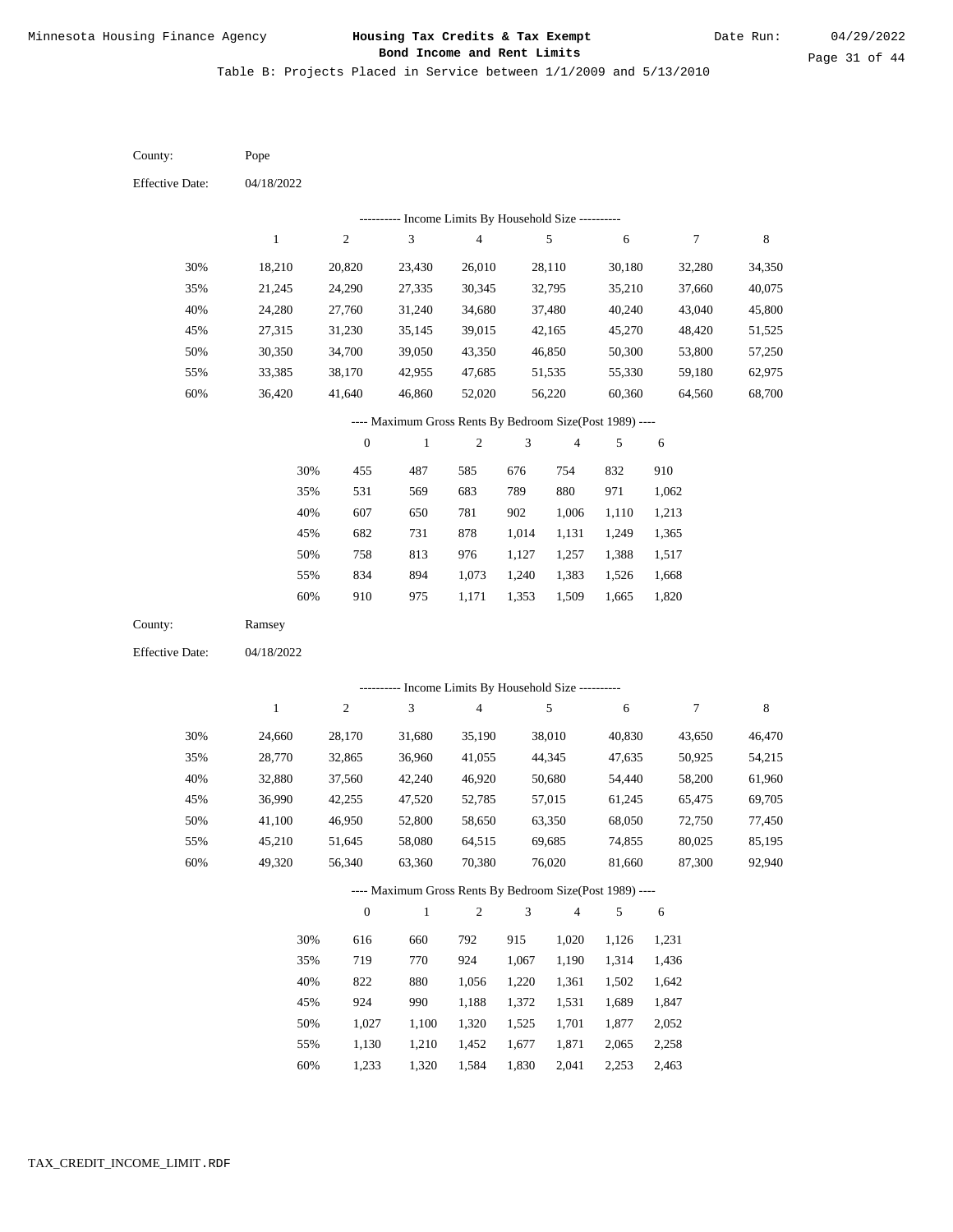Table B: Projects Placed in Service between 1/1/2009 and 5/13/2010

04/18/2022 04/18/2022 Red Lake Redwood 30% 35% 40% 45% 50% 55% 60% 30% 35% 40% 45% 50% 55% 60% 17,940 20,930 23,920 26,910 29,900 32,890 35,880 17,520 20,440 23,360 26,280 29,200 32,120 35,040 20,520 23,940 27,360 30,780 34,200 37,620 41,040 20,010 23,345 26,680 30,015 33,350 36,685 40,020 23,070 26,915 30,760 34,605 38,450 42,295 46,140 22,500 26,250 30,000 33,750 37,500 41,250 45,000 25,620 29,890 34,160 38,430 42,700 46,970 51,240 24,990 29,155 33,320 37,485 41,650 45,815 49,980 27,690 32,305 36,920 41,535 46,150 50,765 55,380 27,000 31,500 36,000 40,500 45,000 49,500 54,000 29,730 34,685 39,640 44,595 49,550 54,505 59,460 29,010 33,845 38,680 43,515 48,350 53,185 58,020 31,770 37,065 42,360 47,655 52,950 58,245 63,540 30,990 36,155 41,320 46,485 51,650 56,815 61,980 33,840 39,480 45,120 50,760 56,400 62,040 67,680 33,000 38,500 44,000 49,500 55,000 60,500 66,000 448 523 598 672 747 822 897 438 511 584 657 730 803 480 560 641 721 801 881 961 469 547 625 703 781 860 576 672 769 865 961 1,057 1,153 562 656 750 843 937 1,031 666 777 888 999 1,110 1,221 1,332 649 758 866 974 1,083 1,191 743 867 991 1,114 1,238 1,362 1,486 725 846 967 1,087 1,208 1,329 820 956 1,093 1,230 1,366 1,503 1,640 799 933 1,066 1,199 1,333 1,466 896 1,046 1,195 1,345 1,494 1,643 1,793 874 1,020 1,166 1,311 1,457 1,603 County: County: Effective Date: Effective Date: 1 1 2 2 3 3 4 4 5 5 6 6 7 7 8 8 0 0 1 1 2 2 3 3 4 4 5 5 6 6 ---------- Income Limits By Household Size ---------- ---------- Income Limits By Household Size ---------- ---- Maximum Gross Rents By Bedroom Size(Post 1989) ---- ---- Maximum Gross Rents By Bedroom Size(Post 1989) ---- 30% 35% 40% 45% 50% 55% 60% 30% 35% 40% 45% 50% 55%

876

60%

938

1,125

1,299

1,450

1,599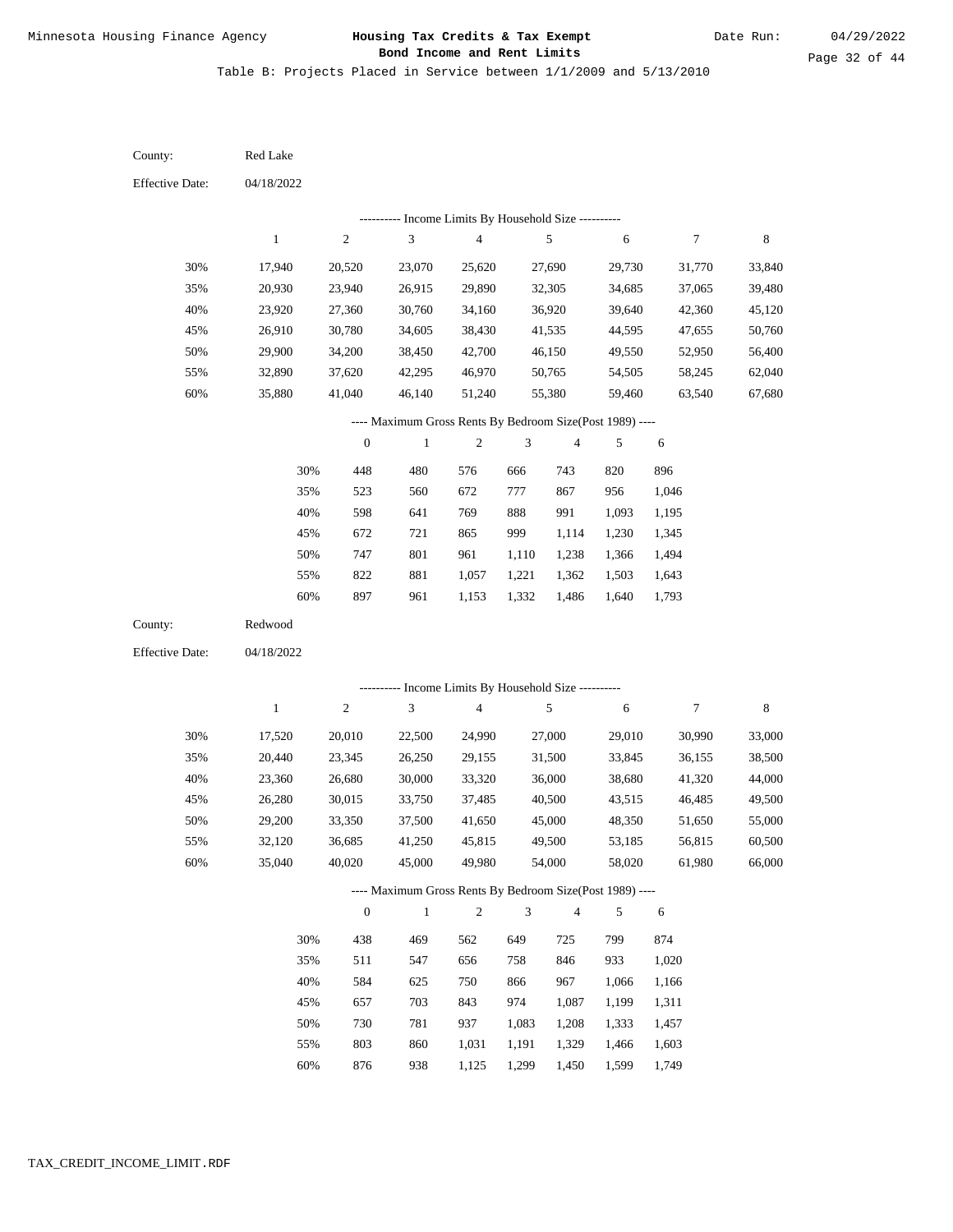Table B: Projects Placed in Service between 1/1/2009 and 5/13/2010

04/18/2022 04/18/2022 Renville Rice 30% 35% 40% 45% 50% 55% 60% 30% 35% 40% 45% 50% 55% 60% 17,580 20,510 23,440 26,370 29,300 32,230 35,160 20,310 23,695 27,080 30,465 33,850 37,235 40,620 20,070 23,415 26,760 30,105 33,450 36,795 40,140 23,220 27,090 30,960 34,830 38,700 42,570 46,440 22,590 26,355 30,120 33,885 37,650 41,415 45,180 26,130 30,485 34,840 39,195 43,550 47,905 52,260 25,080 29,260 33,440 37,620 41,800 45,980 50,160 29,010 33,845 38,680 43,515 48,350 53,185 58,020 27,090 31,605 36,120 40,635 45,150 49,665 54,180 31,350 36,575 41,800 47,025 52,250 57,475 62,700 29,100 33,950 38,800 43,650 48,500 53,350 58,200 33,660 39,270 44,880 50,490 56,100 61,710 67,320 31,110 36,295 41,480 46,665 51,850 57,035 62,220 36,000 42,000 48,000 54,000 60,000 66,000 72,000 33,120 38,640 44,160 49,680 55,200 60,720 66,240 38,310 44,695 51,080 57,465 63,850 70,235 76,620 439 512 586 659 732 805 879 507 592 677 761 846 930 470 549 627 705 784 862 941 544 634 725 816 906 997 564 658 753 847 941 1,035 1,129 653 762 871 979 1,088 1,197 652 760 869 978 1,086 1,195 1,304 754 880 1,006 1,131 1,257 1,383 727 848 970 1,091 1,212 1,333 1,455 841 981 1,122 1,262 1,402 1,542 802 936 1,070 1,204 1,338 1,471 1,605 928 1,083 1,238 1,393 1,548 1,702 877 1,024 1,170 1,316 1,463 1,609 1,755 1,015 1,184 1,353 1,523 1,692 1,861 County: County: Effective Date: Effective Date: 1 1 2 2 3 3 4 4 5 5 6 6 7 7 8 8 0 0 1 1 2 2 3 3 4 4 5 5 6 6 ---------- Income Limits By Household Size ---------- ---------- Income Limits By Household Size ---------- ---- Maximum Gross Rents By Bedroom Size(Post 1989) ---- ---- Maximum Gross Rents By Bedroom Size(Post 1989) ---- 30% 35% 40% 45% 50% 55% 60% 30% 35% 40% 45% 50% 55%

1,015

60%

1,088

1,306

1,509

1,683

1,857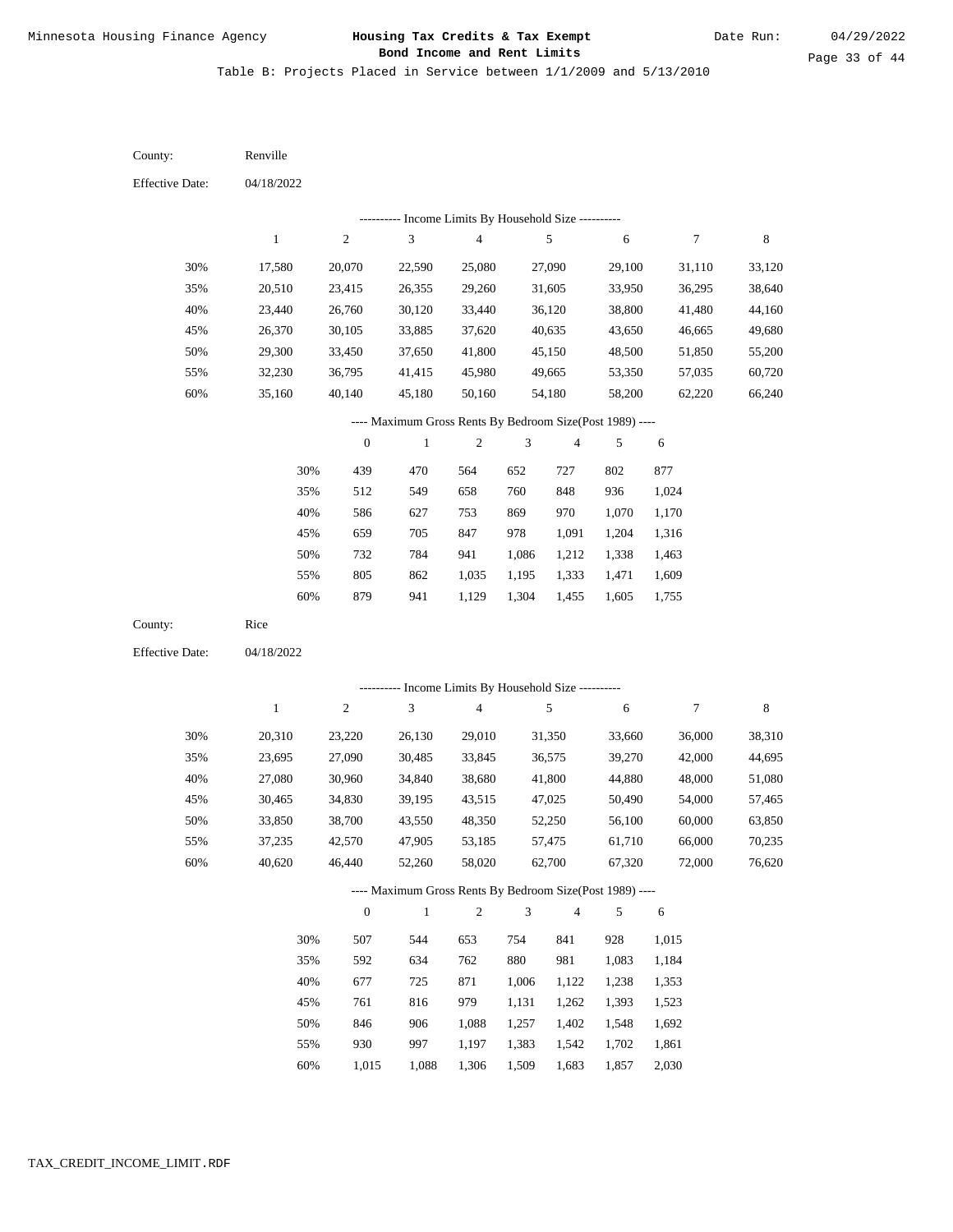Table B: Projects Placed in Service between 1/1/2009 and 5/13/2010

| County:                | Rock         |                  |                                                          |                         |                |                |        |        |        |
|------------------------|--------------|------------------|----------------------------------------------------------|-------------------------|----------------|----------------|--------|--------|--------|
| <b>Effective Date:</b> | 04/18/2022   |                  |                                                          |                         |                |                |        |        |        |
|                        |              |                  | --------- Income Limits By Household Size ----------     |                         |                |                |        |        |        |
|                        | $\,1$        | $\sqrt{2}$       | 3                                                        | 4                       |                | 5              | 6      | 7      | 8      |
| 30%                    | 17,520       | 20,010           | 22,500                                                   | 24,990                  |                | 27,000         | 29,010 | 30,990 | 33,000 |
| 35%                    | 20,440       | 23,345           | 26,250                                                   | 29,155                  |                | 31,500         | 33,845 | 36,155 | 38,500 |
| 40%                    | 23,360       | 26,680           | 30,000                                                   | 33,320                  |                | 36,000         | 38,680 | 41,320 | 44,000 |
| 45%                    | 26,280       | 30,015           | 33,750                                                   | 37,485                  |                | 40,500         | 43,515 | 46,485 | 49,500 |
| 50%                    | 29,200       | 33,350           | 37,500                                                   | 41,650                  |                | 45,000         | 48,350 | 51,650 | 55,000 |
| 55%                    | 32,120       | 36,685           | 41,250                                                   | 45,815                  |                | 49,500         | 53,185 | 56,815 | 60,500 |
| 60%                    | 35,040       | 40,020           | 45,000                                                   | 49,980                  |                | 54,000         | 58,020 | 61,980 | 66,000 |
|                        |              |                  | ---- Maximum Gross Rents By Bedroom Size(Post 1989) ---- |                         |                |                |        |        |        |
|                        |              | $\boldsymbol{0}$ | $\mathbf{1}$                                             | $\boldsymbol{2}$        | 3              | 4              | 5      | 6      |        |
|                        | 30%          | 438              | 469                                                      | 562                     | 649            | 725            | 799    | 874    |        |
|                        | 35%          | 511              | 547                                                      | 656                     | 758            | 846            | 933    | 1,020  |        |
|                        | 40%          | 584              | 625                                                      | 750                     | 866            | 967            | 1,066  | 1,166  |        |
|                        | 45%          | 657              | 703                                                      | 843                     | 974            | 1,087          | 1,199  | 1,311  |        |
|                        | 50%          | 730              | 781                                                      | 937                     | 1,083          | 1,208          | 1,333  | 1,457  |        |
|                        | 55%          | 803              | 860                                                      | 1,031                   | 1,191          | 1,329          | 1,466  | 1,603  |        |
|                        | 60%          | 876              | 938                                                      | 1,125                   | 1,299          | 1,450          | 1,599  | 1,749  |        |
| County:                | Roseau       |                  |                                                          |                         |                |                |        |        |        |
| <b>Effective Date:</b> | 04/18/2022   |                  |                                                          |                         |                |                |        |        |        |
|                        |              |                  | --------- Income Limits By Household Size ----------     |                         |                |                |        |        |        |
|                        | $\mathbf{1}$ | $\sqrt{2}$       | 3                                                        | $\overline{\mathbf{4}}$ |                | 5              | 6      | $\tau$ | 8      |
| 30%                    | 17,640       | 20,160           | 22,680                                                   | 25,200                  |                | 27,240         | 29,250 | 31,260 | 33,270 |
| 35%                    | 20,580       | 23,520           | 26,460                                                   | 29,400                  |                | 31,780         | 34,125 | 36,470 | 38,815 |
| 40%                    | 23,520       | 26,880           | 30,240                                                   | 33,600                  |                | 36,320         | 39,000 | 41,680 | 44,360 |
| 45%                    | 26,460       | 30,240           | 34,020                                                   | 37,800                  |                | 40,860         | 43,875 | 46,890 | 49,905 |
| 50%                    | 29,400       | 33,600           | 37,800                                                   | 42,000                  |                | 45,400         | 48,750 | 52,100 | 55,450 |
| 55%                    | 32,340       | 36,960           | 41,580                                                   | 46,200                  |                | 49,940         | 53,625 | 57,310 | 60,995 |
| 60%                    | 35,280       | 40,320           | 45,360                                                   | 50,400                  |                | 54,480         | 58,500 | 62,520 | 66,540 |
|                        |              |                  | ---- Maximum Gross Rents By Bedroom Size(Post 1989) ---- |                         |                |                |        |        |        |
|                        |              | $\mathbf{0}$     | $\,1\,$                                                  | $\sqrt{2}$              | $\mathfrak{Z}$ | $\overline{4}$ | 5      | 6      |        |
|                        | 30%          | 441              | 472                                                      | 567                     | 655            | 731            | 806    | 882    |        |
|                        | 35%          | 514              | 551                                                      | 661                     | 764            | 853            | 941    | 1,029  |        |
|                        | 40%          | 588              | 630                                                      | 756                     | 874            | 975            | 1,075  | 1,176  |        |
|                        | 45%          | 661              | 708                                                      | 850                     | 983            | 1,096          | 1,209  | 1,323  |        |
|                        | 50%          | 735              | 787                                                      | 945                     | 1,092          | 1,218          | 1,344  | 1,470  |        |
|                        | 55%          | $808\,$          | 866                                                      | 1,039                   | 1,201          | 1,340          | 1,478  | 1,617  |        |

60% 882 945 1,134 1,311 1,462 1,613 1,764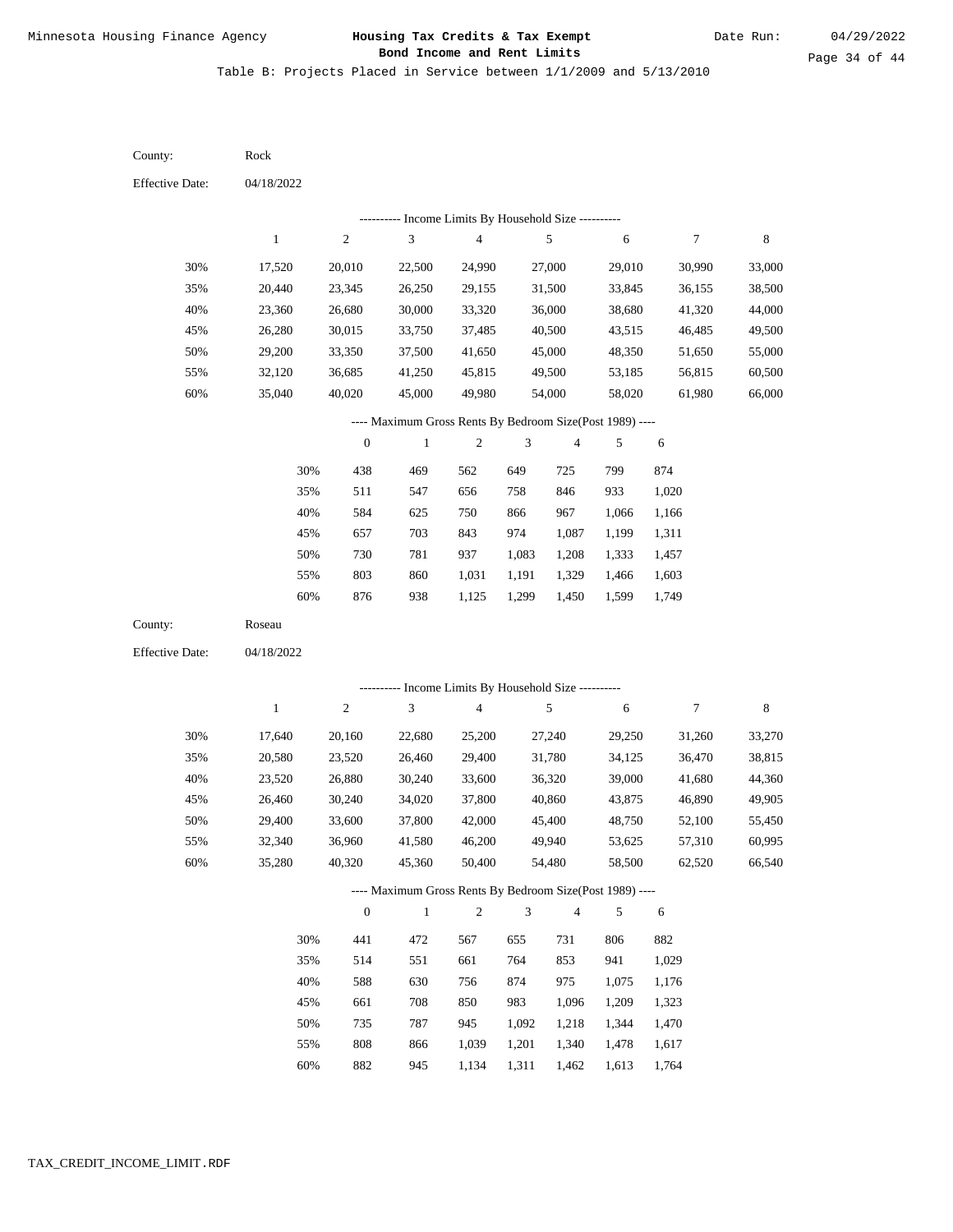Table B: Projects Placed in Service between 1/1/2009 and 5/13/2010

04/18/2022 04/18/2022 Saint Louis Scott 30% 35% 40% 45% 50% 55% 60% 30% 35% 40% 45% 50% 55% 60% 17,940 20,930 23,920 26,910 29,900 32,890 35,880 24,660 28,770 32,880 36,990 41,100 45,210 49,320 20,490 23,905 27,320 30,735 34,150 37,565 40,980 28,170 32,865 37,560 42,255 46,950 51,645 56,340 23,040 26,880 30,720 34,560 38,400 42,240 46,080 31,680 36,960 42,240 47,520 52,800 58,080 63,360 25,590 29,855 34,120 38,385 42,650 46,915 51,180 35,190 41,055 46,920 52,785 58,650 64,515 70,380 27,660 32,270 36,880 41,490 46,100 50,710 55,320 38,010 44,345 50,680 57,015 63,350 69,685 76,020 29,700 34,650 39,600 44,550 49,500 54,450 59,400 40,830 47,635 54,440 61,245 68,050 74,855 81,660 31,740 37,030 42,320 47,610 52,900 58,190 63,480 43,650 50,925 58,200 65,475 72,750 80,025 87,300 33,780 39,410 45,040 50,670 56,300 61,930 67,560 46,470 54,215 61,960 69,705 77,450 85,195 92,940 448 523 598 672 747 822 897 616 719 822 924 1,027 1,130 480 560 640 720 800 880 960 660 770 880 990 1,100 1,210 576 672 768 864 960 1,056 1,152 792 924 1,056 1,188 1,320 1,452 665 776 887 998 1,109 1,220 1,331 915 1,067 1,220 1,372 1,525 1,677 742 866 990 1,113 1,237 1,361 1,485 1,020 1,190 1,361 1,531 1,701 1,871 819 955 1,092 1,228 1,365 1,501 1,638 1,126 1,314 1,502 1,689 1,877 2,065 895 1,044 1,194 1,343 1,492 1,642 1,791 1,231 1,436 1,642 1,847 2,052 2,258 County: County: Effective Date: Effective Date: 1 1 2 2 3 3 4 4 5 5 6 6 7 7 8 8 0 0 1 1 2 2 3 3 4 4 5 5 6 6 ---------- Income Limits By Household Size ---------- ---------- Income Limits By Household Size ---------- ---- Maximum Gross Rents By Bedroom Size(Post 1989) ---- ---- Maximum Gross Rents By Bedroom Size(Post 1989) ---- 30% 35% 40% 45% 50% 55% 60% 30% 35% 40% 45% 50% 55%

1,233

60%

1,320

1,584

1,830

2,041

2,253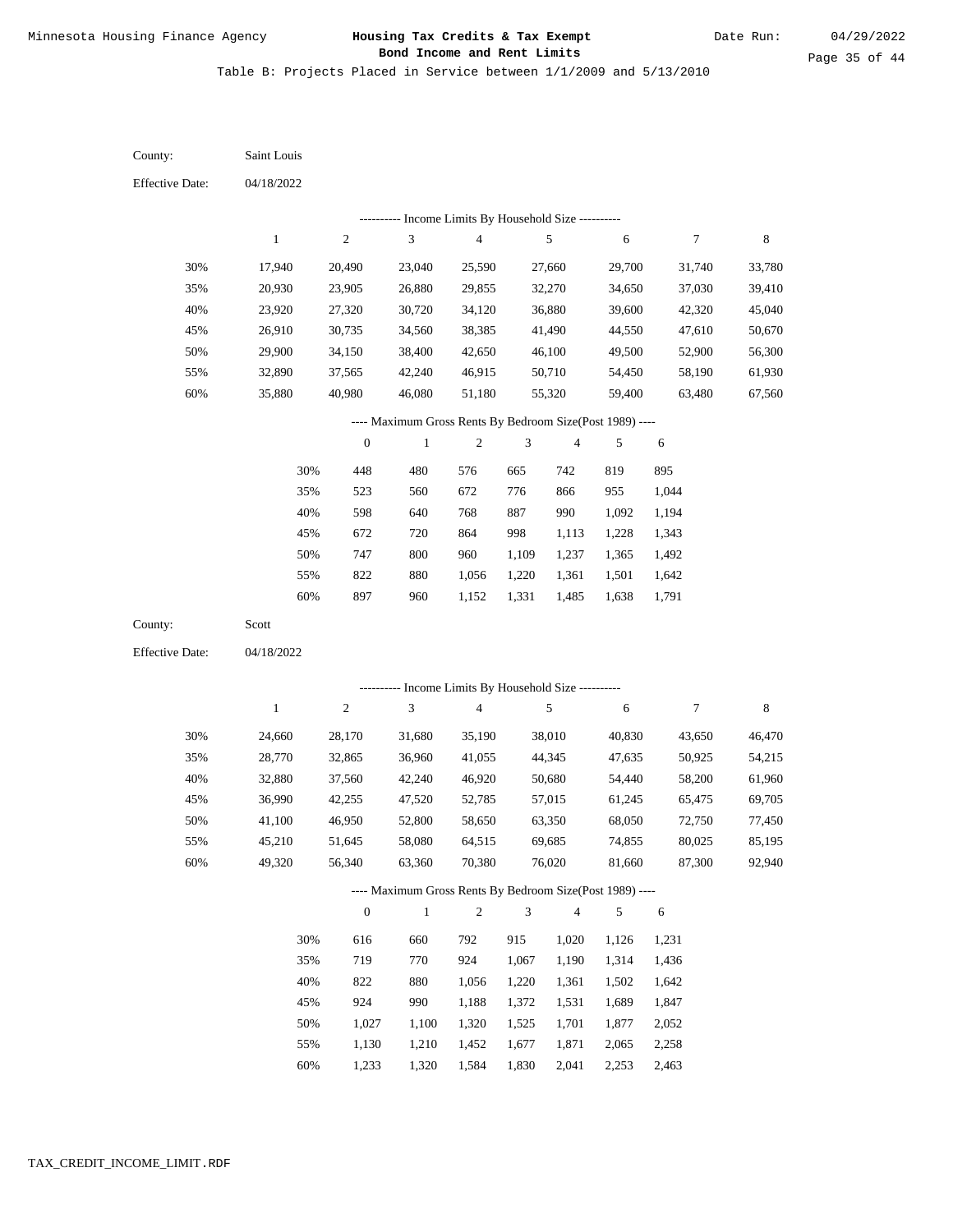Table B: Projects Placed in Service between 1/1/2009 and 5/13/2010

| County:                | Sherburne    |                  |                                                           |                         |                |                          |        |        |        |
|------------------------|--------------|------------------|-----------------------------------------------------------|-------------------------|----------------|--------------------------|--------|--------|--------|
| <b>Effective Date:</b> | 04/18/2022   |                  |                                                           |                         |                |                          |        |        |        |
|                        |              |                  | --------- Income Limits By Household Size ----------      |                         |                |                          |        |        |        |
|                        | $\mathbf{1}$ | $\sqrt{2}$       | $\mathfrak{Z}$                                            | 4                       |                | 5                        | 6      | 7      | 8      |
| 30%                    | 24,660       | 28,170           | 31,680                                                    | 35,190                  |                | 38,010                   | 40,830 | 43,650 | 46,470 |
| 35%                    | 28,770       | 32,865           | 36,960                                                    | 41,055                  |                | 44,345                   | 47,635 | 50,925 | 54,215 |
| 40%                    | 32,880       | 37,560           | 42,240                                                    | 46,920                  |                | 50,680                   | 54,440 | 58,200 | 61,960 |
| 45%                    | 36,990       | 42,255           | 47,520                                                    | 52,785                  |                | 57,015                   | 61,245 | 65,475 | 69,705 |
| 50%                    | 41,100       | 46,950           | 52,800                                                    | 58,650                  |                | 63,350                   | 68,050 | 72,750 | 77,450 |
| 55%                    | 45,210       | 51,645           | 58,080                                                    | 64,515                  |                | 69,685                   | 74,855 | 80,025 | 85,195 |
| 60%                    | 49,320       | 56,340           | 63,360                                                    | 70,380                  |                | 76,020                   | 81,660 | 87,300 | 92,940 |
|                        |              |                  | ---- Maximum Gross Rents By Bedroom Size(Post 1989) ----  |                         |                |                          |        |        |        |
|                        |              | $\boldsymbol{0}$ | $\mathbf{1}$                                              | $\boldsymbol{2}$        | 3              | $\overline{\mathcal{A}}$ | 5      | 6      |        |
|                        | 30%          | 616              | 660                                                       | 792                     | 915            | 1,020                    | 1,126  | 1,231  |        |
|                        | 35%          | 719              | 770                                                       | 924                     | 1,067          | 1,190                    | 1,314  | 1,436  |        |
|                        | 40%          | 822              | 880                                                       | 1,056                   | 1,220          | 1,361                    | 1,502  | 1,642  |        |
|                        | 45%          | 924              | 990                                                       | 1,188                   | 1,372          | 1,531                    | 1,689  | 1,847  |        |
|                        | 50%          | 1,027            | 1,100                                                     | 1,320                   | 1,525          | 1,701                    | 1,877  | 2,052  |        |
|                        | 55%          | 1,130            | 1,210                                                     | 1,452                   | 1,677          | 1,871                    | 2,065  | 2,258  |        |
|                        | 60%          | 1,233            | 1,320                                                     | 1,584                   | 1,830          | 2,041                    | 2,253  | 2,463  |        |
| County:                | Sibley       |                  |                                                           |                         |                |                          |        |        |        |
| <b>Effective Date:</b> | 04/18/2022   |                  |                                                           |                         |                |                          |        |        |        |
|                        |              |                  |                                                           |                         |                |                          |        |        |        |
|                        |              |                  | --------- Income Limits By Household Size ----------<br>3 |                         |                | 5                        |        |        |        |
|                        | $\mathbf{1}$ | $\sqrt{2}$       |                                                           | $\overline{\mathbf{4}}$ |                |                          | 6      | 7      | 8      |
| 30%                    | 17,850       | 20,400           | 22,950                                                    | 25,500                  |                | 27,540                   | 29,580 | 31,620 | 33,660 |
| 35%                    | 20,825       | 23,800           | 26,775                                                    | 29,750                  |                | 32,130                   | 34,510 | 36,890 | 39,270 |
| 40%                    | 23,800       | 27,200           | 30,600                                                    | 34,000                  |                | 36,720                   | 39,440 | 42,160 | 44,880 |
| 45%                    | 26,775       | 30,600           | 34,425                                                    | 38,250                  |                | 41,310                   | 44,370 | 47,430 | 50,490 |
| 50%                    | 29,750       | 34,000           | 38,250                                                    | 42,500                  |                | 45,900                   | 49,300 | 52,700 | 56,100 |
| 55%                    | 32,725       | 37,400           | 42,075                                                    | 46,750                  |                | 50,490                   | 54,230 | 57,970 | 61,710 |
| 60%                    | 35,700       | 40,800           | 45,900                                                    | 51,000                  |                | 55,080                   | 59,160 | 63,240 | 67,320 |
|                        |              |                  | ---- Maximum Gross Rents By Bedroom Size(Post 1989) ----  |                         |                |                          |        |        |        |
|                        |              | $\mathbf{0}$     | $\mathbf{1}$                                              | $\overline{c}$          | $\mathfrak{Z}$ | $\overline{4}$           | 5      | 6      |        |
|                        | 30%          | 446              | 478                                                       | 573                     | 663            | 739                      | 816    | 892    |        |
|                        | 35%          | 520              | 557                                                       | 669                     | 773            | 862                      | 952    | 1,041  |        |
|                        | 40%          | 595              | 637                                                       | 765                     | 884            | 986                      | 1,088  | 1,190  |        |
|                        | 45%          | 669              | 717                                                       | 860                     | 994            | 1,109                    | 1,224  | 1,338  |        |
|                        | 50%          | 743              | 796                                                       | 956                     | 1,105          | 1,232                    | 1,360  | 1,487  |        |
|                        | 55%          | 818              | 876                                                       | 1,051                   | 1,215          | 1,355                    | 1,496  | 1,636  |        |

892 956 1,147 1,326 1,479 1,632 1,785 60%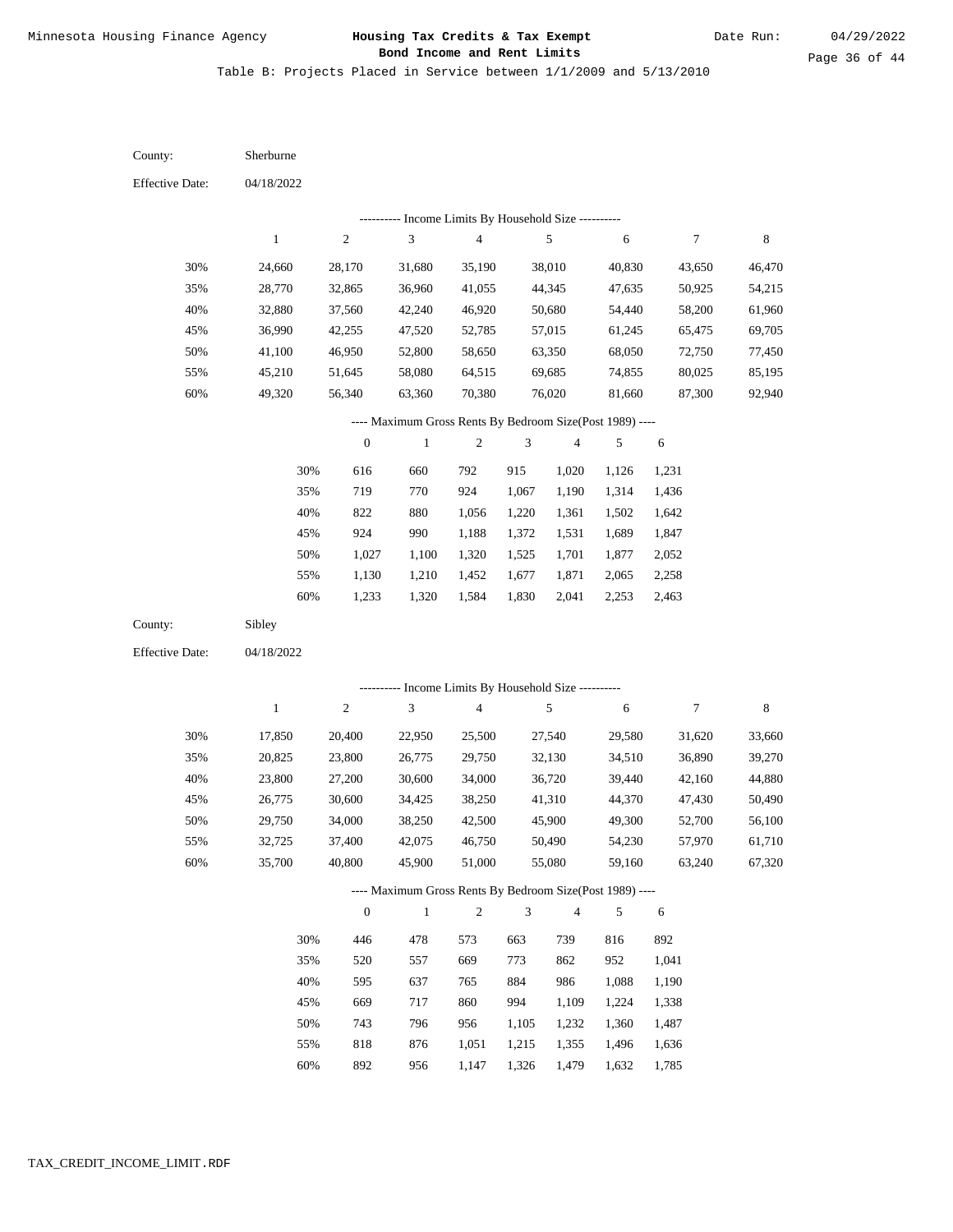Table B: Projects Placed in Service between 1/1/2009 and 5/13/2010

| County:                | Stearns      |                  |                                                          |                                            |            |                |        |                  |             |
|------------------------|--------------|------------------|----------------------------------------------------------|--------------------------------------------|------------|----------------|--------|------------------|-------------|
| <b>Effective Date:</b> | 04/18/2022   |                  |                                                          |                                            |            |                |        |                  |             |
|                        |              |                  |                                                          | Income Limits By Household Size ---------- |            |                |        |                  |             |
|                        | $\mathbf{1}$ | $\sqrt{2}$       | $\mathfrak{Z}$                                           | $\overline{\mathbf{4}}$                    |            | $\sqrt{5}$     | 6      | $\boldsymbol{7}$ | $\,$ 8 $\,$ |
| 30%                    | 18,570       | 21,210           | 23,850                                                   | 26,490                                     |            | 28,620         | 30,750 | 32,850           | 34,980      |
| 35%                    | 21,665       | 24,745           | 27,825                                                   | 30,905                                     |            | 33,390         | 35,875 | 38,325           | 40,810      |
| 40%                    | 24,760       | 28,280           | 31,800                                                   | 35,320                                     |            | 38,160         | 41,000 | 43,800           | 46,640      |
| 45%                    | 27,855       | 31,815           | 35,775                                                   | 39,735                                     |            | 42,930         | 46,125 | 49,275           | 52,470      |
| 50%                    | 30,950       | 35,350           | 39,750                                                   | 44,150                                     |            | 47,700         | 51,250 | 54,750           | 58,300      |
| 55%                    | 34,045       | 38,885           | 43,725                                                   | 48,565                                     |            | 52,470         | 56,375 | 60,225           | 64,130      |
| 60%                    | 37,140       | 42,420           | 47,700                                                   | 52,980                                     |            | 57,240         | 61,500 | 65,700           | 69,960      |
|                        |              |                  | ---- Maximum Gross Rents By Bedroom Size(Post 1989) ---- |                                            |            |                |        |                  |             |
|                        |              | $\boldsymbol{0}$ | $\mathbf{1}$                                             | $\sqrt{2}$                                 | 3          | $\overline{4}$ | 5      | $\sqrt{6}$       |             |
|                        | 30%          | 464              | 497                                                      | 596                                        | 688        | 768            | 847    | 927              |             |
|                        | 35%          | 541              | 580                                                      | 695                                        | 803        | 896            | 989    | 1,081            |             |
|                        | 40%          | 619              | 663                                                      | 795                                        | 918        | 1,025          | 1,130  | 1,236            |             |
|                        | 45%          | 696              | 745                                                      | 894                                        | 1,033      | 1,153          | 1,271  | 1,390            |             |
|                        | 50%          | 773              | 828                                                      | 993                                        | 1,148      | 1,281          | 1,413  | 1,545            |             |
|                        | 55%          | 851              | 911                                                      | 1,093                                      | 1,262      | 1,409          | 1,554  | 1,699            |             |
|                        | 60%          | 928              | 994                                                      | 1,192                                      | 1,377      | 1,537          | 1,695  | 1,854            |             |
| County:                | Steele       |                  |                                                          |                                            |            |                |        |                  |             |
| <b>Effective Date:</b> | 04/18/2022   |                  |                                                          |                                            |            |                |        |                  |             |
|                        |              |                  |                                                          |                                            |            |                |        |                  |             |
|                        |              |                  | --------- Income Limits By Household Size ----------     |                                            |            |                |        |                  |             |
|                        | $\mathbf{1}$ | $\sqrt{2}$       | 3                                                        | $\overline{4}$                             |            | $\sqrt{5}$     | 6      | $\boldsymbol{7}$ | $\,$ 8 $\,$ |
| 30%                    | 19,050       | 21,780           | 24,510                                                   | 27,210                                     |            | 29,400         | 31,590 | 33,750           | 35,940      |
| 35%                    | 22,225       | 25,410           | 28,595                                                   | 31,745                                     |            | 34,300         | 36,855 | 39,375           | 41,930      |
| 40%                    | 25,400       | 29,040           | 32,680                                                   | 36,280                                     |            | 39,200         | 42,120 | 45,000           | 47,920      |
| 45%                    | 28,575       | 32,670           | 36,765                                                   | 40,815                                     |            | 44,100         | 47,385 | 50,625           | 53,910      |
| 50%                    | 31,750       | 36,300           | 40,850                                                   | 45,350                                     |            | 49,000         | 52,650 | 56,250           | 59,900      |
| 55%                    | 34,925       | 39,930           | 44,935                                                   | 49,885                                     |            | 53,900         | 57,915 | 61,875           | 65,890      |
| $60\%$                 | 38,100       | 43,560           | 49,020                                                   | 54,420                                     |            | 58,800         | 63,180 | 67,500           | 71,880      |
|                        |              |                  | ---- Maximum Gross Rents By Bedroom Size(Post 1989) ---- |                                            |            |                |        |                  |             |
|                        |              | $\boldsymbol{0}$ | $\,1\,$                                                  | $\overline{c}$                             | $\sqrt{3}$ | $\overline{4}$ | 5      | 6                |             |
|                        | 30%          | 476              | 510                                                      | 612                                        | 707        | 789            | 871    | 952              |             |
|                        | 35%          | 555              | 595                                                      | 714                                        | 825        | 921            | 1,016  | 1,111            |             |
|                        | 40%          | 635              | 680                                                      | 817                                        | 943        | 1,053          | 1,161  | 1,269            |             |
|                        | 45%          | 714              | 765                                                      | 919                                        | 1,061      | 1,184          | 1,306  | 1,428            |             |
|                        | 50%          | 793              | 850                                                      | 1,021                                      | 1,179      | 1,316          | 1,451  | 1,587            |             |
|                        | 55%          | 873              | 935                                                      | 1,123                                      | 1,297      | 1,447          | 1,597  | 1,745            |             |

952 1,020 1,225 1,415 1,579 1,742 1,904 60%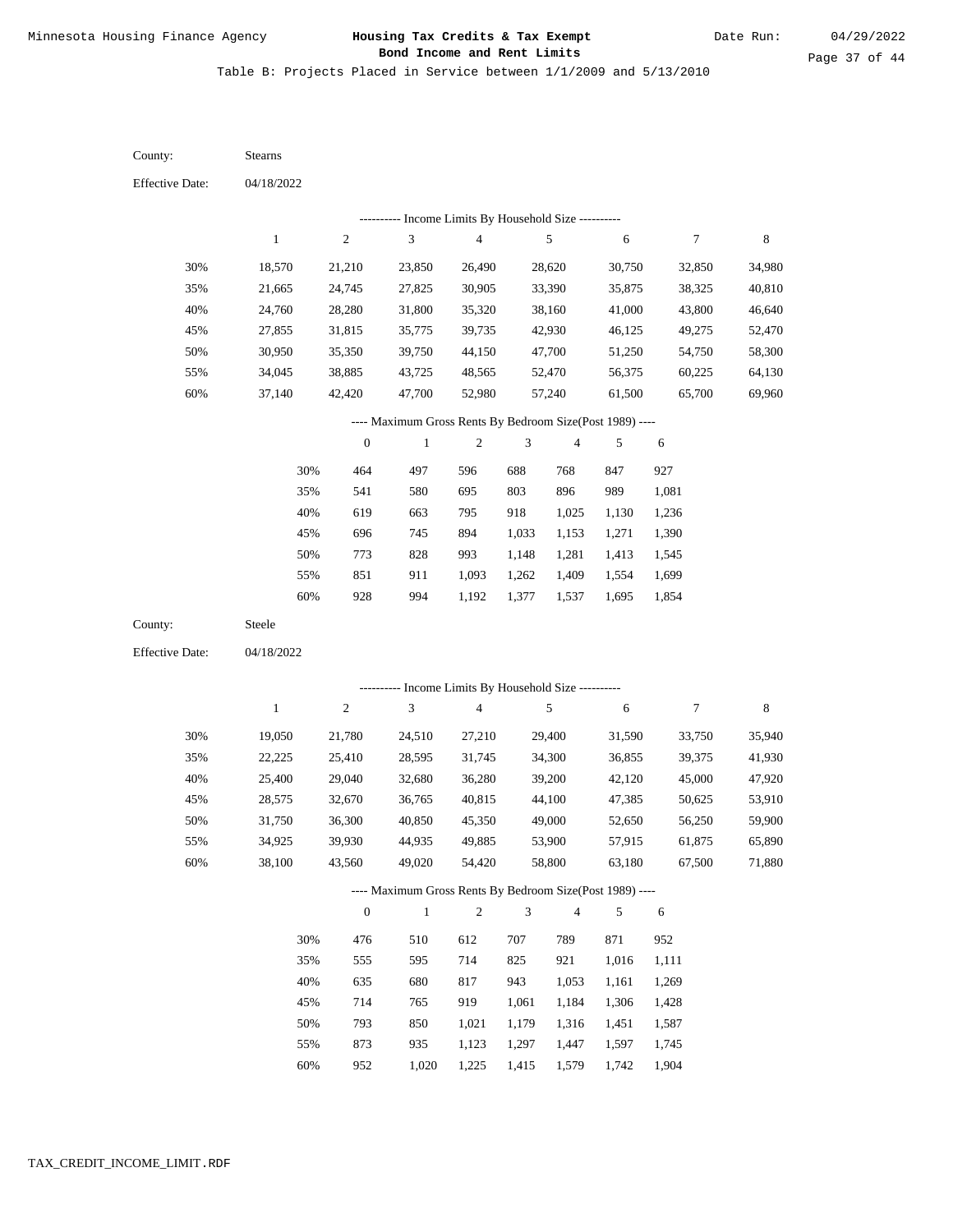Table B: Projects Placed in Service between 1/1/2009 and 5/13/2010

04/18/2022 04/18/2022 Stevens Swift 30% 35% 40% 45% 50% 55% 60% 30% 35% 40% 45% 50% 55% 60% 19,620 22,890 26,160 29,430 32,700 35,970 39,240 17,520 20,440 23,360 26,280 29,200 32,120 35,040 22,410 26,145 29,880 33,615 37,350 41,085 44,820 20,010 23,345 26,680 30,015 33,350 36,685 40,020 25,200 29,400 33,600 37,800 42,000 46,200 50,400 22,500 26,250 30,000 33,750 37,500 41,250 45,000 27,990 32,655 37,320 41,985 46,650 51,315 55,980 24,990 29,155 33,320 37,485 41,650 45,815 49,980 30,240 35,280 40,320 45,360 50,400 55,440 60,480 27,000 31,500 36,000 40,500 45,000 49,500 54,000 32,490 37,905 43,320 48,735 54,150 59,565 64,980 29,010 33,845 38,680 43,515 48,350 53,185 58,020 34,710 40,495 46,280 52,065 57,850 63,635 69,420 30,990 36,155 41,320 46,485 51,650 56,815 61,980 36,960 43,120 49,280 55,440 61,600 67,760 73,920 33,000 38,500 44,000 49,500 55,000 60,500 66,000 490 572 654 735 817 899 981 438 511 584 657 730 803 525 612 700 788 875 963 1,050 469 547 625 703 781 860 630 735 840 945 1,050 1,155 1,260 562 656 750 843 937 1,031 727 849 970 1,091 1,213 1,334 1,455 649 758 866 974 1,083 1,191 812 947 1,083 1,218 1,353 1,489 1,624 725 846 967 1,087 1,208 1,329 895 1,045 1,194 1,343 1,493 1,642 1,791 799 933 1,066 1,199 1,333 1,466 979 1,142 1,306 1,469 1,632 1,796 1,959 874 1,020 1,166 1,311 1,457 1,603 County: County: Effective Date: Effective Date: 1 1 2 2 3 3 4 4 5 5 6 6 7 7 8 8 0 0 1 1 2 2 3 3 4 4 5 5 6 6 ---------- Income Limits By Household Size ---------- ---------- Income Limits By Household Size ---------- ---- Maximum Gross Rents By Bedroom Size(Post 1989) ---- ---- Maximum Gross Rents By Bedroom Size(Post 1989) ---- 30% 35% 40% 45% 50% 55% 60% 30% 35% 40% 45% 50% 55%

876

60%

938

1,125

1,299

1,450

1,599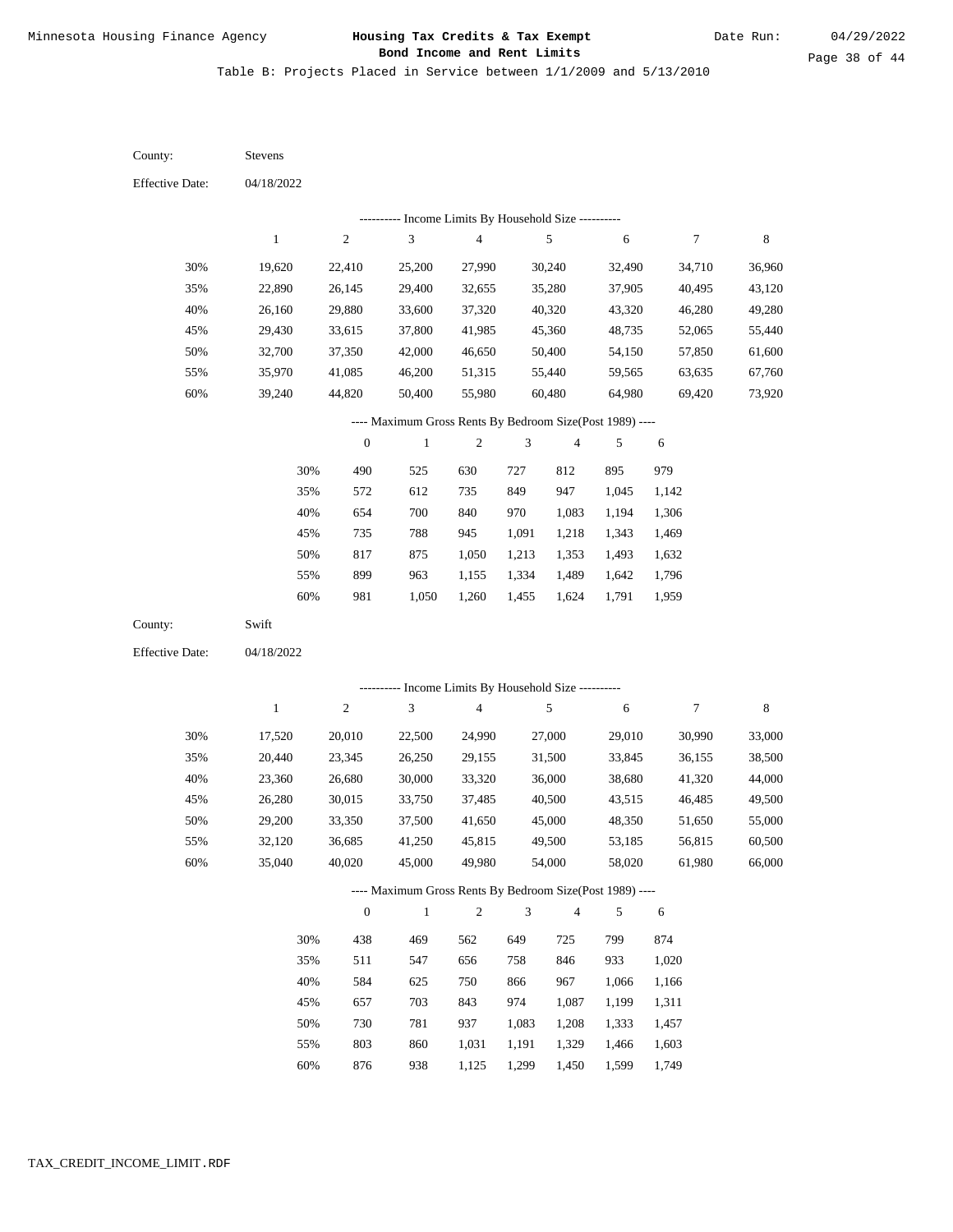Table B: Projects Placed in Service between 1/1/2009 and 5/13/2010

04/18/2022 04/18/2022 Todd Traverse 30% 35% 40% 45% 50% 55% 60% 30% 35% 40% 45% 50% 55% 60% 17,520 20,440 23,360 26,280 29,200 32,120 35,040 17,520 20,440 23,360 26,280 29,200 32,120 35,040 20,010 23,345 26,680 30,015 33,350 36,685 40,020 20,010 23,345 26,680 30,015 33,350 36,685 40,020 22,500 26,250 30,000 33,750 37,500 41,250 45,000 22,500 26,250 30,000 33,750 37,500 41,250 45,000 24,990 29,155 33,320 37,485 41,650 45,815 49,980 24,990 29,155 33,320 37,485 41,650 45,815 49,980 27,000 31,500 36,000 40,500 45,000 49,500 54,000 27,000 31,500 36,000 40,500 45,000 49,500 54,000 29,010 33,845 38,680 43,515 48,350 53,185 58,020 29,010 33,845 38,680 43,515 48,350 53,185 58,020 30,990 36,155 41,320 46,485 51,650 56,815 61,980 30,990 36,155 41,320 46,485 51,650 56,815 61,980 33,000 38,500 44,000 49,500 55,000 60,500 66,000 33,000 38,500 44,000 49,500 55,000 60,500 66,000 438 511 584 657 730 803 876 438 511 584 657 730 803 469 547 625 703 781 860 938 469 547 625 703 781 860 562 656 750 843 937 1,031 1,125 562 656 750 843 937 1,031 649 758 866 974 1,083 1,191 1,299 649 758 866 974 1,083 1,191 725 846 967 1,087 1,208 1,329 1,450 725 846 967 1,087 1,208 1,329 799 933 1,066 1,199 1,333 1,466 1,599 799 933 1,066 1,199 1,333 1,466 874 1,020 1,166 1,311 1,457 1,603 1,749 874 1,020 1,166 1,311 1,457 1,603 County: County: Effective Date: Effective Date: 1 1 2 2 3 3 4 4 5 5 6 6 7 7 8 8 0 0 1 1 2 2 3 3 4 4 5 5 6 6 ---------- Income Limits By Household Size ---------- ---------- Income Limits By Household Size ---------- ---- Maximum Gross Rents By Bedroom Size(Post 1989) ---- ---- Maximum Gross Rents By Bedroom Size(Post 1989) ---- 30% 35% 40% 45% 50% 55% 60% 30% 35% 40% 45% 50% 55%

876

60%

938

1,125

1,299

1,450

1,599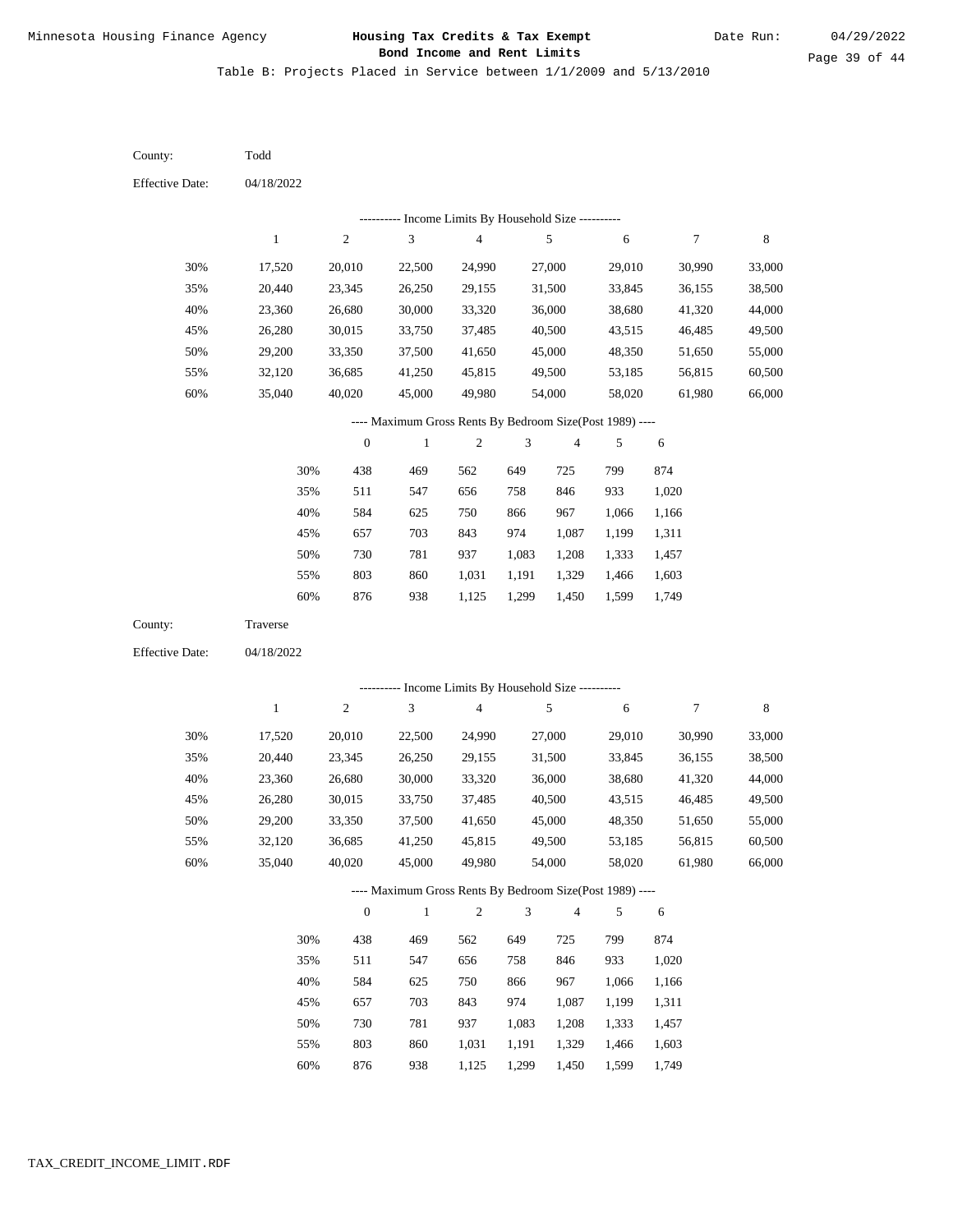Table B: Projects Placed in Service between 1/1/2009 and 5/13/2010

04/18/2022 04/18/2022 Wabasha Wadena 30% 35% 40% 45% 50% 55% 60% 30% 35% 40% 45% 50% 55% 60% 18,780 21,910 25,040 28,170 31,300 34,430 37,560 17,520 20,440 23,360 26,280 29,200 32,120 35,040 21,480 25,060 28,640 32,220 35,800 39,380 42,960 20,010 23,345 26,680 30,015 33,350 36,685 40,020 24,150 28,175 32,200 36,225 40,250 44,275 48,300 22,500 26,250 30,000 33,750 37,500 41,250 45,000 26,820 31,290 35,760 40,230 44,700 49,170 53,640 24,990 29,155 33,320 37,485 41,650 45,815 49,980 28,980 33,810 38,640 43,470 48,300 53,130 57,960 27,000 31,500 36,000 40,500 45,000 49,500 54,000 31,140 36,330 41,520 46,710 51,900 57,090 62,280 29,010 33,845 38,680 43,515 48,350 53,185 58,020 33,270 38,815 44,360 49,905 55,450 60,995 66,540 30,990 36,155 41,320 46,485 51,650 56,815 61,980 35,430 41,335 47,240 53,145 59,050 64,955 70,860 33,000 38,500 44,000 49,500 55,000 60,500 66,000 469 547 626 704 782 860 939 438 511 584 657 730 803 876 503 587 671 754 838 922 1,006 469 547 625 703 781 860 938 603 704 805 905 1,006 1,106 1,207 562 656 750 843 937 1,031 1,125 697 813 930 1,046 1,162 1,278 1,395 649 758 866 974 1,083 1,191 1,299 778 908 1,038 1,167 1,297 1,427 1,557 725 846 967 1,087 1,208 1,329 1,450 858 1,001 1,145 1,288 1,431 1,574 1,717 799 933 1,066 1,199 1,333 1,466 1,599 938 1,095 1,251 1,408 1,564 1,720 1,877 874 1,020 1,166 1,311 1,457 1,603 1,749 County: County: Effective Date: Effective Date: 1 1 2 2 3 3 4 4 5 5 6 6 7 7 8 8 0 0 1 1 2 2 3 3 4 4 5 5 6 6 ---------- Income Limits By Household Size ---------- ---------- Income Limits By Household Size ---------- ---- Maximum Gross Rents By Bedroom Size(Post 1989) ---- ---- Maximum Gross Rents By Bedroom Size(Post 1989) ---- 30% 35% 40% 45% 50% 55% 60% 30% 35% 40% 45% 50% 55% 60%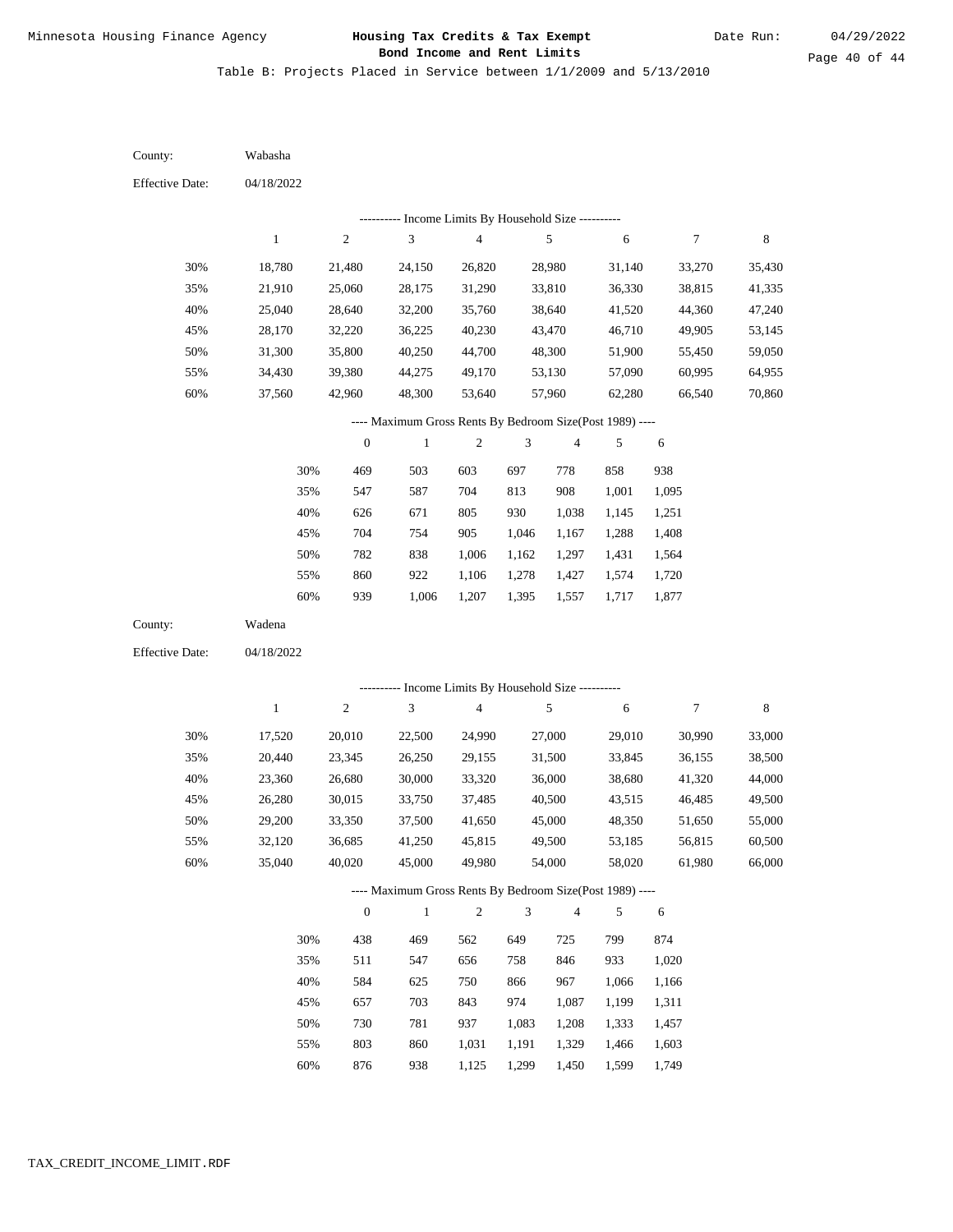Table B: Projects Placed in Service between 1/1/2009 and 5/13/2010

04/18/2022 04/18/2022 Waseca Washington 30% 35% 40% 45% 50% 55% 60% 30% 35% 40% 45% 50% 55% 60% 17,580 20,510 23,440 26,370 29,300 32,230 35,160 24,660 28,770 32,880 36,990 41,100 45,210 49,320 20,070 23,415 26,760 30,105 33,450 36,795 40,140 28,170 32,865 37,560 42,255 46,950 51,645 56,340 22,590 26,355 30,120 33,885 37,650 41,415 45,180 31,680 36,960 42,240 47,520 52,800 58,080 63,360 25,080 29,260 33,440 37,620 41,800 45,980 50,160 35,190 41,055 46,920 52,785 58,650 64,515 70,380 27,090 31,605 36,120 40,635 45,150 49,665 54,180 38,010 44,345 50,680 57,015 63,350 69,685 76,020 29,100 33,950 38,800 43,650 48,500 53,350 58,200 40,830 47,635 54,440 61,245 68,050 74,855 81,660 31,110 36,295 41,480 46,665 51,850 57,035 62,220 43,650 50,925 58,200 65,475 72,750 80,025 87,300 33,120 38,640 44,160 49,680 55,200 60,720 66,240 46,470 54,215 61,960 69,705 77,450 85,195 92,940 439 512 586 659 732 805 879 616 719 822 924 1,027 1,130 1,233 470 549 627 705 784 862 941 660 770 880 990 1,100 1,210 1,320 564 658 753 847 941 1,035 1,129 792 924 1,056 1,188 1,320 1,452 1,584 652 760 869 978 1,086 1,195 1,304 915 1,067 1,220 1,372 1,525 1,677 1,830 727 848 970 1,091 1,212 1,333 1,455 1,020 1,190 1,361 1,531 1,701 1,871 2,041 802 936 1,070 1,204 1,338 1,471 1,605 1,126 1,314 1,502 1,689 1,877 2,065 2,253 877 1,024 1,170 1,316 1,463 1,609 1,755 1,231 1,436 1,642 1,847 2,052 2,258 2,463 County: County: Effective Date: Effective Date: 1 1 2 2 3 3 4 4 5 5 6 6 7 7 8 8 0 0 1 1 2 2 3 3 4 4 5 5 6 6 ---------- Income Limits By Household Size ---------- ---------- Income Limits By Household Size ---------- ---- Maximum Gross Rents By Bedroom Size(Post 1989) ---- ---- Maximum Gross Rents By Bedroom Size(Post 1989) ---- 30% 35% 40% 45% 50% 55% 60% 30% 35% 40% 45% 50% 55% 60%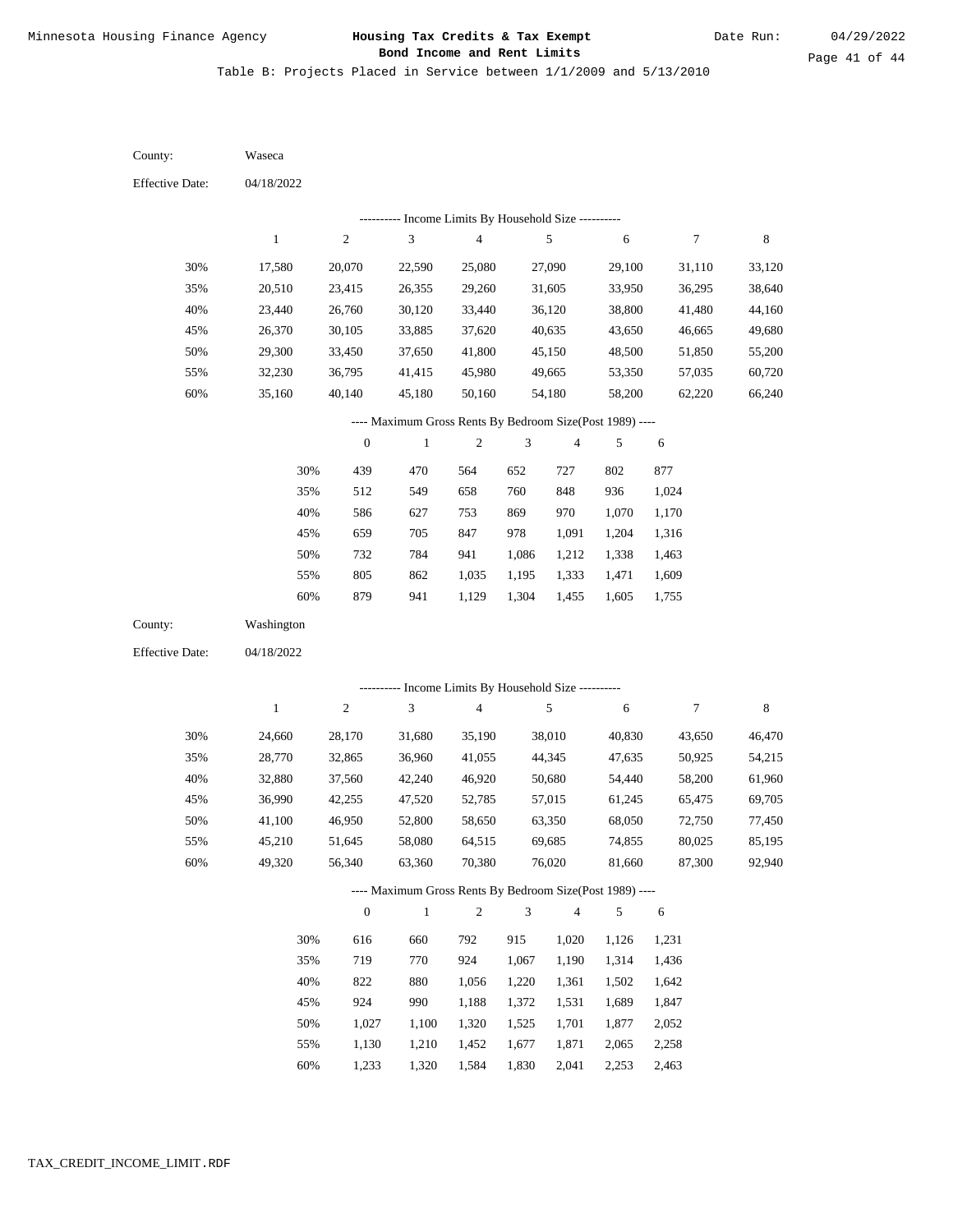Table B: Projects Placed in Service between 1/1/2009 and 5/13/2010

04/18/2022 04/18/2022 Watonwan Wilkin 30% 35% 40% 45% 50% 55% 60% 30% 35% 40% 45% 50% 55% 60% 17,520 20,440 23,360 26,280 29,200 32,120 35,040 17,520 20,440 23,360 26,280 29,200 32,120 35,040 20,010 23,345 26,680 30,015 33,350 36,685 40,020 20,010 23,345 26,680 30,015 33,350 36,685 40,020 22,500 26,250 30,000 33,750 37,500 41,250 45,000 22,500 26,250 30,000 33,750 37,500 41,250 45,000 24,990 29,155 33,320 37,485 41,650 45,815 49,980 24,990 29,155 33,320 37,485 41,650 45,815 49,980 27,000 31,500 36,000 40,500 45,000 49,500 54,000 27,000 31,500 36,000 40,500 45,000 49,500 54,000 29,010 33,845 38,680 43,515 48,350 53,185 58,020 29,010 33,845 38,680 43,515 48,350 53,185 58,020 30,990 36,155 41,320 46,485 51,650 56,815 61,980 30,990 36,155 41,320 46,485 51,650 56,815 61,980 33,000 38,500 44,000 49,500 55,000 60,500 66,000 33,000 38,500 44,000 49,500 55,000 60,500 66,000 438 511 584 657 730 803 876 438 511 584 657 730 803 469 547 625 703 781 860 938 469 547 625 703 781 860 562 656 750 843 937 1,031 1,125 562 656 750 843 937 1,031 649 758 866 974 1,083 1,191 1,299 649 758 866 974 1,083 1,191 725 846 967 1,087 1,208 1,329 1,450 725 846 967 1,087 1,208 1,329 799 933 1,066 1,199 1,333 1,466 1,599 799 933 1,066 1,199 1,333 1,466 874 1,020 1,166 1,311 1,457 1,603 1,749 874 1,020 1,166 1,311 1,457 1,603 County: County: Effective Date: Effective Date: 1 1 2 2 3 3 4 4 5 5 6 6 7 7 8 8 0 0 1 1 2 2 3 3 4 4 5 5 6 6 ---------- Income Limits By Household Size ---------- ---------- Income Limits By Household Size ---------- ---- Maximum Gross Rents By Bedroom Size(Post 1989) ---- ---- Maximum Gross Rents By Bedroom Size(Post 1989) ---- 30% 35% 40% 45% 50% 55% 60% 30% 35% 40% 45% 50% 55%

876

60%

938

1,125

1,299

1,450

1,599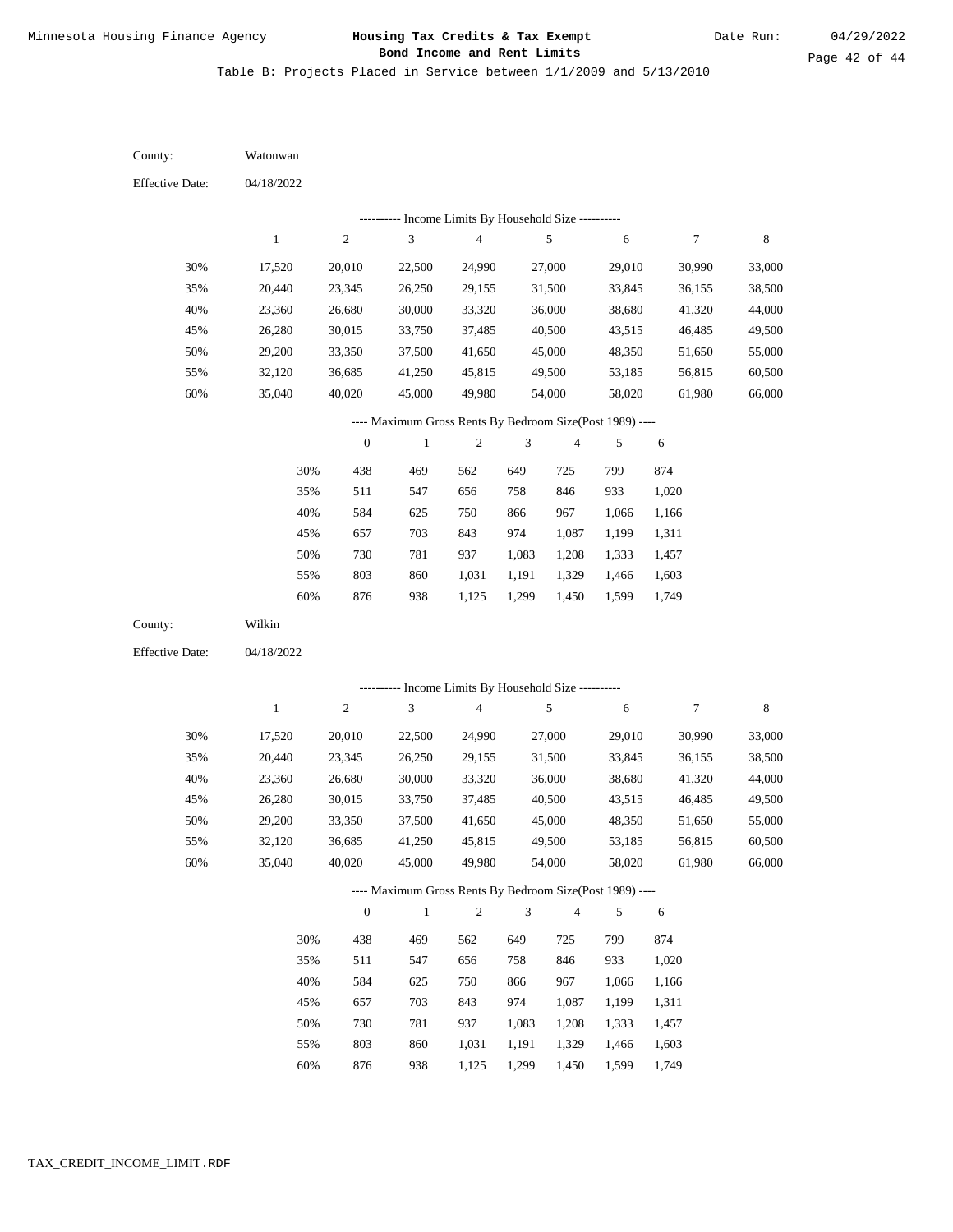Table B: Projects Placed in Service between 1/1/2009 and 5/13/2010

04/18/2022 04/18/2022 Winona Wright 30% 35% 40% 45% 50% 55% 60% 30% 35% 40% 45% 50% 55% 60% 18,360 21,420 24,480 27,540 30,600 33,660 36,720 24,660 28,770 32,880 36,990 41,100 45,210 49,320 21,000 24,500 28,000 31,500 35,000 38,500 42,000 28,170 32,865 37,560 42,255 46,950 51,645 56,340 23,610 27,545 31,480 35,415 39,350 43,285 47,220 31,680 36,960 42,240 47,520 52,800 58,080 63,360 26,220 30,590 34,960 39,330 43,700 48,070 52,440 35,190 41,055 46,920 52,785 58,650 64,515 70,380 28,320 33,040 37,760 42,480 47,200 51,920 56,640 38,010 44,345 50,680 57,015 63,350 69,685 76,020 30,420 35,490 40,560 45,630 50,700 55,770 60,840 40,830 47,635 54,440 61,245 68,050 74,855 81,660 32,520 37,940 43,360 48,780 54,200 59,620 65,040 43,650 50,925 58,200 65,475 72,750 80,025 87,300 34,620 40,390 46,160 51,930 57,700 63,470 69,240 46,470 54,215 61,960 69,705 77,450 85,195 92,940 459 535 612 688 765 841 918 616 719 822 924 1,027 1,130 492 574 656 738 820 902 984 660 770 880 990 1,100 1,210 590 688 787 885 983 1,082 1,180 792 924 1,056 1,188 1,320 1,452 681 795 909 1,022 1,136 1,249 1,363 915 1,067 1,220 1,372 1,525 1,677 760 887 1,014 1,140 1,267 1,394 1,521 1,020 1,190 1,361 1,531 1,701 1,871 839 979 1,119 1,258 1,398 1,538 1,678 1,126 1,314 1,502 1,689 1,877 2,065 917 1,070 1,223 1,376 1,529 1,682 1,835 1,231 1,436 1,642 1,847 2,052 2,258 County: County: Effective Date: Effective Date: 1 1 2 2 3 3 4 4 5 5 6 6 7 7 8 8 0 0 1 1 2 2 3 3 4 4 5 5 6 6 ---------- Income Limits By Household Size ---------- ---------- Income Limits By Household Size ---------- ---- Maximum Gross Rents By Bedroom Size(Post 1989) ---- ---- Maximum Gross Rents By Bedroom Size(Post 1989) ---- 30% 35% 40% 45% 50% 55% 60% 30% 35% 40% 45% 50% 55%

1,233

60%

1,320

1,584

1,830

2,041

2,253